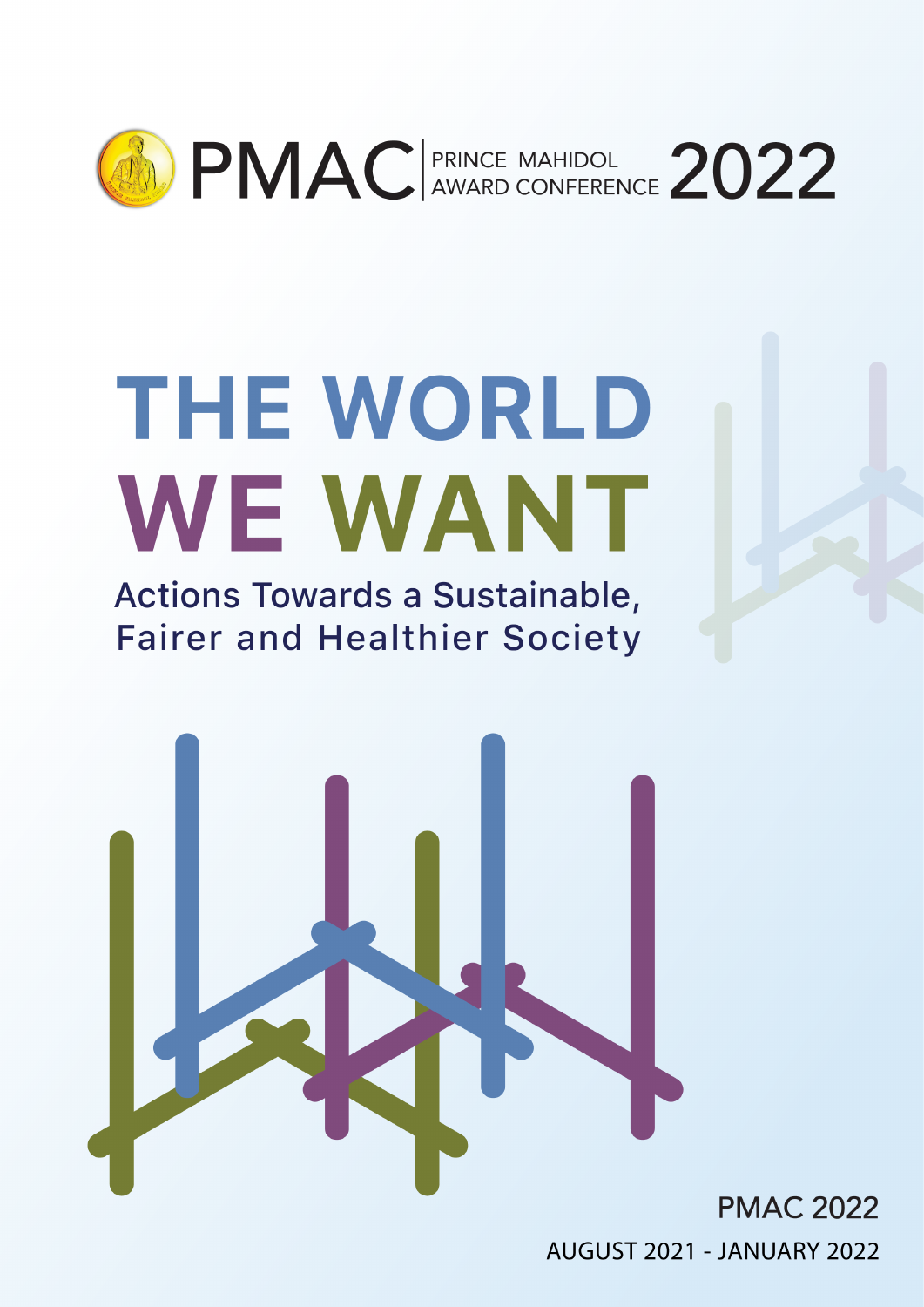

## **THE WORLD WE WANT**

**ACTIONS TOWARDS A SUSTAINABLE,FAIRER AND HEALTHIER SOCIETY**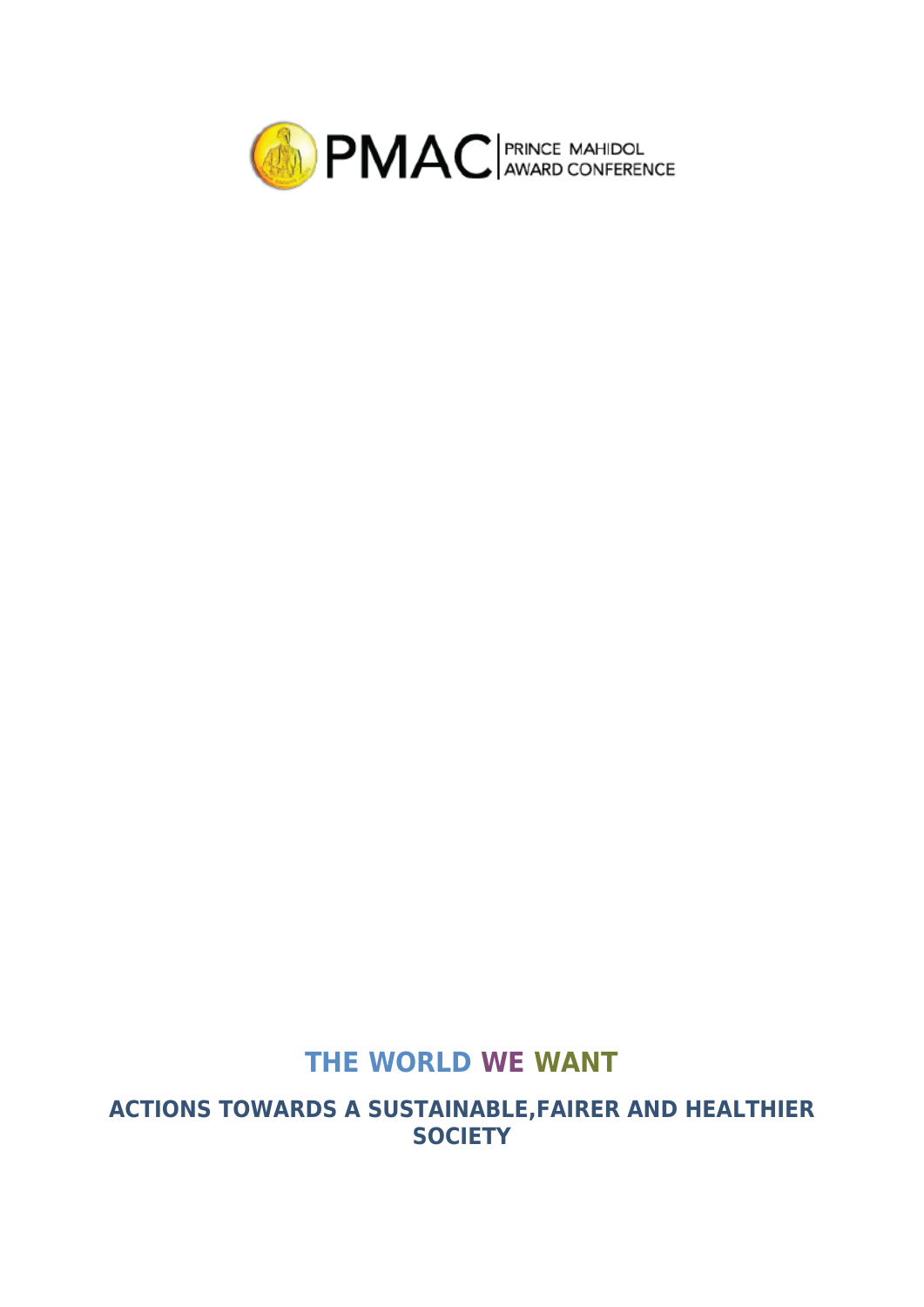#### **| INTRODUCTION**

As we enter the third decade of the 21st century the world has been shaken at its economic, political, and social core by a series of convergent and interrelated events - the COVID-19 pandemic, the growing impact of climate change, and the rapidly growing economic inequalities between and within nations. They have led to calls for re-thinking the future of human societies in ways that will result in a fairer, healthier, and more sustainable world.

The 2022 PMAC theme – "The World We Want: Actions Towards a Sustainable, Fairer and Healthier Society", aims to take a long view by focusing on the 'mega trends' that will shape the rest of this century and the complex interplay between them, including how they are already reshaping our global health landscape. PMAC 2022 will consider how the experience of the COVID-19 pandemic is impacting the geopolitics of global health, implications of key shifts in the makeup of the world's population, the opportunity gains and threats of exponential technological change, and that most urgent of ticking clocks the imminent and evolving threats to global health and wellbeing posed by climate change.

#### **| PREPARING FOR FUTURE PANDEMICS**

While in the summer of 2021 some rich countries have had access to vaccines with robust immunization programs and are near to achieving herd immunity (Israel, Canada, UK, US), the story is completely different for the vast majority of the world's population. In low- and middle-income countries (LMIC), fewer than 1 percent have been vaccinated with little expectation that vaccine coverage will be widely available through 2022. In the absence of widespread vaccination coverage SARS-CoV-2 variants will remain a significant threat to those gains already achieved. The issue of equitable access to COVID-19 vaccines and treatment technologies is crucial and poses massive questions for the global community about equitable provision of access to health care and the conditions for health and wellbeing.

The role of political leadership has emerged as vital in determining pandemic responses. COVID-19 is unlikely to be the last pandemic or health crisis that the world faces, especially as deforestation, biodiversity loss, and climate change increase the risk of further spillover of zoonotic diseases. Therefore, this pandemic should serve as an inflection point for the international community to cast aside what the World Health Organization (WHO) has called the "the panic then forget" cycle, which has been emblematic of previous international responses to global health emergencies. Preparing for the next pandemic requires building the systems, capacities and partnerships that can better anticipate, prevent and respond to emergent threats. Ultimately, multi-sectoral approaches are needed to address the challenges of epidemics and pandemics. These should include addressing the root causes of spill-overs and spread – inclusive of environmental degradation and sustainable agriculture, and in parallel intensifying investments in robust and resilient health systems and conditions of everyday that support health.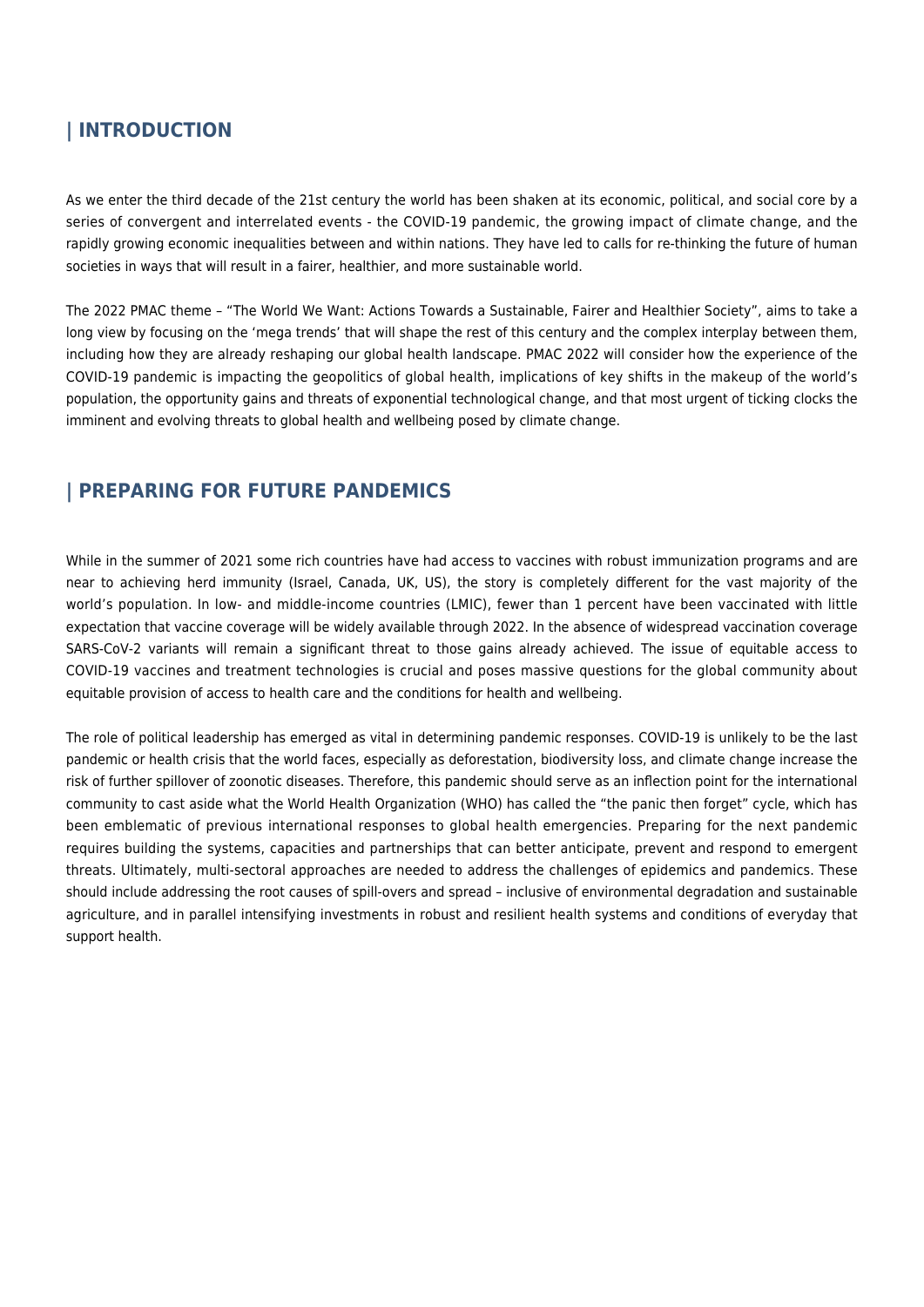#### **| ENVIRONMENTAL DEGRADATION, GLOBAL WARMING AND THE ENSUING CLIMATE CRISIS**

The human-created and destructive impacts on many of the environmental systems on which human health and life depend can be characterized by ecological 'overshoot', in which population demands on ecosystem resources exceeds the capacity for resource regeneration, with climate change posing the most immediately critical health-related threat. As one example, particulate air pollution (associated with fossil fuel consumption and greenhouse gas emissions) is responsible for three times as many deaths annually as HIV, malaria, and tuberculosis combined. Despite 25 years of efforts to implement the United Nations Framework Convention on Climate Change (UNFCCC), through its two agreements and one protocol, CO2 emissions continue to increase rather than stabilize or decline. The election of US President Biden has given a boost to efforts to establish more ambitious carbon reduction targets but a secure climate future is far from assured. Unless the UN Climate Change conference in Glasgow in October-November 2021 (COP26) leads to a global agreement to reduce global warming to 1.5 degree in order to reach global zero emissions by 2050, the climate scientists are warning of the high probability of a planet that is increasing inhospitable for human and most eco-systems. Given the urgency of action on climate change, a quarter century of slow or no substantial prevention or mitigation attests to crises in effective global governance, with concern that the slow decline in multilateralism will worsen the situation.

#### **| THE WAY FORWARD**

Over the course of the remainder of this century, the dual threats posed by emerging infectious diseases and climate change will continue to increase, driven to a large extent by ongoing demographic trends and their impact on global ecosystems. Further exacerbating the consequences of these trends are persistent social and economic inequalities that shift the burden of their impact on the economically disenfranchised, displaced populations and people living with preexisting conditions.

Complicating the ability of nations to mount an effective response to COVID-19 pandemic and climate change has been the erosion of support over the past decade for multilateral institutions and partnerships, a growing mistrust between citizens and their leaders, and the rise of "anti-science". We need to thoughtfully examine the causes underlying these trends, including the expanding impact of social media, if we are to develop new strategies to re-invigorate our commitment to multilateral partnerships, build more trustful relationships between governments and their citizens, and re-affirm the centrality of evidence-based solutions to future threats.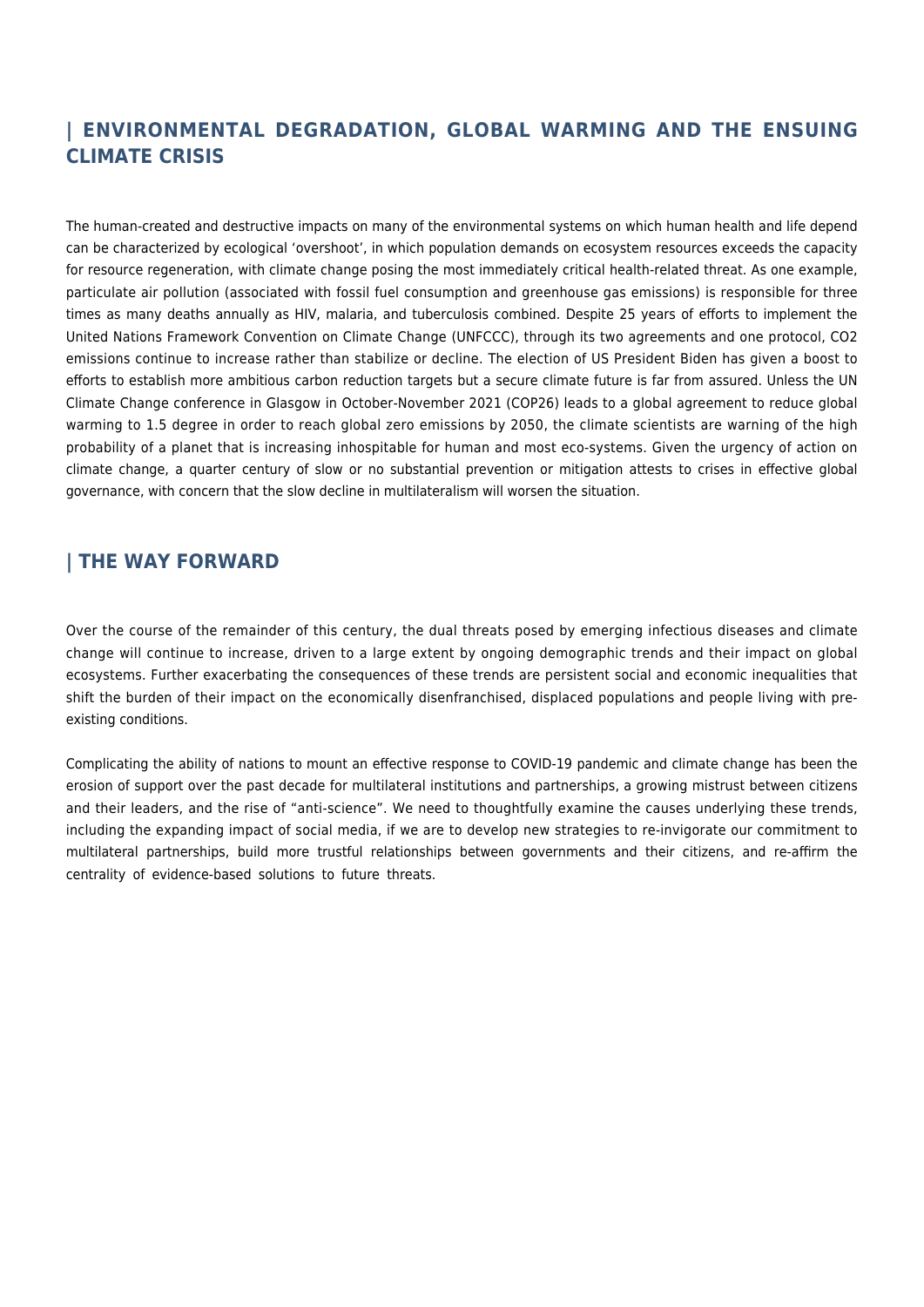#### **| PMAC 2022: THE WORLD WE WANT**

There are competing views of what our world could look like in 2100. Should the ambitious Sustainable Development Goals and the Paris Climate Accords be achieved, some predict a world in which we are; already winning the battle against climate change by reducing CO2 levels down, where embracing sustainable agriculture and renewable energy reverses the disruptive impact on the ecosystem reducing the threats of future pandemics, where urban design favors cities that are walkable ensuring air pollution levels are under control and where alternative environment friendly transit public transit is available. A world where a circular economy is flourishing, reducing the burden on global resources, and a new kind of global economy takes root, with an overhaul of economic policy to consider broader societal impacts rather than GDP alone. A world where old age care starts when you're young with a life-course perspective and precision medicine is accessible to everyone, not just the rich. A world where citizen participation in policy making and institutional governance is enhanced and welcomed as an essential step to more democratic and representative governance in local, national and global fora and institutions. Where the ubiquity of technology empowers human minds across the globe, where digitech helps close the gender and wealth gap.

Across most of these alternatives of a virtuous future is an acknowledgment that global governance and favorable geopolitics is a crucial enabler – that the global challenges facing humanity are transnational in nature and trans institutional in solution, where no single government or international organization or other form of institution acting alone can solve the problems described. Global foresight needs to inform global-scale decision-making in order for global governance to keep up with global interdependence.

In that spirit, and in the race to identify ever-increasing ways to improve the human condition despite the ever-increasing complexity and scale of global challenges, PMAC 2022 aims to convene futurists, academics and experts from the fields of global governance, international relations, demography, nutrition, political economy, climate, and technology alongside private sector and global health experts, to take a long view. In so doing, PMAC 2022 is a curtain raiser for future years and future PMACs, that will delve more singularly into megatrends raised here, to ensure the global health vision and global health community use these megatrends to inform and shape possible alternatives for global transformation for health and equity through the 21st century - For the World We Want.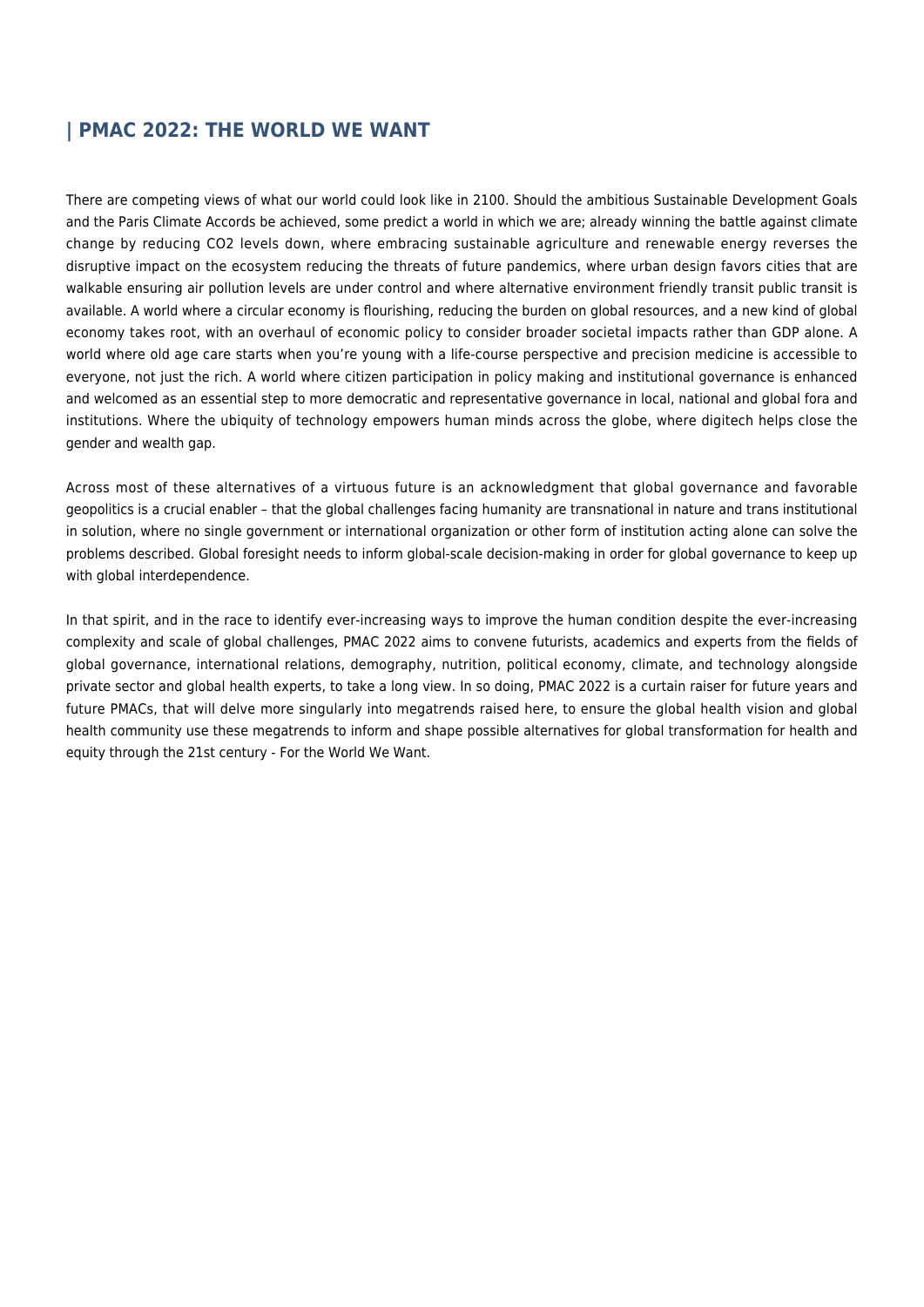# **Sub-Theme 1**

The World We Want: Megatrends and Futuristic Point of Views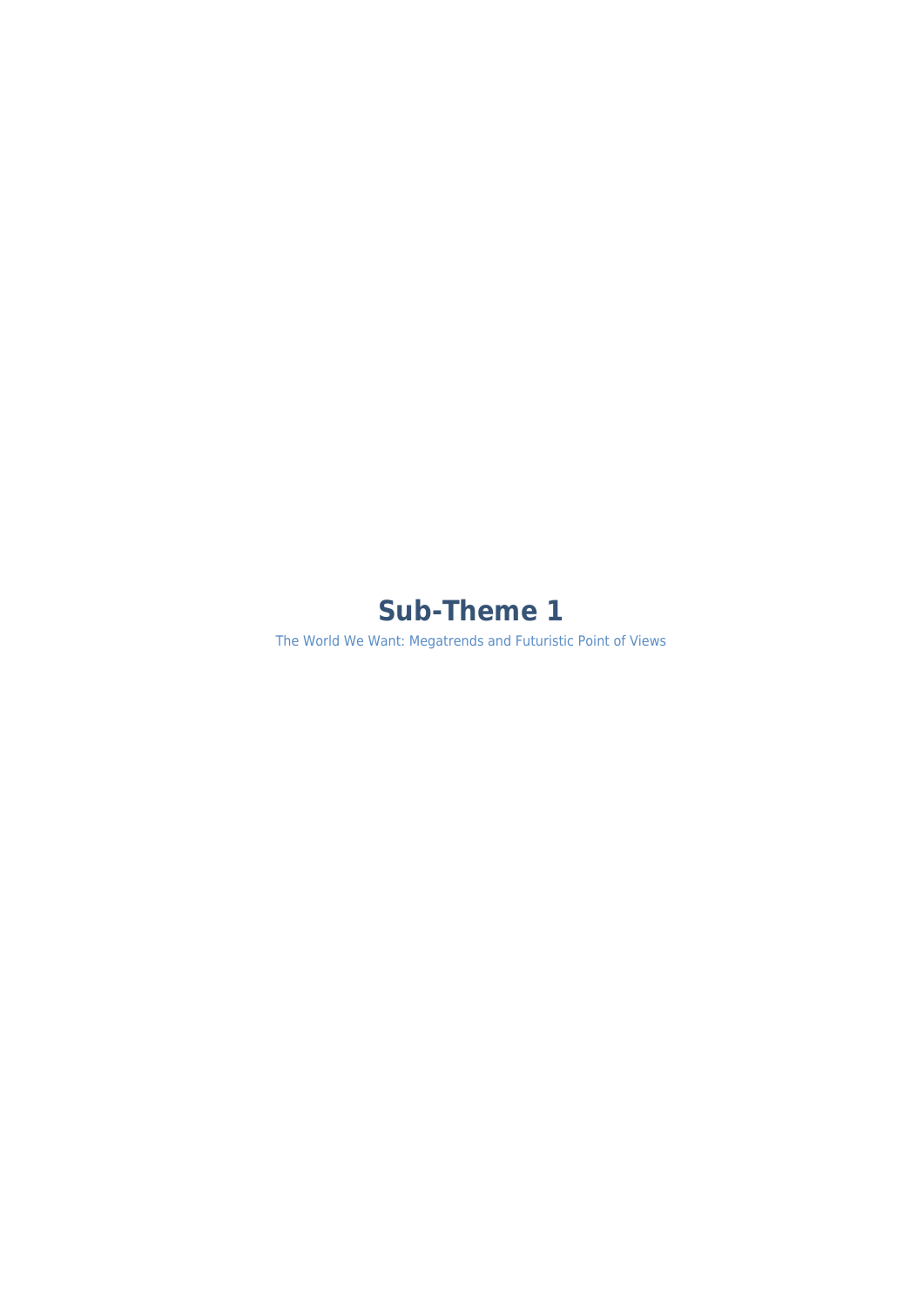#### **SUB-THEME 1**

#### **INTRODUCTION**

The world has been shaken at its economic, political, and social core by the COVID-19 pandemic. The impact of the pandemic has led to calls for re-thinking the future of human societies in ways that will result in a fairer, healthier, and more sustainable world. Recognizing that the pandemic is not the only crisis facing humankind, other mega trends equally as important to consider in any rethinking of future directions are:

- Rapidly growing economic inequities within and between countries
- A pandemic of non-communicable diseases
- Population, migration and refugees
- Advocacy of new approaches to economics
- Changing geopolitical relations, decline of multilaterialism, and increased risks of regional and international conflicts
- Growing technology inequalities
- The need for strengthened health systems

Together these mega-trends have created an unstable world which is more open to health and other crises.

#### **AGREED GOALS FOR THE FUTURE**

The world has also adopted seventeen goals - The Sustainable Development Goals (SDGs) – which have given us a vision of where the world should be by 2030. The 17 SDGs are: 1) No poverty 2) Zero Hunger 3) Good Health and wellbeing 4) Quality Education 5) Gender Equality 6) Clean Water and Sanitation 7) Affordable and Clean Energy 8) Decent work and Economic Growth 9) Industry Innovation and Infrastructure 10) Reducing Inequality 11) Sustainable Cities and Communities 12) Responsible consumption 13) Climate Action 14) Life Below Water 15) Life on Land 16) Peace, Justice and Strong Institutions 17) Partnerships for the Goals.

Further to these goals the United Nations has also endorsed the goal of Universal Health Coverage (UHC) which include

- equity in access to health services those who need the services should get them, not only those who can pay for them;
- that the quality of health services is good enough to improve the health of those receiving services; and
- financial-risk protection ensuring that the cost of using care does not put people at risk of financial hardship.

Many also envisage that UHC will only be achieved through the provision of public services based on comprehensive primary health care1. In addition, there is some agreement (the Paris Accord) that global warming must be kept below two degrees Celsius compared to pre-industrial levels. While there is some denialism regarding climate change there is primarily a strong and growing consensus on the target and the need for strong action to achieve it.

#### **BACKGROUND TO THE MEGATRENDS THAT WILL BE COVERED IN THIS SUB-THEME**

This section summarizes the relevance of sub-themes 2 & 3 as they are an important backdrops to envisaging the world we want in the future.

#### **Handling future pandemics**

While in May 2021 some rich countries have had access to vaccines with robust immunization programs and are near to achieving herd immunity (Israel, Canada, UK, US) the story is completely different in many LMIC. In India, Brazil and the Philippines in May 2021 the pandemic was raging and new variants emerging. The issue of equitable access to COVID-19 vaccines and treatment technologies is crucial and poses massive questions for the global community about equitable provision of access to health care. The role of political leadership has emerged as vital in determining pandemic responses. There is also evidence that the pandemic has led to an increase in gender-based violence. The pandemic has underlined the importance of strong public health systems which are free at the point of use.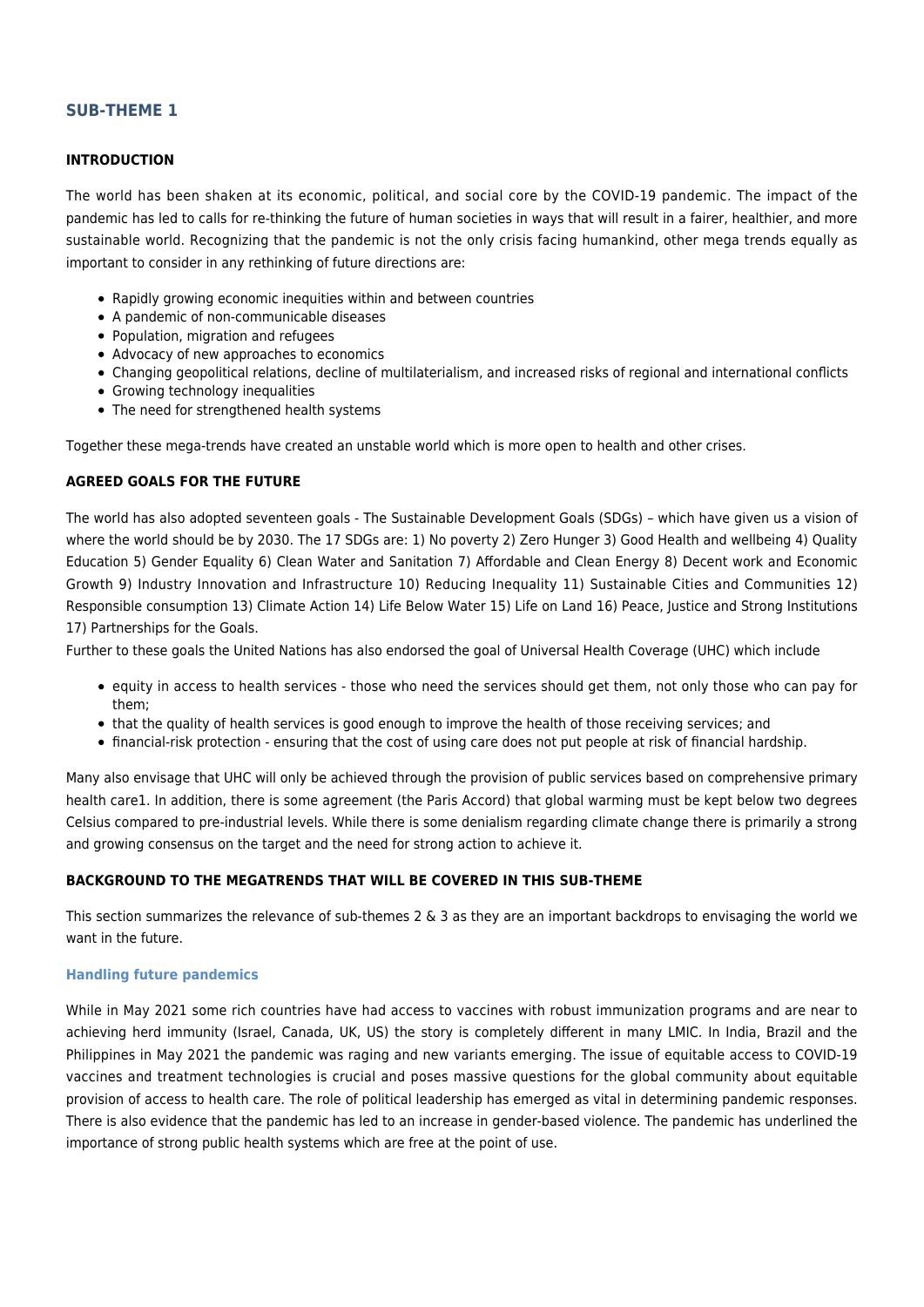#### **Environmental degradation, global warming and the ensuing climate crisis Increased risk of pandemics**

A trend that underpins all the others is the human-created and destructive impacts on many of the environmental systems on which human health and life depend. This is characterized by ecological 'overshoot', in which population demand on ecosystem resources exceeds the capacity for resource regeneration, with climate change posing the most immediately critical health-related issue. As one example, particulate air pollution (associated with fossil fuel consumption and greenhouse gas emissions) is responsible for three times as many deaths annually as HIV, malaria, and tuberculosis combined. Despite 25 years of efforts to implement the United Nations Framework Convention on Climate Change (UNFCCC), through its two agreements and one protocol, CO2 emissions continue to increase rather stabilize or decline. The commitment of the European Union and election of US President Biden has given a boost to efforts to establish more ambitious carbon reduction targets, but a secure climate future is far from assured. Given the urgency of action on climate change, a quarter century of slow or no substantial prevention or mitigation attests to crises in effective global governance, with concern that the slow decline in multilateralism will worsen the situation. The recent G7 meeting in the UK did make

some commitments to climate action but commentators<sup>2</sup> have seen the commitments as not going far enough. Other multilateral meetings happening in 2021 are G20 (Saudi Arabia, November 2021), and OECD (tax reform) and the COP26 in Glasgow (November 2021). While Climate change is the focus of sub-theme 2 addressing this crisis is critical to the ability to achieve the vison in this sub-theme.

#### **MEGA TRENDS THAT WILL BE THE FOCUS OF SUB-PLENARY 1**

#### **Rising economic (including wealth) inequities**

The first mega trend we will examine is the continued rise in economic and wealth inequities, first noted in the 1980s and early 1990s and which has accelerated since. Not only are such inequities associated with slowing, stagnating, or inequitably distributed health risks; their impact on social stability and potential to create national and regional conflict is now widely accepted as one of the major concerns facing humanity. The issue of rising inequity is a cross-cutting issue and relevant to mos of the other issues PMAC 2022 will be considering including climate change, income security, working conditions and health. World Bank data indicate that in most countries in the world wealth distribution as measured by the Gini co-efficient are becoming less equal<sup>3</sup>.

There are many reasons for this dramatic rise in wealth/income inequities but most of them pertain to policy decisions governments have made over the past four decades in which neoliberal economic theory predominated. Since the 1980s the share of global economic product going to labour has declined substantially while the share to capital (investors, TNCs, etc.) has increased so contributing to the widening inequities. A further reason has been the declining share of GNI within countries being captured by taxation for redistribution through cash transfers and/or investment in public programs, including health and social protection. Some countries, notably in LMICs, are now increasing taxation (measured as a portion of GNI) that could sustain or improve financing for health and other social protection programs. Their low levels of economic output (GNI), however, means that even with improved and progressive taxation many LMICs will be unable to finance adequate social safety nets in keeping with the SDG targets without external forms of financial assistance. Moreover, the impacts of the pandemic on the global economy will reduce considerably growth and taxation potential for many of these countries.

At the same time, countries' tax/transfer capacities remain constrained by the hypermobility of capital, continued international tax competition, and a growth rather than reduction in offshore financial centres ('tax havens'). Huge amounts of wealth and income continue to avoid or evade taxation and redistribution or public investment for public good purposes. There have, however, been considerable efforts to reduce these practices in recent years since the publication of the Panama Papers which revealed the extent of tax evasion.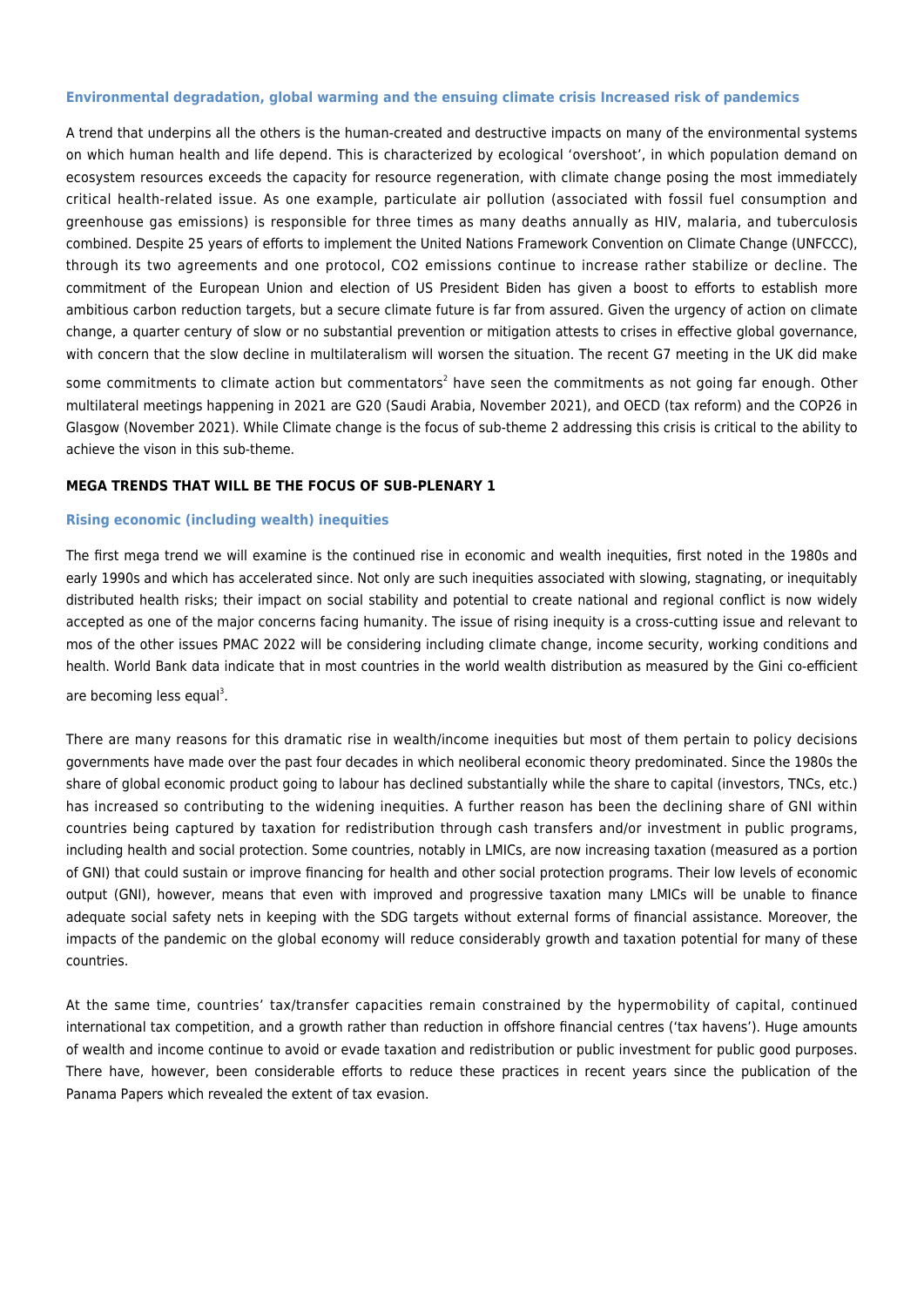During the COVID-19 pandemic the wealth of the world's richest individuals increased dramatically. The wealth of the richest people in the world have boosted their already vast wealth by more than \$400bn (£296bn) since the coronavirus pandemic began as their businesses benefited from lockdowns and financial crises across the globe. –Some transnational pharmaceutical companies are making large profits from the sale of vaccines. Pfizer announced that it expects \$26 billion in COVID vaccine sales this year while also refusing to share any significant vaccines with low and middle incomes countries4,5.Reversing the trend towards increasing inequities is vital to a healthy and fairer future.

#### **A pandemic of NCDs**

The rise in non-communicable disease in all countries regardless of income has reached the proportions of a pandemic  $^\circ$ . WHO reports that 71% of all deaths are a result of NCDs. The vectors of NCDs concern social and commercial determinants of health. NCDs have increased as the marketing of products such as high sugar content drinks and the design of cities which encourage low exercise. This means we have car dominated cities, unwalkable neighborhoods, marketing and consumption of fast foods and weak social ties. While NCDs have been called "lifestyle" diseases, putting the onus for change on individuals, these "lifestyle' choices" have deep roots in unhealthy systems. Thus, reducing their impact will require system change. These changes would include the on-going struggle to establish effective public health systems which are based in comprehensive primary health care. Such community-based care would be able to work to reduce NCDs in communities including by identifying and advocating for change to the social and commercial determinants. These systems would also be helpful in handling future epidemics of infectious diseases.

The cost-effective health promotions and disease prevention should be addressed in the future plan to tackle NCDs. Effective health promotion and disease prevention interventions should also address both proximal and distal determinants of ill health of the population in terms of both issue based and setting based determinants (such as, for issue based, sedentary

life style, unhealthy eating, tobacco and alcohol uses <sup>7</sup>, along with setting based, such as, aging society and vulnerable population).

#### **Population, migration and refugees**

Global life expectancy has risen by more than a decade over the last 40 years to reach 73.2 years. It is also projected to increase in every country over the next 40 years, according to the United Nations, as mortality improvements shift from childhood to later ages. However, in some high income countries including the US and UK life expectancy is stalling and has

declined for some low socio-economic groups<sup>8,9</sup>. Population ageing and fertility decline are key trends when considering how to make the world sustainable in the context of COVID-19. Older people constitute the large majority of deaths due to COVID-19. The pandemic has also powerfully revealed the importance of public health and the value of preventive medicine. It has dramatically exposed the social determinants of health and the stark inequities of those most impacted by disease, from health, social, and financial perspectives. Highlighting the importance and urgency of investing in healthy ageing. The pandemic has also had significant and substantial impacts on fertility behaviours including substantial fertility decline in high-income settings, and increased numbers of unwanted pregnancies in low-income settings. Planetary overpopulation continues to threaten ecological sustainability.

More people are on the move than at any previous point in human history. Much of this movement is internal migration, often rural to urban or internal displacement. Some is facilitated international migration, but an increasing amount is forced migration (in response to conflict, environmental degradation, and threats to livelihoods), while some involves asylum

seeking or refugee claimants as defined under international law<sup>10</sup>. The rise in forced (informal) migration has increased its criminalization and dangers, the erection of border barriers (including armed walls), the creation of huge settlement camps (particularly in LICs where most forced migrants are located), and politically motivated racist rhetoric by some of the world's most powerful leaders fomenting increased xenophobia and hate crimes. There are a declining number of countries willing to take refugees. Some countries cautiously accept refugee claimants and asylum seekers. But over 65 nations are taking measures to exclude refugees, those 66 million international migrants whose flights from their homelands are considered to be 'forced' by immiseration, drought, conflict, or all three. Tens of millions more become internally displaced, housed in massive refugee camps located in LMICs that lack the resources to provide for them. The conditions in these camps makes the pandemic spread more likely: crowded conditions, limited water or sanitation facilities, and no intensive care for those with severe COVID. With wealthier donor countries are reducing foreign aid budgets to cope with their own domestic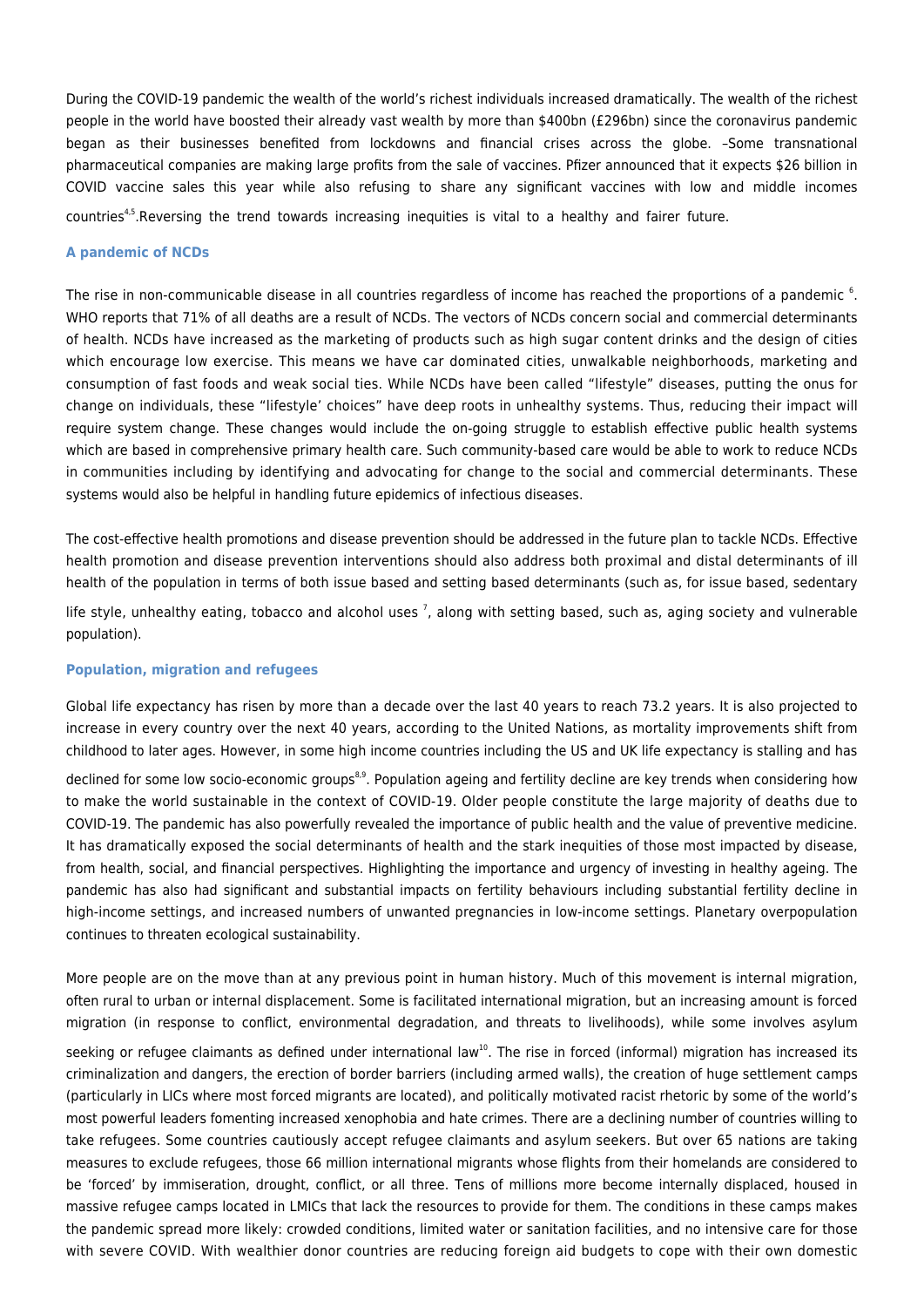pandemic bailouts or recoveries, cuts to food aid are leading to extreme hunger for those trapped within refugee camps<sup>11</sup>. The threats to the health of these migrants are clear.

HICs with an aging population are sometimes urged to accept more migrants from LICs with a youthful population based on a 'win/win' argument: reduced population pressures and poverty in LICs and a replenished working age portion of the demographic pyramid in HICs. This argument is based on conventional economic modelling of dependency ratios (the number of older people [aged > 60 or > 65]/ the number of working-age adults [aged 15–64]). The WHO Global Report on

Ageing <sup>12</sup>notes this conventional modeling is ageist as it assumes that all older people are dependent. In low-income countries, for instance, approximately 50% of those aged 65 years and over are in the labour force. In the G7 countries, in the decade before COVID-19, people aged 50 years and over drove 100% of employment growth.

Declining employment options and the requirement for a continuous growth in working age population to sustain an expanding older population question its longer-term relevance or ecological sustainability. UN-led efforts to seek agreement on a 'managed migration' compact remain tenuous<sup>13</sup>. Post-COVID-19, when growth will be needed, a focus on healthy ageing to achieve a longevity dividend needs to be a priority. The UN has declared the decade from 2021- 2030 The Decade of Healthy Ageing $^{14}$ .

#### **New economic paradigms**

Challenges to the dominant 'growth' oriented global economy are not new but are gaining a new urgency in the face of unsustainable patterns of growth. Some of the alternative models that have been proposed include: steady state economics<sup>15</sup> 'doughnut' economics<sup>16</sup>, in which financial policies and practices should be assessed for their human sociohealth and ecological 'overshoot' impacts (similar to a Health in All Policies approach); policies to promote circular economies<sup>17</sup>, in which waste is reduced and resources continually reused to minimize environmental impacts; and 'glocalization', a concept that emphasizes forms of local production/consumption, local exchange currencies, and producer cooperatives to improve democratic accountabilities and lessen environmental damages. Modern Monetary Theory has also challenged the idea that government debt is necessarily bad and in fact is important to nation-building activities. Collectively, such ideas are sometimes referred to as 'degrowth' economics, and often include incorporation of new national account measures based on human wellbeing, 'prosperity', and/or a sustainability development index rather than on GNI

growth per se. The health impacts of different economic systems need to be assessed as a part of their value<sup>18</sup>.

#### **Changing geo-political relations and decline of multilateralism**

Shifts in the distributions of political and economic powers amongst countries and regions are outcomes of post-1980s globalization. Enabled by trade and investment liberalization agreements originally led by the World Trade Organization (WTO), economic interdependencies between countries increased. The 1990s through the early 2000s were characterized by the creation of global production chains, increasing employment and economic growth in many low- and middle-income countries (albeit unequally distributed) while decreasing manufacturing and services employment in many high-income countries. Increased liberalized financial flows and under-regulated derivative investments and banking rules increased macroeconomic instabilities, culminating in the 2008 global financial crisis. Concerns with rising government debt partly consequent to the 2008 crisis led to widespread fiscal austerity that replicated many of the requirements of earlier IMF/World Bank structural adjustment programs. Past and present fiscal austerity measures, either as conditions on new IMF loans to governments or undertaken voluntarily, have negative health impacts, particularly in low- and middle-income countries (LMICs), but also in high-income countries (HICs), and for poorer populations within countries. Economic growth globally, and in most countries, has slowed considerably since 2008, creating economic and political uncertainties. The COVID-19 pandemic has created new threats to prosperity and threatens to see countries going backwards in terms of meeting the SDGs by 2030. The rate and direction of economic change has led to a rapidly growing area of enquiry – the commercial determinants of health which examines the ways in which business interest, especially trans-national corporations have a negative impact on health. The size and power of transnational corporations also continues to increase; 78 of the top 100 economic entities are now TNCs.

The first, and most notable, outcome of geopolitical shifts in economic and political power and influence has been a slow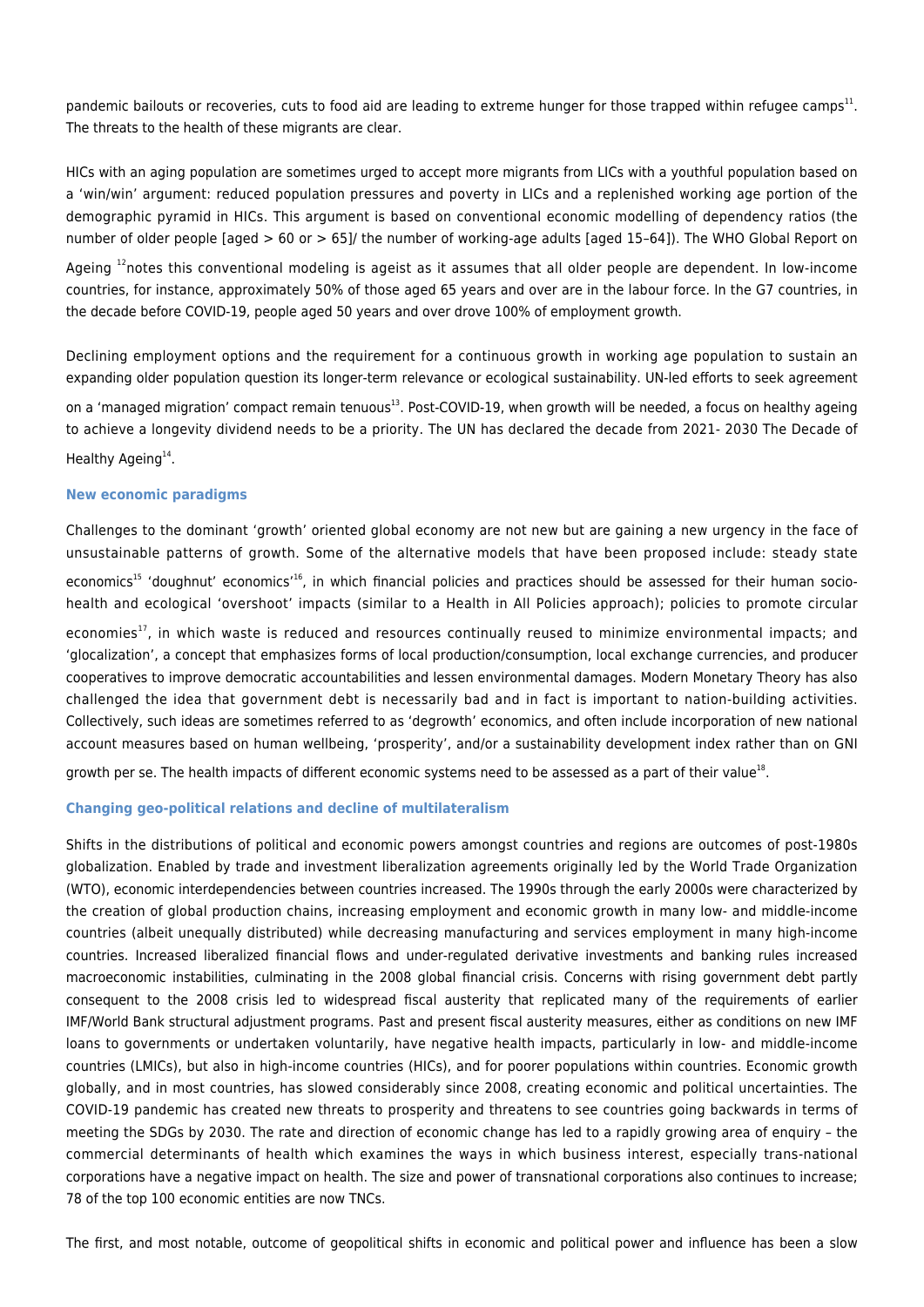erosion in the multilateralism that has characterized global governance. In the face of sluggish economic growth and increasing competition for consumer markets, multilateral trade rules are being supplanted by bilateral and regional trade and investment agreements in which more powerful states are able to negotiate rules that favour their economic or political interests. Regional agreements, such as the new African Continental Free Trade Agreement (AfCFTA), could lead to more equitable development outcomes, although much will depend on the extent to which such agreements emphasize social and political development and not just commercial/economic growth. A further issue is extent to which the asymmetries in power and size between countries in regional agreements are explicitly managed in the texts of such agreements. An on-again/offagain trade war between the USA and China is becoming a defining geopolitical feature with implications for the economic stability (or instability) of many of the world's countries, and how this might 'trickle down' to affect health and health systems.

#### **Growing technology inequalities**

Past history shows that global disasters on the scale of the COVID-19 pandemic bring a huge imperative for innovation<sup>19</sup>. This pandemic was the first where the rapid deployment of technology, and specifically digital technology, became a core component of the race to understand, contain and deliver a potential solution.

It was an artificial intelligence (AI) algorithm that first alerted much of the world to COVID-19 on 31 December 2019 and

went on to successfully predict 10 of the first 12 cities to be impacted.<sup>20</sup> Primary care and outpatient hospital care had long held the promise that they could largely be delivered digitally but COVID-19 precipitated this with many countries forced to adopt a digital-first approach. The vaccine industry underwent a paradigm shift in technology delivering a viable mRNA vaccine within one year when previously timelines had been closer to one decade.

Some of these technologies are likely to evolve to play a permanent role in health beyond COVID-19. New vaccine technologies have the potential to revolutionise how humans fight infectious disease and offer potential solutions for other huge killers, such as malaria, which have so far eluded us. Telehealth can make care more efficient and coordinated and has the potential to bring expert care to underserved areas of the world. AI can help us prevent the next pandemic and develop new and more effective treatments.

Despite the progress, almost most half of WHO member countries do not have a health technology policy and lack of standards for data protection, privacy and security as well as the conditions for data sharing risk slowing or reversing progress.<sup>21</sup>Whether the technology trend from COVID continues depends on the role of governments in leading, empowering

Ultimately, these technologies have the potential to accelerate the achievement of the SDGs and the world we want for many but also risk driving further health inequity by excluding those who don't have access to them, either due to cost, access or knowledge.

#### **The need for strengthen health systems**

and regulating technologies.

Increasing the ability for a health system to withstand and effectively respond to shocks and stressors is critical to achieving a position from which to address effectively to future pandemics and to maintaining progress to date on the world's global health goals. To be resilient, health systems must be flexible enough to adjust resources, policy, and focus in response to constantly emerging challenges. USAID<sup>22</sup> recognizes the need to build resilience to acute, time-bound events such as disease outbreaks, as well as to longer-term dynamics such as protracted population displacements, weak government authority or legitimacy, population pressure, social exclusion, and climate variability. The type, intensity, and number of overlapping shocks and stressors cannot always be predicted, but the fact that there will be shocks and stressors can. In many countries, health systems are unprepared for these inevitable events, whether unexpected external crises or internal governance challenges such as shortages, or payment delays.

Primary Health Care (PHC) is vital to the task of building strong health systems. The exact nature of PHC is a matter of debate. WHO has recently revitalized its support for PHC<sup>23</sup> and while this was widely welcomed some flaws have been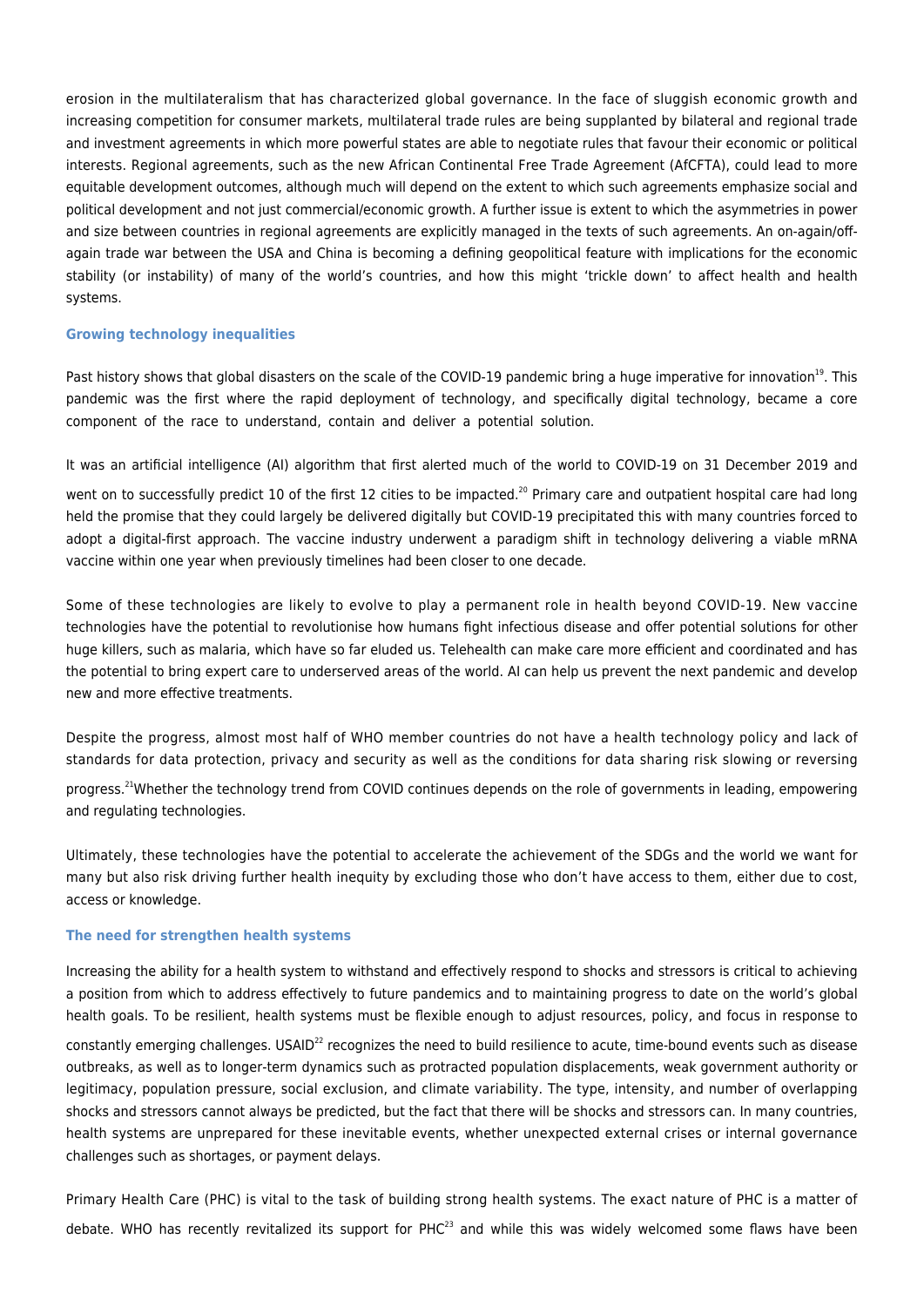highlighted <sup>24</sup>as the Astana Declaration does not see PHC as an organizing principle for a health system and as having a role in supporting and advocating for intersectoral action. Further the critique noted that the positioning of PHC as part of Universal Health Coverage it supported private sector activity which was often likely to be too the detriment of a strong public health system. The importance of strong public health systems has been shown in many ways during the COVID-19 pandemic<sup>25</sup>.

UNAID's recent paper on health systems in 2030 has describing them as having to be absorptive, adaptive, and transformative in order to cope with times of crisis Absorptive capacity relates to the existing ability of a health system to take intentional protective action and to maintain stability in the face of known shocks and stressors to prevent or limit negative impacts. Adaptive capacity is the capacity of the health system to make incremental and flexible adjustments in order to better manage a changing environment while improving overall system performance. Finally, transformative capacity refers to the ability of the health system to make fundamental functional and structural changes that address underlying challenges and contextual dynamics which impact performance and progress toward health outcomes. Other

work has stressed the importance of effective community participation in the design of health systems<sup>26</sup> and the need to build strong public systems that are most effective at ensuring equitable access and outcomes. The importance of

community health workers $27,28$  is also evident.

#### **OBJECTIVES**

- Examine- from different perspectives how the vision of a healthy, fair and sustainable world can be achieved for current and future generations
- Examine the varying theoretical and ideological base underpinning these
- Outline the most likely pathways to achieving the vision over the next decades

#### **ISSUES TO BE ADDRESSED**

Nearly everyone and most organisations agree with the SDGs and the Paris targets on global warming. They offer a comprehensive vision for the world. However, there is considerable disagreement about how these goals are to be achieved. These disagreements are likely to have shifted over the course of the COVID-19 pandemic. The pandemic has opened up a bigger space in which to envision different ways of achieving the SDG and climate goals. Broadly speaking there are three categories of responses to the question of how to achieve the SDGs which are evident in national and global debates. These can be represented on a continuum.

- Whole sale change is required which means questioning the extractive basis of capitalism
- Need to change business as usual a little by being more green and redistributive
- Business as usual: Neo-liberal economics that relies on trickle down effects

#### **Figure 1: Continuum of responses to Pandemic recovery**

On the left there are increasingly vocal calls for a rethink of the capitalist world which relies on historical and contemporary extraction of resources and their use to benefit a small number of increasingly rich people and corporations. This view points to alarmingly growing levels of inequities in wealth both within and between countries. Rather than trickle down to help the many, see a concentration of wealth at the top. The vision is based on degrowth and non-consumerist models of economic activity, taking into account the need to improve healthful levels of consumption for the world's (still too many) poor via global redistributive systems while dramatically reducing consumption levers of higher-income countries and individuals. This vision is associated with calls for gender equity and recognition of the rights of all citizens to a healthy and adequate livelihood. It also offers a variety of visions for alternative economic systems which are typically decentralized and democratic. Transnational corporations are seen to have prospered and grown under capitalism to the extent that their power and wealth is a rival to democratic government. This perspective also points to the failure of privatized systems to cope with the pandemic especially in regard to health systems. This view promotes democratic political system which are responsive to the needs of people.

On the right there are calls to support the existing model of capitalism and maintain it by giving subsidies to industry and continue the privatization of functions that were previously those of the state. This view continues to see the value of market economics and argues they are the best basis for democracy. It sees continued growth as desirable and possible. This view regards taxation as an impediment to business and so favours very low taxation. The aim of this model is to whittle away welfare states where they exist and oppose their development where they don't. Extreme versions of this view see the state itself withering away and social organization being left to markets. Transnational corporations, including those based on high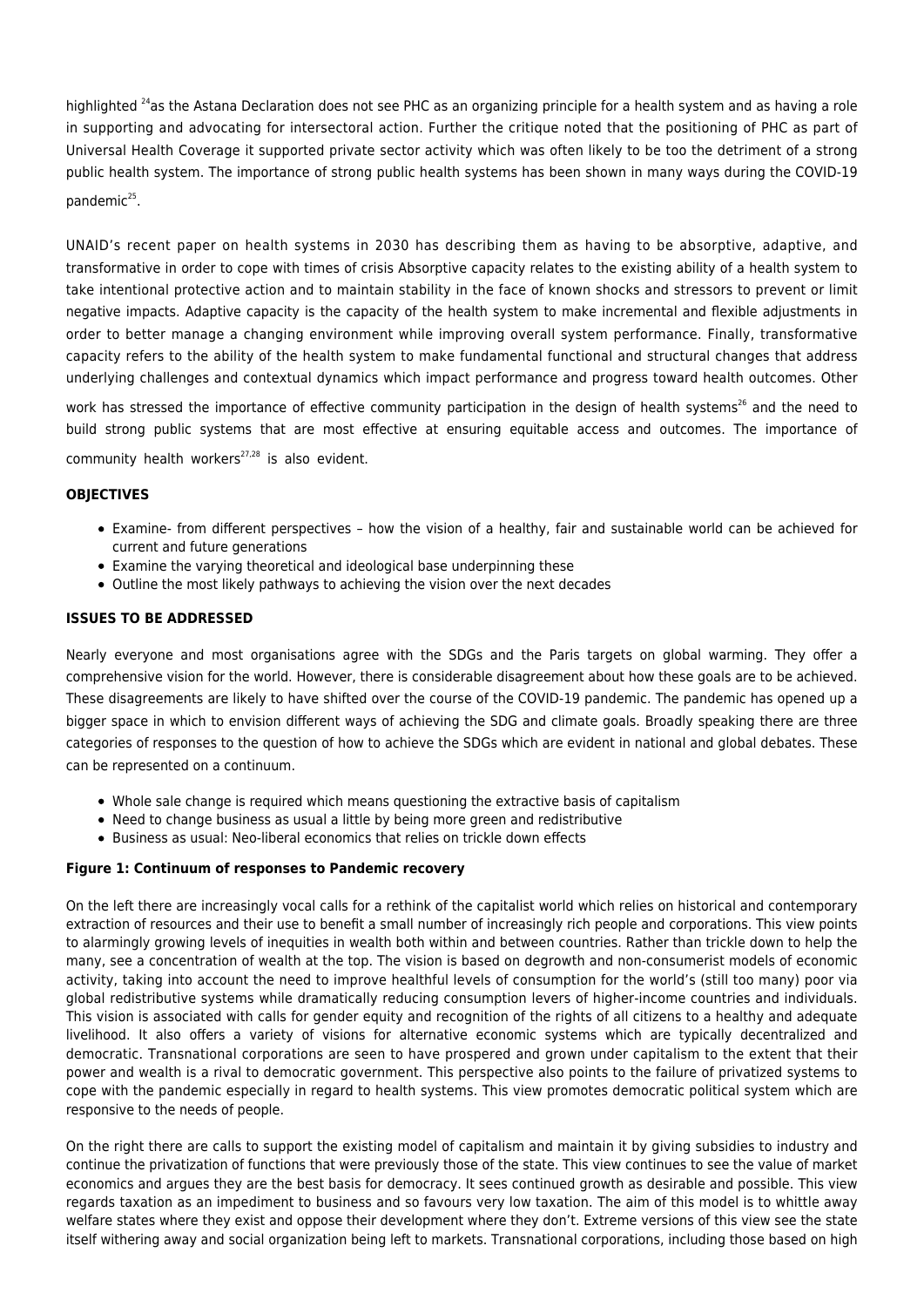carbon emissions, are viewed favorably and seen as valuable as they provide the goods and services people desire.

The responses in the middle of the continuum accept the capitalist model but also believe it needs to be tempered by measures which will make it less likely to contribute to global warming and environmental destruction. It also believes that redistributive measures are required. This view will support measures to encourage renewable energy, recycling schemes and promote business adopting carbon targets. This response would support the welfare state and some universal public sector functions including education and basic health services provision. During the pandemic many high-income governments did extend more generous welfare schemes to either keep people in jobs or increase the support they received.

Much debate in global health continues without recognition of the values and beliefs that undermine different visions of how societies should be organized to promote health and wellbeing. Our aim in this session is to examine the different assumptions underpinning the ways in which countries should build back from the COVID-19 pandemic.

Any approach to improving health and health equity in the future will be based on a multi-sectoral approach and envisaging such a future will require engaging people from different sectors including urban planning, transport, communications, energy, trade and foreign affairs, finance (treasury), food and agriculture and technology.

The consideration of the future in this sub-theme will be concerned with national and supra-national levels:

- 1. How countries can build fairer, healthier and more ecologically sustainable societies
- 2. Supra-national: governance for health, international co-operation outside of country boundaries with the aim of minimizing unhealthy nationalism

#### **REFERENCES**

- 1. Sanders D, Nandi S, Labonté R, Vance C, Van Damme W. From primary health care to universal health coverage—one step forward and two steps back. The Lancet,. 2019;394(10199):619-621.
- 2. Allen M. Climate change: what G7 leaders could have said but didn't. The Conversation. 2020;15th June.
- 3. World Bank. World Development Indicators: Gini Index. In: World Bank, ed. New York2021.
- 4. Mukheerje S. The COVID vaccine is set to make up more than half of Pfizer's 2021 revenue. Fortune. 2021(5th May).
- 5. Robbins R, Goodman PS. Pfizer Reaps Hundreds of Millions in Profits From COVID Vaccine. New York Times2021.
- 6. Allen L. Are we facing a noncommunicable disease pandemic? Journal of Epidemiology and Global Health. 2017;7(1):5-9. doi:https://doi.org/10.1016/j.jegh.2016.11.001
- 7. Lämmle L, Woll A, Mensink GB, Bös K. Distal and proximal factors of health behaviors and their associations with health in children and adolescents. Int | Environ Res Public Health. 2013;10(7):2944-2978. doi:10.3390/ijerph10072944
- 8. Venkataramani AS, O'Brien R, Tsai AC. Declining Life Expectancy in the United States: The Need for Social Policy as Health Policy. JAMA. 2021;325(7):621-622. doi:10.1001/jama.2020.26339
- 9. Raleigh V. What is happening to life expectancy in England? 2021; https://www.kingsfund.org.uk/publications/whats-happening-life-expectancy-england#comparisons-with-other-countri es. Accessed 25th June 2021.
- 10. Labonté R, Ruckert A. Health Equity in a Globalizing Era: Past Challenges, Future Prospects: Oxford University Press; 2019.
- 11. United Nations World Food Program. UNHCR and WFP warn refugees in Africa face hunger and malnutrition as COVID-19 worsens food shortages. 2020. Accessed 28th May, 2021.
- 12. World Health Organisation. Global Report on Ageing. Geneva: WHO;2021.
- 13. United Nations Secretary-General. Making migration work for all. ; 2017 Dec 12. Available from: https://refugeesmigrants.un.org/report-secretary-general-making-migration-work-all-0. In: Assembly UNG, ed. New York2017.
- 14. United Nations. The Decade of Healthy Ageing: a new UN-wide initiative2020.
- 15. Daly HE. Steady State Economics. London: Earthscan; 1992.
- 16. Raworth K. Doughnut Economics: Seven Ways to Think Like a 21st-Century Economist London: Random House; 2017.
- 17. Geissdoerfer M, Savaget P, Bocken NMP, Hultink EJ. The Circular Economy A new sustainability paradigm? Journal of Cleaner Production. 2017;143:757-768. doi:https://doi.org/10.1016/j.jclepro.2016.12.048
- 18. Baum F. Governing for Health: Advancing Health and Equity through Policy and Advocacy New York: Oxford University Press; 2019.
- 19. Miao Q, Popp D. Necessity as the mother of invention: Innovative responses to natural disasters. J Environ Econ Manage. 2014;68(2):280-295. doi:https://doi.org/10.1016/j.jeem.2014.06.003
- 20. Stieg C. How this Canadian start-up spotted coronavirus before everyone else knew about it [internet]. 2020; https://www.cnbc.com/2020/03/03/bluedot-used-artificial-intelligence-to-predict-coronavirus-spread.html. Accessed May, 2021.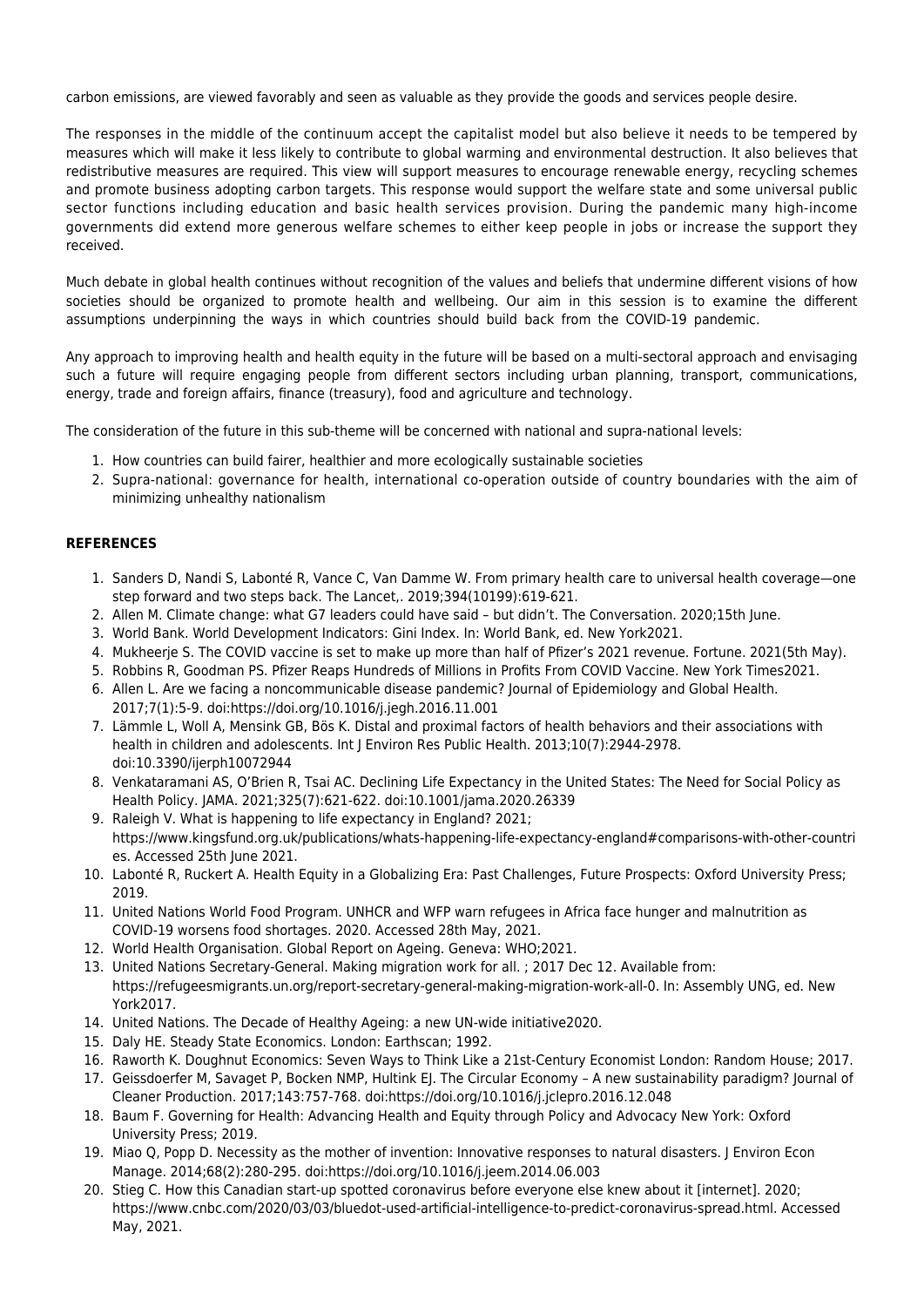- 21. WHO. Global Atlas of Medical Devices. 2017; http://apps.who.int/iris/bitstream/handle/10665/255181/9789241512312-eng.pdf. Accessed May 27, 2021.
- 22. USAID. Vision for Health System Strengthening 2030. 2021. Accessed 25th June 2021.
- 23. World Health Organization. Declaration on Primary Health Care Astana 2018. Geneva: WHO;2018.
- 24. People's Health Movement, Health MMI-N, for All, Centro Brasileiro de Estudos de Saúde ea. Alternative Civil Society Astana Statement on Primary Health Care 2018. . 2018; https://phmovement.org/alternative-civil-society-astana-declaration-on-primary-health-care/. Accessed 25th June, 2021.
- 25. Paremoer L, Nandi S, Serag H, Baum F. COVID-19 pandemic and the social determinants of health. BMJ. 2021;372:n129. doi:10.1136/bmj.n129
- 26. Oakley P. Community Involvement in Health Development: An Examination of the Critical Issues. Geneva: WHO;1989.
- 27. Nandi S, Schneider H. Addressing the social determinants of health: a case study from the Mitanin (community health worker) programme in India. Health Policy and Planning. 2014;29(suppl\_2):ii71-ii81. doi:10.1093/heapol/czu074
- 28. St. John JA, Mayfield Johnson S, Hernandez-Gordon W, eds. Promoting the Health of the Community: Community Health Workers Describing Their Roles, Competencies, and Practice. Switzerland: Springer International Publishing; 2021.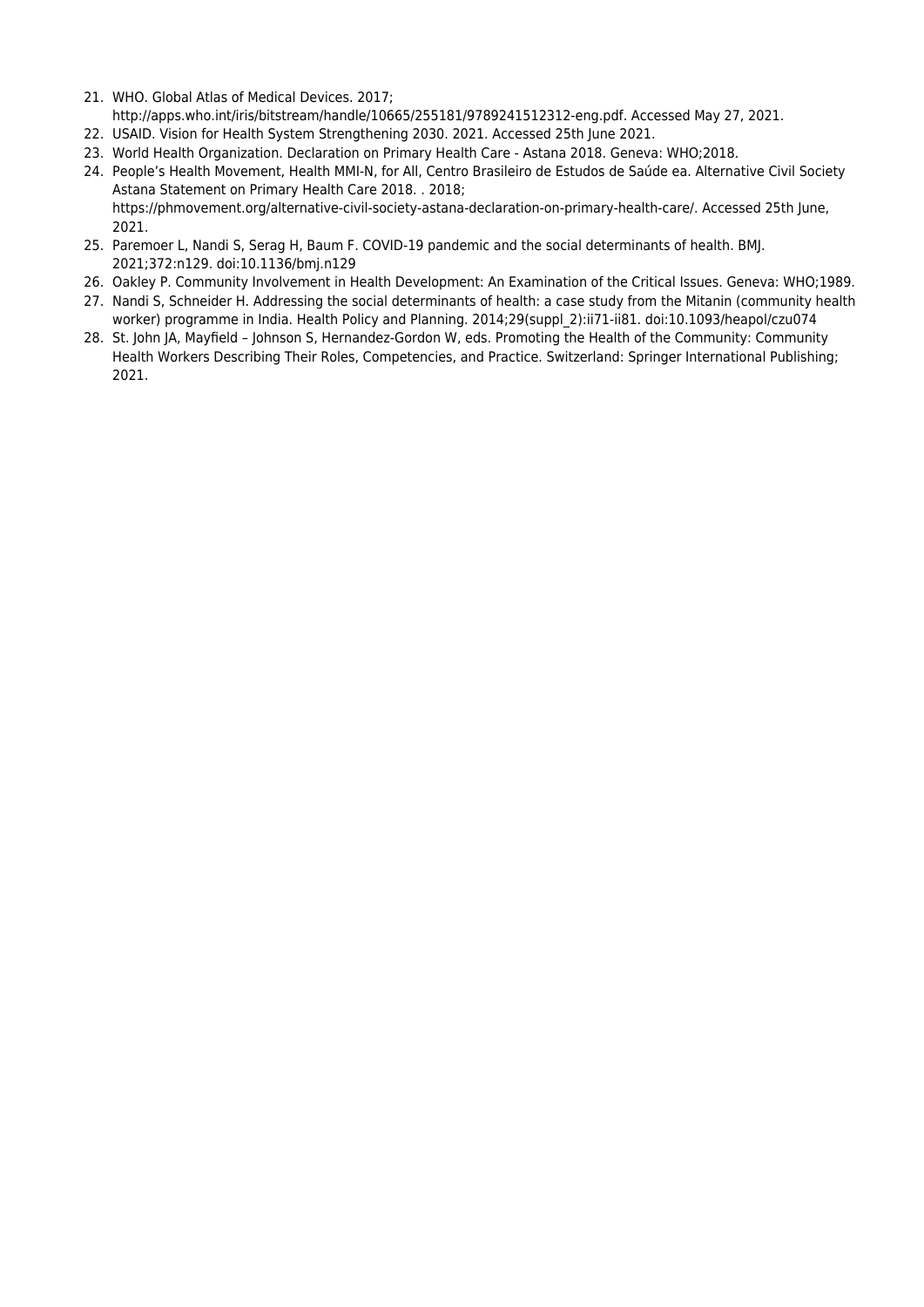# **Sub-Theme 2**

The World We Want: Scaling up Efforts to Address Climate Crisis and Building Forward Greener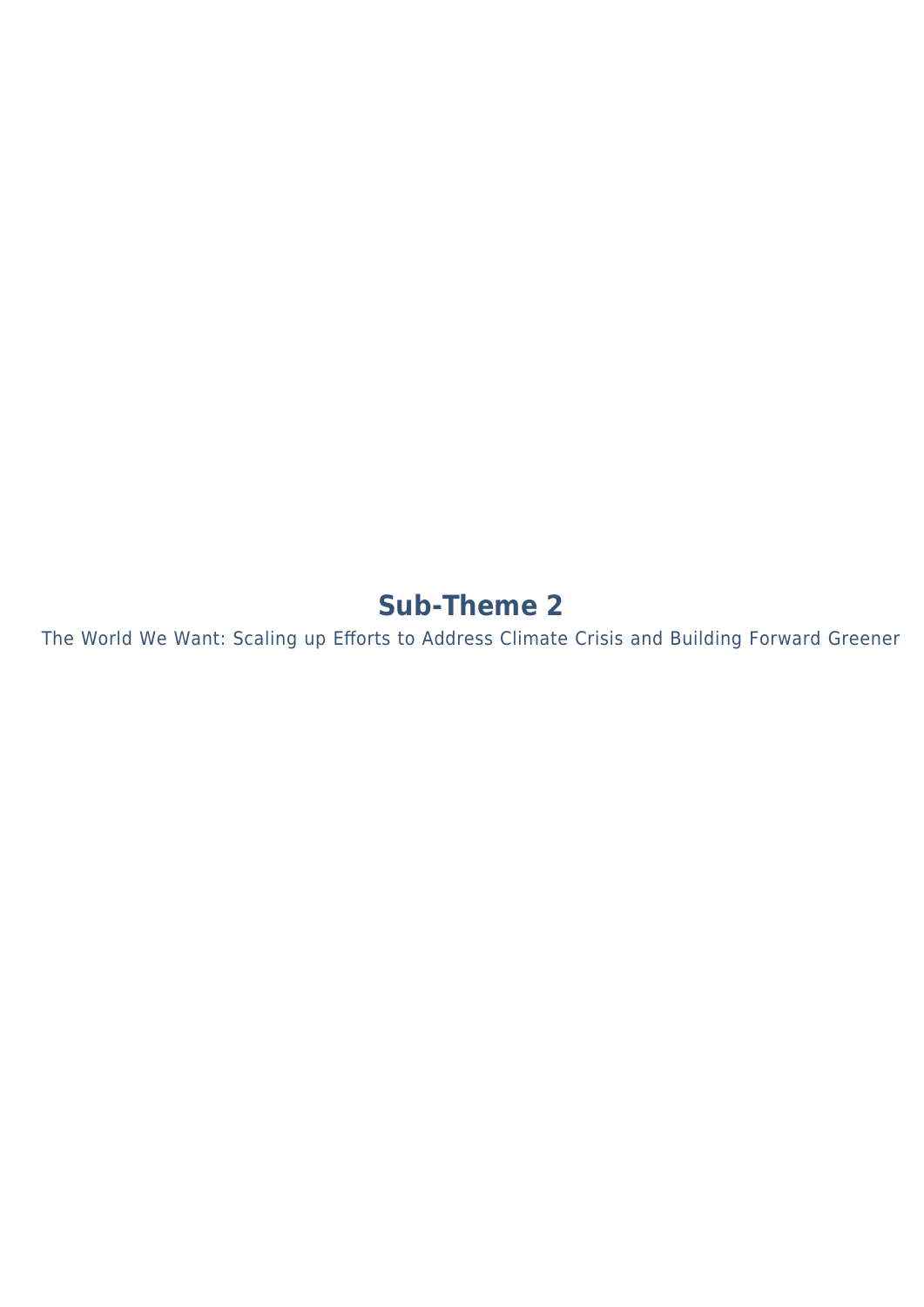#### **SUB-THEME 2**

#### **CONCEPT: THE CONVERGING CRISES OF CLIMATE, ENVIRONMENT AND HEALTH**

The converging crises of climate, environment and health are megatrends that present current and future threats to our planet and population. There is a need for multisectoral and interdisciplinary collaboration between countries and actors to unite in political solutions. Joint accelerated efforts to tackle the climate crisis and recover from the COVID-19 pandemic are crucial. Measures taken to address both of these public health crises must be examined carefully, given their strong  $connection<sup>1</sup>$ 

"The pandemic is a reminder of the intimate and delicate relationship between people and planet. Any efforts to make our world safer are doomed to fail unless they address the critical interface between people and pathogens and the existential threat of climate change, that is making our Earth less habitable".

However, not all actors contribute to these converging crises similarly, and inequality remains a core issue. The top 10% of the emitters generate around 45% of flobal greenhouse gas emissions, while the bottom 50% only generate 13%. According to numbers from 2017, 100 companies are accountable for 71% of the world's total greenhouse gas emissions. Only a handful of transnational companies dominate areas that are significant drivers of environmental change and biodiversity

loss, such as agriculture, forestry and fisheries.<sup>2,3</sup> Notably, food consumption is the single most significant driver of environmental pressure load accounting for 80% of land conversion and biodiversity loss, contamination of freshwater and

coastal ecosystem, 80% of freshwater consumption and contributing 20-30% of global greenhouse emissions.<sup>4,5</sup> How can we create rights-based systems of equal distribution that, at the same time, battle the converging crises of climate, environment and health?

The converging crises of climate, environment and health are megatrends that present current and future threats to our planet and population. There is a need for multisectoral and interdisciplinary collaboration between countries and actors to unite in political solutions. Joint accelerated efforts to tackle the climate crisis and recover from the COVID-19 pandemic are crucial. Measures taken to address both of these public health crises must be examined carefully, given their strong connection.

#### **COVID-19 AND THE COMPOUND RISKS**

The COVID-19 pandemic has hit the world severely, causing death and suffering to millions of people. And while the world is

trying to tackle the pandemic, global warming continues, often interacting with other megatrends<sup>6</sup>. According to the WMO's State of the Global Climate, 2020 was one of the three warmest years on record, with indicators such as greenhouse gas concentrations, increasing land and ocean temperatures, sea-level rise, melting ice and glacier retreat and extreme

weather.<sup>7</sup> Climate change affects socio-economic development globally (according to EU numbers, this implies a loss of more than 12bn Euro per year within the Union only), land and marine ecosystems, economy, food, security, trade, migration,

health and wellbeing.<sup>8</sup> According to the planetary boundaries framework, we have already transgressed at least four boundaries: climate change, land conversion, nitrogen and phosphorous loading, and biodiversity loss. The human

population has driven the planet into the Anthropocene: the first geological epoch shaped by human activity.<sup>9</sup>

It is estimated that an average of 26.4 million people worldwide have been displaced by weather events every year since 2008. There could be as many as 1 billion climate migrants by 2050, thus reinforcing inequalities and complicating access to basic services for a large part of the global population. In addition to this, displacements and migration due to climate change and weather events interact with other issues, often leading to geopolitical tensions, consequently posing threats to

international security.<sup>10</sup> We know that battling the climate, environment and health crises would reduce the risk of existing and new health threats, such as emerging zoonotic diseases, respiratory diseases and heat exposure, creating a more

promising, healthy and equal future for coming generations - not leaving the most vulnerable groups behind.<sup>11</sup>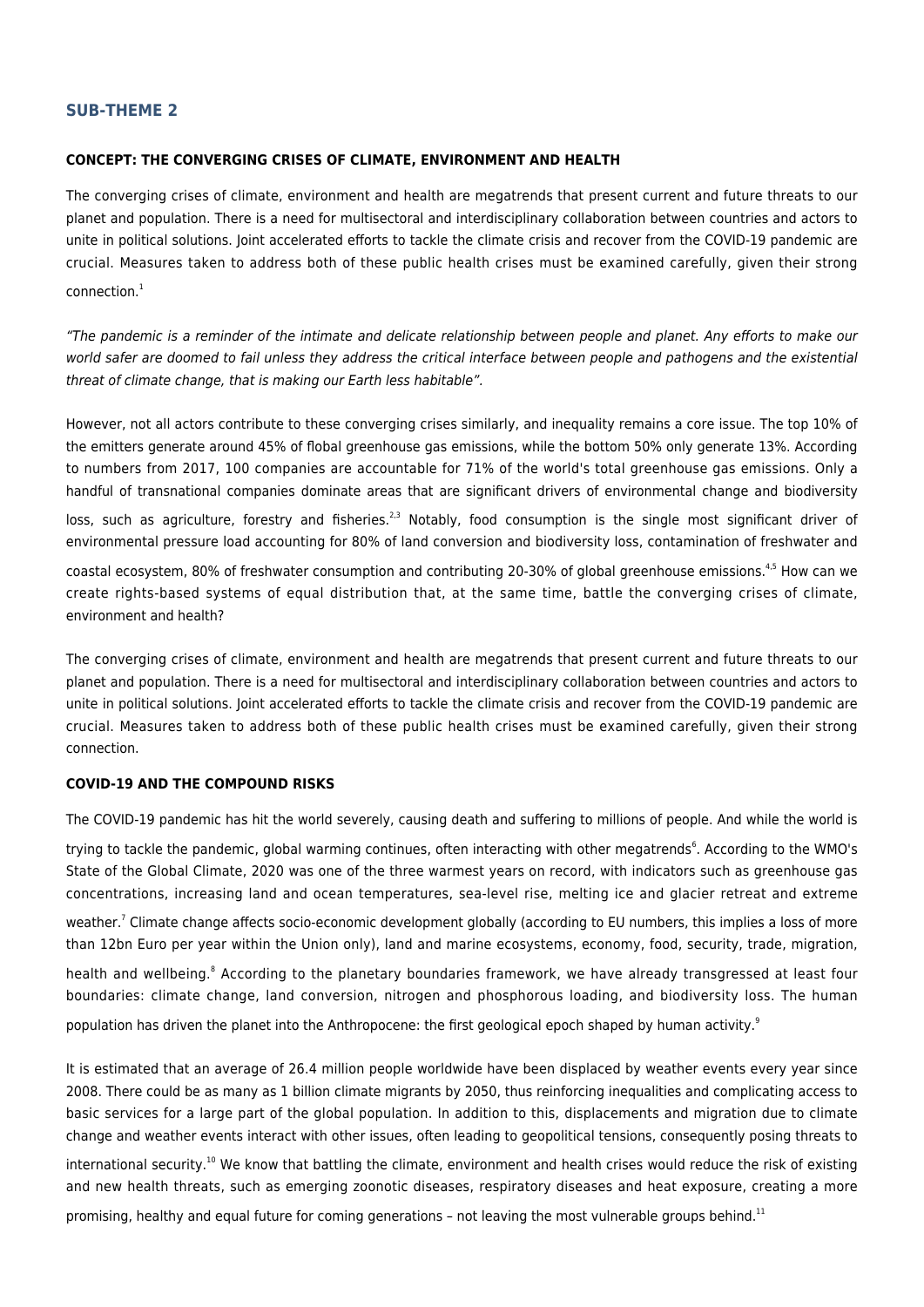#### **BUILD FORWARD BETTER AND GREENER**

As an imminent consequence of the pandemic there is increasing attention and investment on Building Forward Better towards greener, more sustainable, and equal recovery using systematic approaches and holistic perspectives as the world has now to increase its activites to tackle the ongoing climate, biodiversity and environmental crises. The WHO highlights the need for recovery plans protecting nature, investing in essential services, ensuring quick and healthy energy transitions,

promoting sustainable food systems, building healthy cities, and stop subsidising air pollution.<sup>12</sup> An analysis of COVID-19 related recovery efforts led by Oxford's Economic Recovery Project and the UN Environment Programme (UNEP) illustrates selected green policy areas that could optimise economic recovery with global climate and sustainability commitments after COVID-19: green energy, green transport, green building upgrades and energy sufficiency natural capital, and green research and development. They state: "The choice for policymakers is clear: make use of recovery spending to steer away from the worst impacts of climate change and inequality or reinforce existing carbon-intensive systems and lock in a future

that is economically, socially, and environmentally unsustainable."<sup>13</sup>

Many governments and actors are already leading the way, with leadership focusing on green transitions. However, more action is urgently needed to assure a more promising outlook. During the first half of 2020, the level of carbon dioxide in the air exceeded 410 ppm, the highest level in 3 million years, as pointed out by a new multi-agency report launched in

September by UN Secretary-General.<sup>14</sup> The recently published Oxford's Economic Recovery Project/UNEP report shows that "USD14.6 tn in announced spending across the world's largest fifty countries in 2020, of which USD1.9tn (13.0%) was directed to long-term 'recovery-type' measures and of that, USD341bn (18.0%) to green recovery initiatives. Considering total spending, only USD368bn (2.5%) was announced for green initiatives ".13 The Global Risks report 2021 states that without systematic solutions, emissions will only continue to increase, risking to miss the window of opportunity the pandemic presents, similar to the scenario of the 2008-2009 financial crisis where emissions quickly bounced back after a

temporary decrease due to economies shutdowns.<sup>15</sup>

#### **OPPORTUNITIES FOR BUILDING FORWARD GREENER**

#### **The Paris agreement and NDCs**

Hamilton et al. state that greater inclusion of health in the Paris Agreement (which is now lacking<sup>16</sup>) can simultaneously

increase health benefits and achieve the "well below  $2^{\circ}C$ " commitment across various regional and economic contexts.<sup>17</sup> There are substantial health co-benefits to be retrieved from these efforts, but they are not enough embraced in climate policies, the authors argue. In a scenario of meeting the goals of the Paris Agreement and the 2030 Agenda, the same study concludes that this pathway would save many millions of lives due to reduced air pollution, improvement of healthier diets and increased physical activity by 2040 in the nine countries of investigation, compared with the current pathway's scenario.<sup>15</sup>

The newly published UNFCCC NDC Synthesis Report, covering new or updated NDCs by 75 parties, concludes that most of these countries increased their levels of ambition to reduce emissions in the revised NDCs. Yet, the current levels of climate ambition are not on track to meet Paris Agreement goals. In the report, particularly vulnerable areas of concern were mentioned: agriculture and other aspects of food security, water, biodiversity and ecosystems, health systems, infrastructure (particularly energy) and loss of territory, livelihoods and habitats. Many countries highlighted contextual

aspirations and priority areas to maximise synergies between climate commitments and human health.<sup>18</sup> In addition, the report found that health was identified as an adaptation priority in most of the NDC's adaptation components. While the references to health in the NDCs can strengthen the commitment to climate action at a national and global level, they are made in relation to financial and technological resources/assistance needed from wealthy countries to low-income countries.

This makes it evident that the focus on health in the NDCs follows broader patterns of global inequalities.<sup>19</sup> While richer (high emitting) countries focus on non-health sectors (i.e., energy and the economy) and make no reference to health (e.g., Australia, EU member countries, the ``USA), it is the poorest and most climate-vulnerable countries that aim to address health and strengthen their health systems in their NDCs. This brings to the fore the issue of access to climate finance for climate-resilient health systems. According to the WHO Health and Climate Change Survey Report: Tracking Global Progress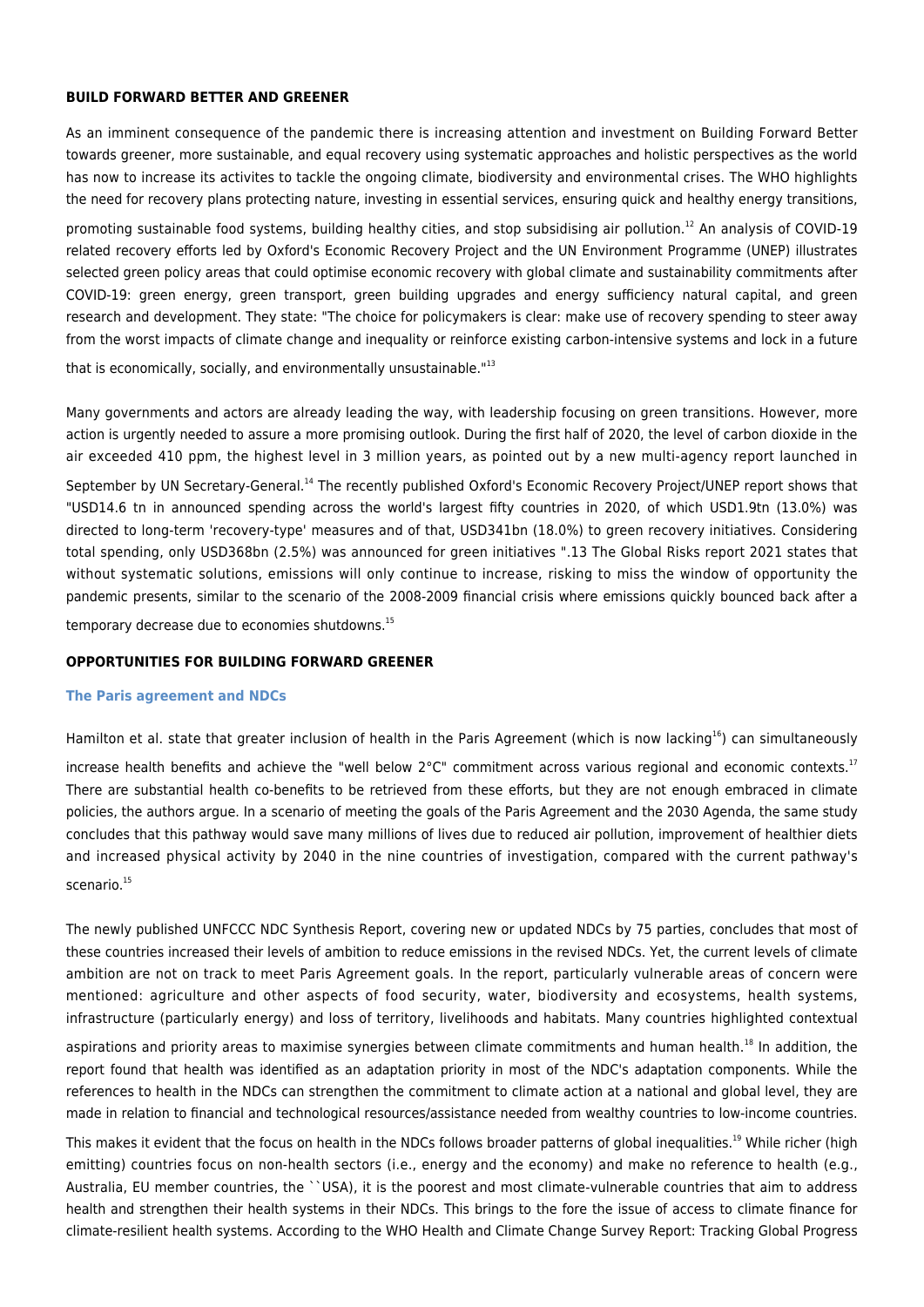(2019), the majority of countries reported only moderate or low levels of implementation of their national health and climate change strategies/plans, citing financing as the most common barrier to implementation. Only 9% of the surveyed countries reported having sufficient national health budgets to implement these strategies in full.

#### **Opportunities and frameworks**

As pointed out by many, and recently by Bill Gates in his new book<sup>20</sup>, the only way to reach a healthy planet and healthy people is the path from current to 0 greenhouse gas emissions. Changing energy production from today's 80% dependence on fossil fuel to 100% clean energy is a gigantic task but necessary for people and planet survival. "The countries that build great zero-carbon companies and industries will be the ones that lead the global economy in the coming decades", says Bill Gates. The private sector taking more significant initiatives in green transitions is a crucial aspect, including innovations and technologies for a green and clean recovery, especially regarding energy, food systems and agriculture.

There is a need for policymaking to enable and stimulate these transformations, as well as the willingness to transform systems and traditional economic models from the private sector. It is time for bold political decisions and more efforts of science and innovations for creating a sustainable and healthy planet from a multisectoral and holistic approach. The youth climate movement have been ground-breaking in their requests for bold policies and action for their future on our planet. Essential questions to ask are: How do we increase accountability of all the world's governments, public, private and third

sector actors? If the aim to Build Back Better historically has proven to merely build back<sup>21</sup>, how can we make use of the window of opportunity the pandemic presents to do better regarding the converging crises of climate, environment and health and align our efforts towards the 2030 Agenda?

Positively, some global actors are picking up the pace. The European Green Deal aims to make Europe climate neutral by

2050<sup>22</sup>, with China by 2060 and Japan by 2050. President Biden has proposed a \$3 trillion climate plan to phase down fossil fuels by expanding renewable energy capacity while creating jobs, reducing pollution and investing in historically disadvantaged communities.<sup>23</sup> The World Bank Group recently launched their new Climate Change Action Plan, including committing to aligning financing flows with the objective of the Paris Agreement and increasing their climate finance with

the goal of 35% of World Bank Group financing having climate co-benefits on average over the next five years.<sup>24</sup> As described earlier in this concept note, 100 companies are accountable for 71% of the world's total greenhouse gas emissions, but there are at the same time initiatives such as the World Business Council for Sustainable Development with the aim for accelerating the transformation of major economic systems, in line with Sustainable Development Goals, the

Paris Climate Agreement and Vision 2050.<sup>25</sup>

There are multisectoral models and theories developed to improve a more sustainable and healthier planet, to apply at scale. A holistic approach to planetary and human wellbeing is provided by Kate Raworth's "Doughnut Economics" model, combining social and planetary boundaries<sup>26</sup>, taking a systematic approach for future sustainability for human and planetary health, questioning the need for traditional economic growth to re-focus on more sustainable policies for all.<sup>9</sup> Similarly, Tim Jackson argues that "the pursuit of growth at all costs" reinforces inequality, hinders technological innovation and exacerbates financial instability when we instead need to create conditions for an economic system for all, within the planetary boundaries and constraints.<sup>27</sup>

The syndemic approach is a conceptual framework aiming to improve the understanding of co-occurring risk factors, improving prevention and intervention programmes. Mendenhall et al. state that the term syndemic refers to "synergistic health problems that affect the health of a population within the context of persistent social and economic inequalities"<sup>28</sup>, considering social, environmental, political and economic factors – understanding that health is largely affected and determined by all of these factors<sup>29</sup>. The Lancet Commission on the Global Syndemic of Obesity, Undernutrition and Climate Change argues that the three "pandemics" of obesity, undernutrition and climate change represent the global syndemic that affects most people in every country and region worldwide; a synergy of epidemics, interacting with each other, sharing

common societal drivers, highlighting the importance of food systems and their unequal distribution and function globally.<sup>30</sup> Richard Horton writes: "COVID-19 is not a pandemic. It is a syndemic. The syndemic nature of the threat we face means that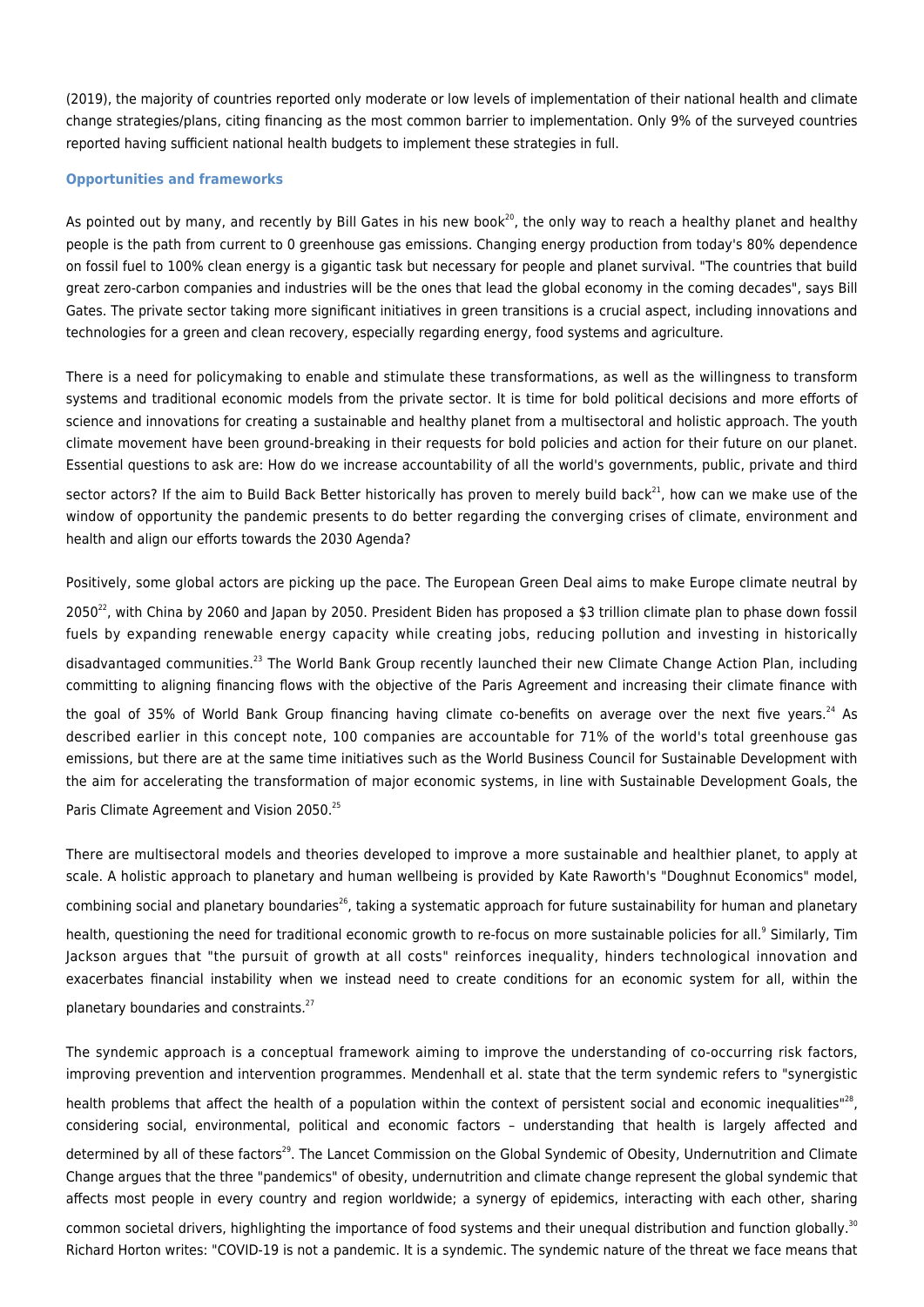a more nuanced approach is needed if we are to protect the health of our communities", highlighting the prevention of Non-Communicable Diseases (NCDs), understanding social inequalities, and virtually all elements playing into the direct and

indirect effects of the pandemic.<sup>31</sup> The syndemic approach provides an integrated lens of the current pandemic, helping us understand it in a context of a more extensive vision encompassing education, employment, housing, food and environment - a systems view, analysing and understanding how crises and inequalities converge and how to tackle them holistically.

In light of recovering from the pandemic and making investments in green recovery, academia, business, and politicians have a tremendous responsibility to work together to battle these crises, promote health and equality, and prevent disease. The aforementioned Oxford's Economic Recovery Project/UNEP report states: "Despite positive steps towards a sustainable COVID-19 recovery from a few leading nations, the world has so far fallen short of matching aspirations to build back better. But opportunities to spend wisely on recovery are not yet over. Governments can use this moment to secure long-term economic, social, and environmental prosperity."<sup>13</sup>

#### **The Paris agreement and NDCs**

Hamilton et al. state that greater inclusion of health in the Paris Agreement (which is now lacking<sup>16</sup>) can simultaneously

increase health benefits and achieve the "well below  $2^{\circ}C$ " commitment across various regional and economic contexts.<sup>17</sup> There are substantial health co-benefits to be retrieved from these efforts, but they are not enough embraced in climate policies, the authors argue. In a scenario of meeting the goals of the Paris Agreement and the 2030 Agenda, the same study concludes that this pathway would save many millions of lives due to reduced air pollution, improvement of healthier diets and increased physical activity by 2040 in the nine countries of investigation, compared with the current pathway's scenario.<sup>15</sup>

The newly published UNFCCC NDC Synthesis Report, covering new or updated NDCs by 75 parties, concludes that most of these countries increased their levels of ambition to reduce emissions in the revised NDCs. Yet, the current levels of climate ambition are not on track to meet Paris Agreement goals. In the report, particularly vulnerable areas of concern were mentioned: agriculture and other aspects of food security, water, biodiversity and ecosystems, health systems, infrastructure (particularly energy) and loss of territory, livelihoods and habitats. Many countries highlighted contextual

aspirations and priority areas to maximise synergies between climate commitments and human health.<sup>18</sup> In addition, the report found that health was identified as an adaptation priority in most of the NDC's adaptation components. While the references to health in the NDCs can strengthen the commitment to climate action at a national and global level, they are made in relation to financial and technological resources/assistance needed from wealthy countries to low-income countries.

This makes it evident that the focus on health in the NDCs follows broader patterns of global inequalities.<sup>19</sup> While richer (high emitting) countries focus on non-health sectors (i.e., energy and the economy) and make no reference to health (e.g., Australia, EU member countries, the USA), it is the poorest and most climate-vulnerable countries that aim to address health and strengthen their health systems in their NDCs. This brings to the fore the issue of access to climate finance for climateresilient health systems. According to the WHO Health and Climate Change Survey Report: Tracking Global Progress (2019), the majority of countries reported only moderate or low levels of implementation of their national health and climate change strategies/plans, citing financing as the most common barrier to implementation. Only 9% of the surveyed countries reported having sufficient national health budgets to implement these strategies in full.

#### **Opportunities and frameworks**

As pointed out by many, and recently by Bill Gates in his new book<sup>20</sup>, the only way to reach a healthy planet and healthy people is the path from current to 0 greenhouse gas emissions. Changing energy production from today's 80% dependence on fossil fuel to 100% clean energy is a gigantic task but necessary for people and planet survival. "The countries that build great zero-carbon companies and industries will be the ones that lead the global economy in the coming decades", says Bill Gates. The private sector taking more significant initiatives in green transitions is a crucial aspect, including innovations and technologies for a green and clean recovery, especially regarding energy, food systems and agriculture.

There is a need for policymaking to enable and stimulate these transformations, as well as the willingness to transform systems and traditional economic models from the private sector. It is time for bold political decisions and more efforts of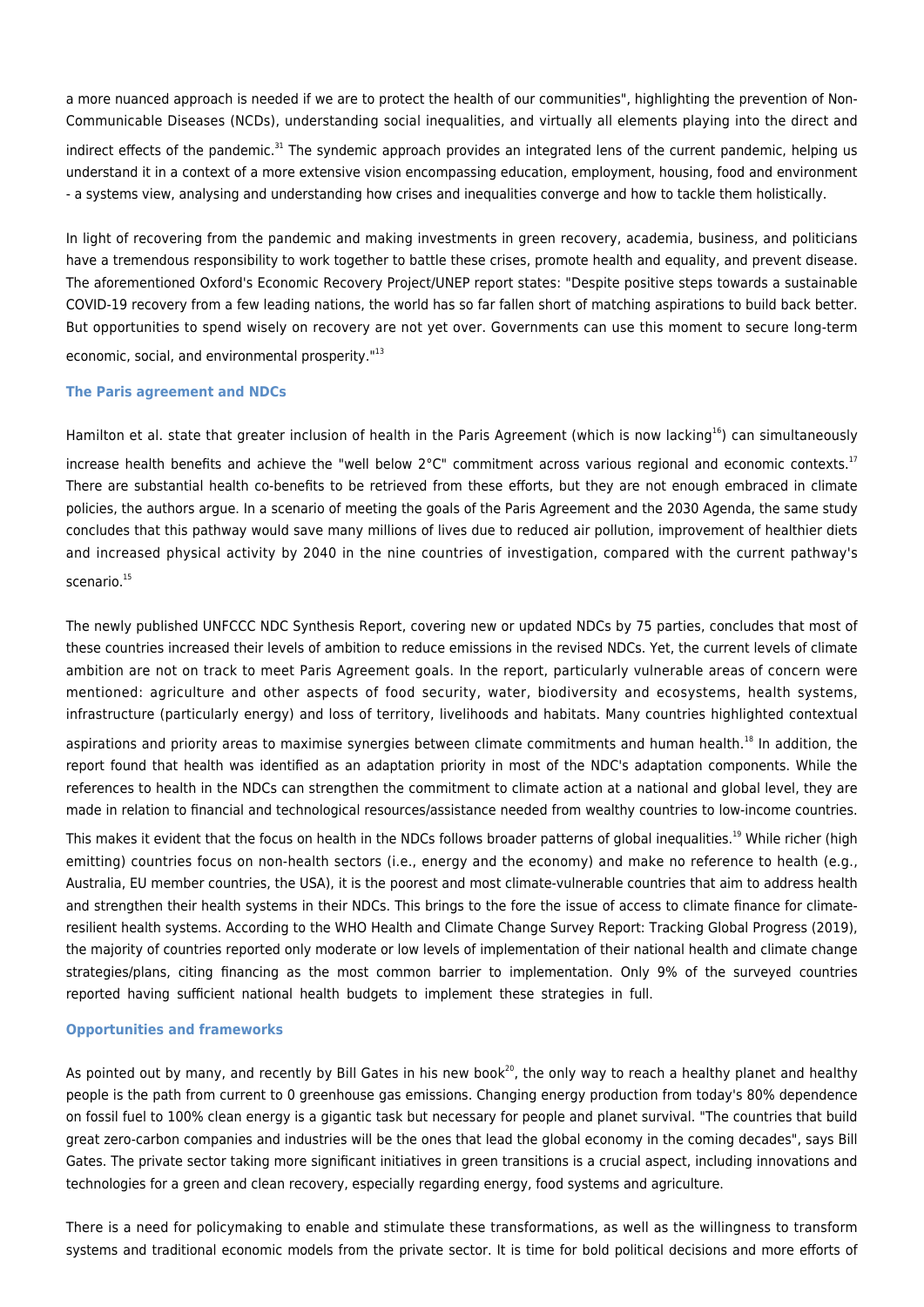science and innovations for creating a sustainable and healthy planet from a multisectoral and holistic approach. The youth climate movement have been ground-breaking in their requests for bold policies and action for their future on our planet. Essential questions to ask are: How do we increase accountability of all the world's governments, public, private and third

sector actors? If the aim to Build Back Better historically has proven to merely build back<sup>21</sup>, how can we make use of the window of opportunity the pandemic presents to do better regarding the converging crises of climate, environment and health and align our efforts towards the 2030 Agenda?

Positively, some global actors are picking up the pace. The European Green Deal aims to make Europe climate neutral by

2050<sup>22</sup>, with China by 2060 and Japan by 2050. President Biden has proposed a \$3 trillion climate plan to phase down fossil fuels by expanding renewable energy capacity while creating jobs, reducing pollution and investing in historically

disadvantaged communities.<sup>23</sup> The World Bank Group recently launched their new Climate Change Action Plan, including committing to aligning financing flows with the objective of the Paris Agreement and increasing their climate finance with

the goal of 35% of World Bank Group financing having climate co-benefits on average over the next five years.<sup>24</sup> As described earlier in this concept note, 100 companies are accountable for 71% of the world's total greenhouse gas emissions, but there are at the same time initiatives such as the World Business Council for Sustainable Development with the aim for accelerating the transformation of major economic systems, in line with Sustainable Development Goals, the

Paris Climate Agreement and Vision 2050.<sup>25</sup>

There are multisectoral models and theories developed to improve a more sustainable and healthier planet, to apply at scale. A holistic approach to planetary and human wellbeing is provided by Kate Raworth's "Doughnut Economics" model, combining social and planetary boundaries<sup>26</sup>, taking a systematic approach for future sustainability for human and planetary health, questioning the need for traditional economic growth to re-focus on more sustainable policies for all.<sup>9</sup> Similarly, Tim Jackson argues that "the pursuit of growth at all costs" reinforces inequality, hinders technological innovation and exacerbates financial instability when we instead need to create conditions for an economic system for all, within the planetary boundaries and constraints.<sup>27</sup>

The syndemic approach is a conceptual framework aiming to improve the understanding of co-occurring risk factors, improving prevention and intervention programmes. Mendenhall et al. state that the term syndemic refers to "synergistic

health problems that affect the health of a population within the context of persistent social and economic inequalities" $^{28}$ , considering social, environmental, political and economic factors – understanding that health is largely affected and determined by all of these factors<sup>29</sup>. The Lancet Commission on the Global Syndemic of Obesity, Undernutrition and Climate Change argues that the three "pandemics" of obesity, undernutrition and climate change represent the global syndemic that affects most people in every country and region worldwide; a synergy of epidemics, interacting with each other, sharing

common societal drivers, highlighting the importance of food systems and their unequal distribution and function globally.<sup>30</sup> Richard Horton writes: "COVID-19 is not a pandemic. It is a syndemic. The syndemic nature of the threat we face means that a more nuanced approach is needed if we are to protect the health of our communities", highlighting the prevention of Non-Communicable Diseases (NCDs), understanding social inequalities, and virtually all elements playing into the direct and

indirect effects of the pandemic.<sup>31</sup> The syndemic approach provides an integrated lens of the current pandemic, helping us understand it in a context of a more extensive vision encompassing education, employment, housing, food and environment - a systems view, analysing and understanding how crises and inequalities converge and how to tackle them holistically.

In light of recovering from the pandemic and making investments in green recovery, academia, business, and politicians have a tremendous responsibility to work together to battle these crises, promote health and equality, and prevent disease. The aforementioned Oxford's Economic Recovery Project/UNEP report states: "Despite positive steps towards a sustainable COVID-19 recovery from a few leading nations, the world has so far fallen short of matching aspirations to build back better. But opportunities to spend wisely on recovery are not yet over. Governments can use this moment to secure long-term economic, social, and environmental prosperity."<sup>13</sup>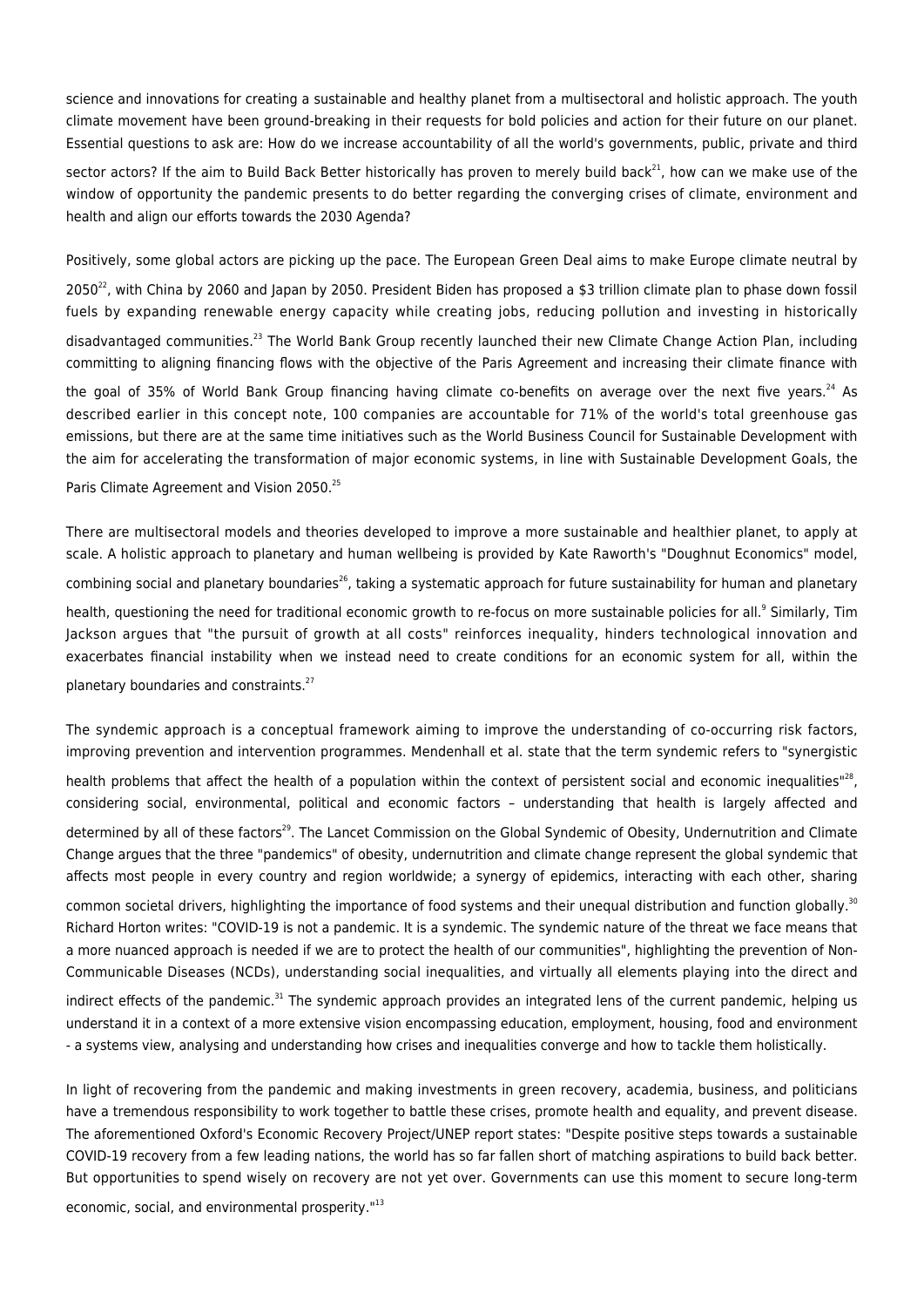#### **OBJECTIVES**

The world is in a situation where there is an increased openness for transformation due to the pandemic, where clear goals need to be set, and key activities need to be prioritised. In this, PMAC can be a strong voice addressing the converging global crises and how to take bold actions for humanity and planet – emphasising that human health is dependent on the planet's health.

The objectives for sub-theme 2 are:

- 1. Discuss actions to address the converging crises of climate, biodiversity, environment and health.
- 2. Mobilise political and private sector support and momentum for action-oriented collaboration between countries and actors to synergise in political solutions and mechanisms. This should also include creating accountability for investing greener in the recovery post-COVID-19 and mobilising resources for "building back better".
- 3. Engage youth and vulnerable groups in the converging crises of climate change, environmental degradation and health in these discussions, and create a platform for them to express what they need from today's leaders
- 4. Leverage the momentum and impacts from COP26 (before PMAC) and contribute to Stockholm +50 in June 2022 (after PMAC).

The world is in a situation where there is an increased openness for transformation due to the pandemic, where clear goals need to be set, and key activities need to be prioritised. In this, PMAC can be a strong voice addressing the converging global crises and how to take bold actions for humanity and planet – emphasising that human health is dependent on the planet's health.

The objectives for sub-theme 2 are:

- 1. Discuss actions to address the converging crises of climate, biodiversity, environment and health.
- 2. Mobilise political and private sector support and momentum for action-oriented collaboration between countries and actors to synergise in political solutions and mechanisms. This should also include creating accountability for investing greener in the recovery post-COVID-19 and mobilising resources for "building back better".
- 3. Engage youth and vulnerable groups in the converging crises of climate change, environmental degradation and health in these discussions, and create a platform for them to express what they need from today's leaders
- 4. Leverage the momentum and impacts from COP26 (before PMAC) and contribute to Stockholm +50 in June 2022 (after PMAC).

#### **REFERENCES**

- 1. Watts et al. (2020) The 2020 report of the Lancet Countdown on health and climate change. Lancet 2021; 397: 129–70.
- 2. CPD (2017) CDP Carbon Majors Report 2017.
- 3. Folke, C et.al. (2019) Transnational Corporations and the Challenge of Biosphere Stewardship. Nature Ecology & Evolution 3, 1396–1403.
- 4. The Food and Land Use Coalition (2019) Growing Better: Ten Critical Transitions to Transform Food and Land Use. The Global Consultation Report of the Food and Land Use Coalition, September 2019: https://www.foodandlandusecoalition.org/global-report/
- 5. The EAT-Lancet Commission (2019) Food in the Anthropocene: The EAT-Lancet Commission on healthy diets from sustainable food systems. The Lancet, Vol 393, Issue 10170, p. 447-492
- 6. During PMAC 2021, subtheme four discussed COVID-19 and the global megatrends. Webinars were: Building back better - maximising co-benefits of addressing climate change, environment and food systems to improve health, in the COVID-19 era; Dealing with disasters fast and slow: Health system resilience for COVID-19 and climate change; The future society – population dynamics following COVID-19; Will the healthcare technologies from COVID-19 lead to a permanent shift in how global healthcare us delivered?; The Lancet-SIGHT Commission on peaceful societies through health and gender equality. In the plenary session, it was presented how COVID-19 is a syndemic and the need to tackle crises of climate change, biodiversity loss, environmental degradation and COVID-19 pandemic.
- 7. WMO (2021) State of the Global Climate 2020.
- 8. European Comission (2021) Forging a climate-resilient Europe the new EU Strategy on Adaptation to Climate Change. Retrieved from: https://ec.europa.eu/clima/sites/clima/files/adaptation/what/docs/eu\_strategy\_2021.pdf (May 3, 2021
- 9. Raworth (2017a) Doughnut Economics. Seven Ways to Think Like a 21-st Century Economist. London: Penguin Random House UK.
- 10. The Lancet Editorial (2020) Climate migration requires a global response. Vol 395 March 14, 2020.
- 11. Nilsson et al. (2020) COVID-19—a rehearsal to build a greener and healthier society. BMJ 2021;372:n127
- 12. WHO (2020) WHO Manifesto for a healthy recovery from COVID-19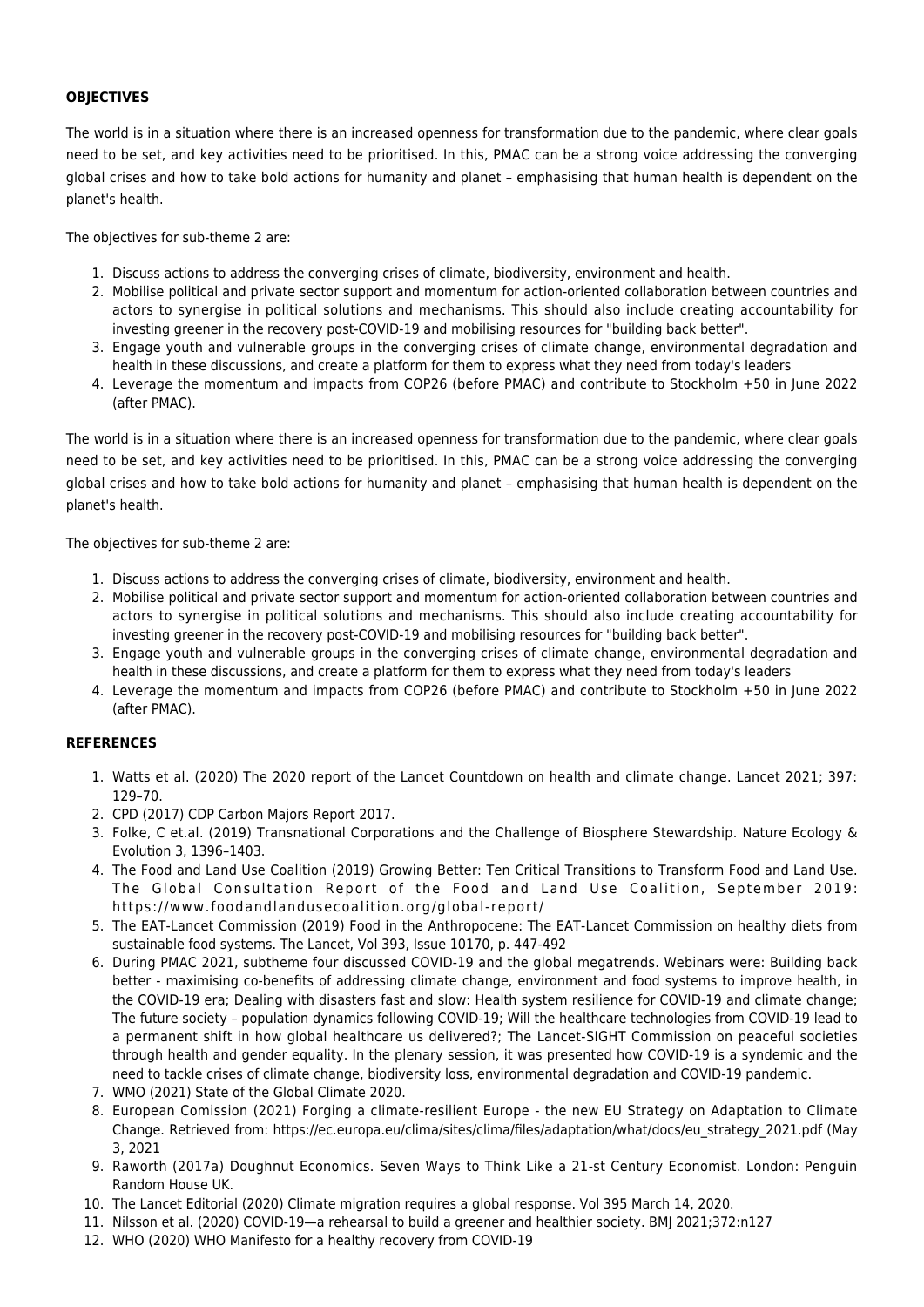- 13. O'Callaghan and Murdock (2021) Are We Building Back Better? Evidence from 2020 and Pathways for Inclusive Green Recovery Spending.
- 14. United in Science (2020) https://public.wmo.int/en/resources/united\_in\_science
- 15. World Economic Forum (2020) The Global Risks Report 2021.http://www3.weforum.org/docs/WEF\_The\_Global\_Risks\_Report\_2021.pdf
- 16. Stockholm Environment Institute (2019) Connections between the Paris Agreement and the 2030 Agenda. The case for policy coherence.
- 17. Hamilton et al. (2021) The public health implications of the Paris Agreement: a modelling study. Lancet Planet Health 2021;5: e74–83
- 18. UNFCCC (2021) Nationally determined contributions under the Paris Agreement. Synthesis report by the secretariat. https://unfccc.int/sites/default/files/resource/cma2021\_02E.pdf
- 19. Dasandi, N., Graham, H., Hudson, D., Mikhaylov, S. J., vanHeerde-Hudson, J., & Watts, N. (2021). How Do Different Frames Affect Public Support for Climate Change Policy: Evidence from a Multi-Country Conjoint Study. https://doi.org/10.31235/osf.io/372pk
- 20. Gates, Bill (2021) How to avoid a climate disaster. New York: Doubleday
- 21. Fernandez et al. (2019) "Build back better" approach to disaster recovery: Research trends since 2006. Progress in Disaster Science, Volume 1, 2019.
- 22. European Commission: The EU Circular Economy Action Plan: https://ec.europa.eu/environment/circular-economy/index\_en.htm
- 23. NY Times (2021) Biden Team Prepares \$3 Trillion in New Spending for the Economy. Retrieved from: https://www.nytimes.com/2021/03/22/business/biden-infrastructure-spending.html (March 25, 2021)
- 24. World Bank (2021) World Bank Group President's Statement on Climate Change Action Plan. Retrieved from: https://www.worldbank.org/en/news/statement/2021/04/02/world-bank-group-president-statement-on-climate-change -action-plan (April 28, 2021).
- 25. World Business Council for Sustainable Development: https://www.wbcsd.org/Overview/Our-approach
- 26. Rockström et.al. (2009) Planetary boundaries: Exploring the safe operating space for humanity. Ecology and society, vol.14, Issue 2.
- 27. Jackson, Tim (2019) The Post-growth Challenge: Secular Stagnation, Inequality and the Limits to Growth, Ecological Economics, Volume 156, 2019, Pages 236-246.
- 28. Mendenhall et el. (2017) Non-communicable disease syndemics: poverty, depression, and diabetes among lowincome populations. The Lancet, Vol. 389, pp. 951-963.
- 29. Bukhman et al. (2020) The Lancet NCDI Poverty Commission: bridging a gap in universal health coverage for the poorest billion. The Lancet, Vol. 396, No. 10256
- 30. Swinburn et al. (2019) The Global Syndemic of Obesity, Undernutrition and Climate Change: The Lancet Commission Report. Lancet 2019; 393: 791–846
- 31. Horton (2020) Offline: COVID-19 is not a pandemic. The Lancet: Vol 396, September 2020.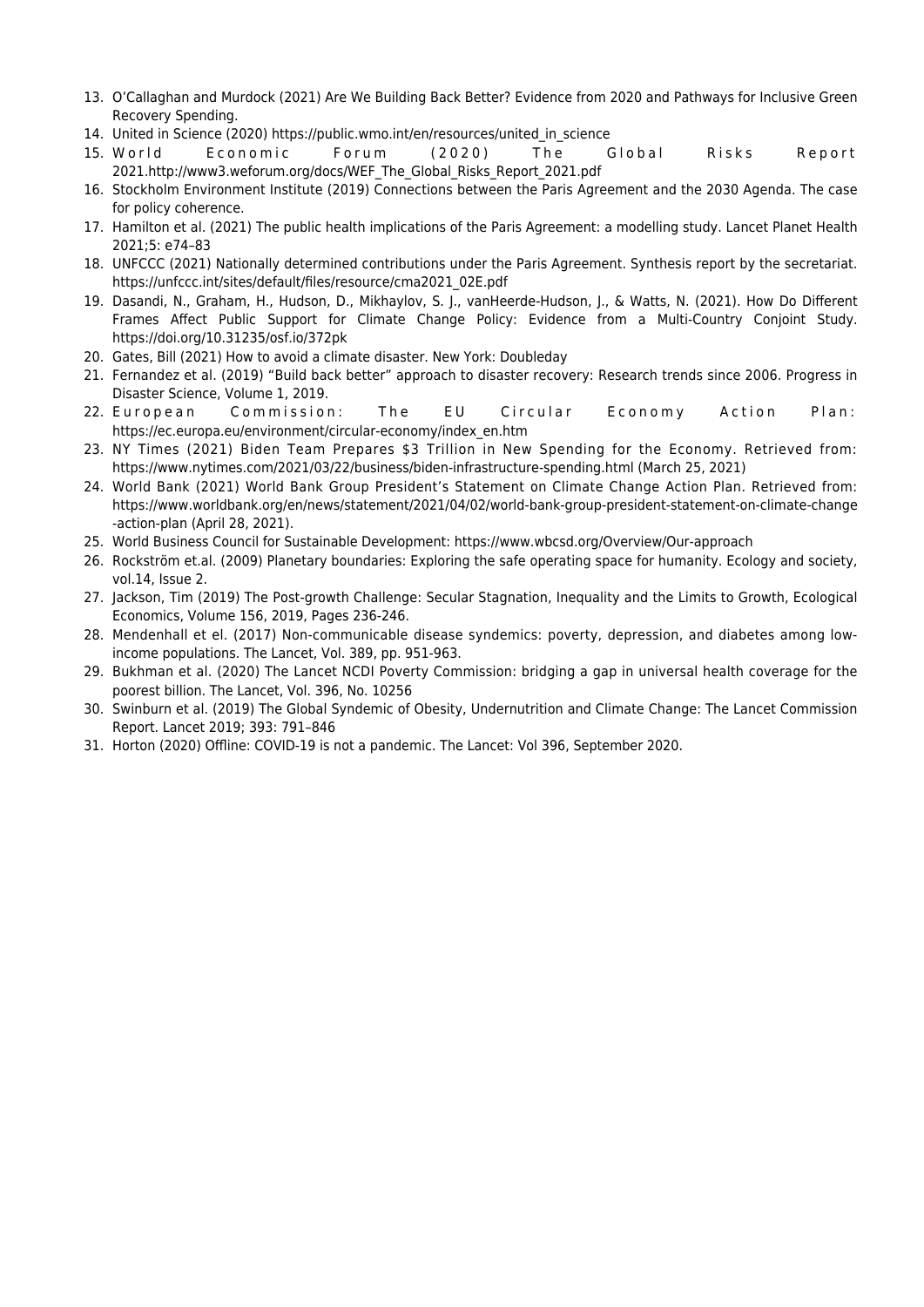# **Sub-Theme 3**

Learning from the COVID-19 Pandemic to Better Prepare for Tomorrow's Challenges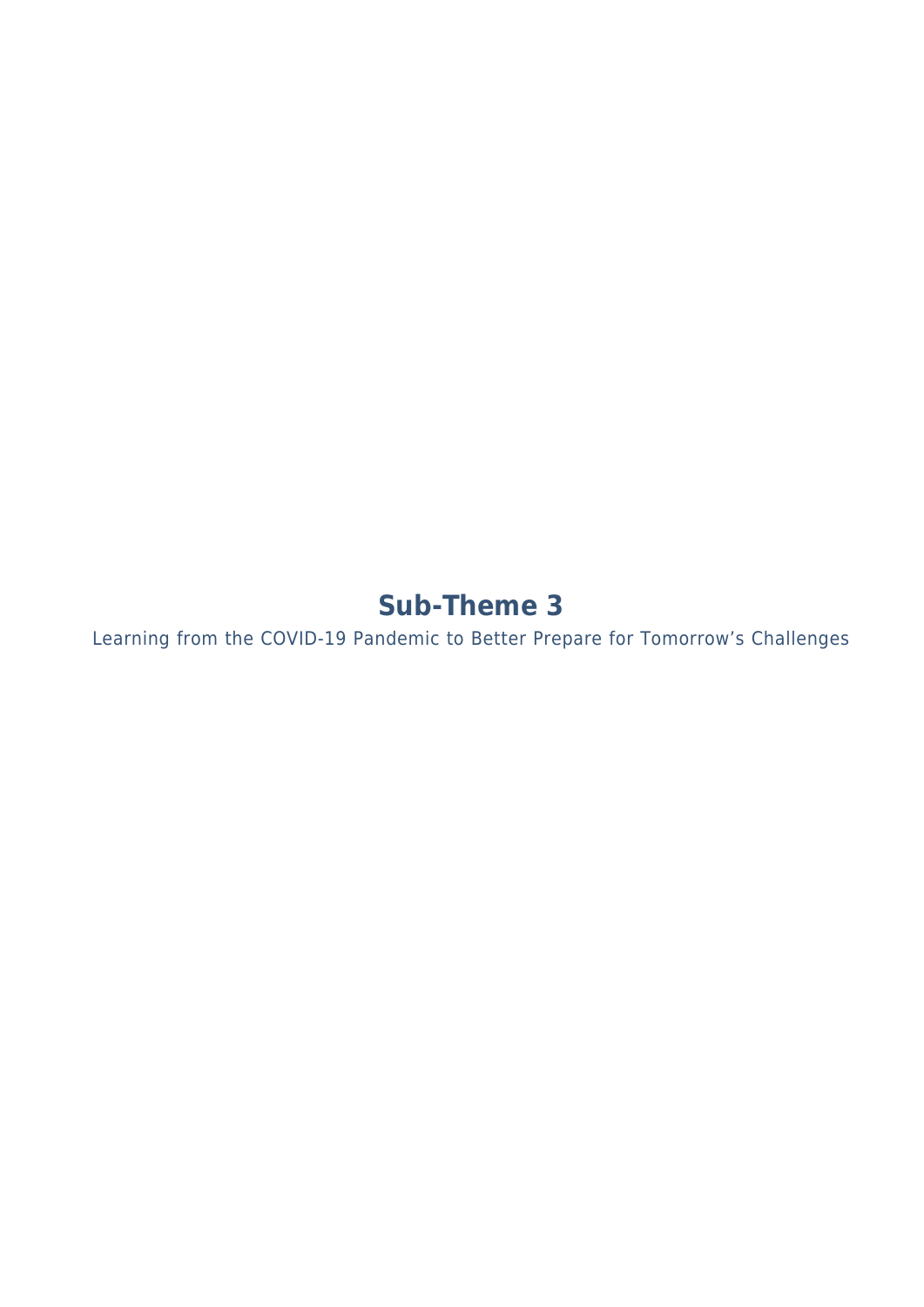#### **SUB-THEME 3**

#### **BACKGROUND / OVERVIEW**

The ongoing COVID-19 pandemic has laid bare our collective weaknesses in being able to effectively respond to the emergence of a highly contagious and lethal microbial threat. Despite extraordinary advances over the past century in science and in global health standards, we still live in a world where the threat of an infectious agent can emerge anytime and anyplace without warning and spread rapidly to every community and every household without regard to national borders.

Importantly, COVID-19 is not the first pandemic due to an emergent pathogen from wildlife of this century and is unlikely to be the last. Over the last 20 years a number of high impact pathogens have emerged or re-emerged. These include emergence of diseases due to three new coronaviruses (CoV), namely Severe Acute Respiratory Syndrome (SARS) in 2003; Middle East Respiratory Syndrome (MERS) in 2012; and the ongoing COVID-19 pandemic, a number of highly pathogenic influenza A viruses (e.g. H5N1 in 2003; H7N9 in 2013; and the H1N1 pandemic of 2009), the Zika virus as a global health emergency in 2016, and the continuing rise and spread of Ebola in West and Central Africa since 2013.

All these emergent pathogens have jumped from transmission among non-human animals to transmission among humans. Over the course of the remainder of this century, the likely frequency of epidemics and pandemics will continue to increase, driven mainly by demographic trends, including urbanization, and environmental degradation, climate change, persistent social and economic inequalities, and globalized trade and travel.

While upgrading of the health security apparatus over the last decade has been welcomed, COVID-19 underscores that the existing legislation, processes, and institutional arrangements such as the International Health Regulations (IHR) and Global Health Security Agenda (GHSA) are insufficient for early warnings and in preventing impacts of events such as those caused by SARS COV-2. Some countries that were assessed to be well prepared using various indexes and metrics, performed poorly in containment and mitigation during the COVID-19 pandemic. Clearly, there are other components of health emergency risk management and an effective response that have not been well characterized.

The experience of the COVID-19 pandemic, yet again underscores that new efforts are needed to craft global strategies, policies and regulatory frameworks that improve our collective capacities to prevent, as well as rapidly detect and respond to threats. The COVID-19 pandemic, has heightened the sensitivity of the global community to devastating socio-political and economic damage to the planet. This is an opportunity to capitalize on a growing international discussion among political and global health leaders on the need to address future emerging threats to leverage political and financial support, as well as build out its organizational and operational architecture. Making good use of the additional energy in the system will be essential if we are to learn the lessons that we have failed to learn before. We must capitalize on this to guide both near-term and longer term future investments in pandemic preparedness and to expand work to understand new pathogens and where they come from before there are widespread outbreaks.

#### **OBJECTIVES (SOLUTION ORIENTED)**

- 1. Characterize and understand the factors that led to the inadequate global preparedness for and response to COVID-19, leading to direct and indirect impacts, in order to answer "how can we be better prepared to prevent and mitigate the impacts of any future pandemic threat?"
- 2. Characterize and understand the strengths and weaknesses in the design and implementation of: the global regulatory framework and conventions, such as the IHRs and the SDGs; the global health architecture; international funding mechanisms etc, in preparing the world for COVID-19 and identify how they might be improved to make them more effective for future emerging threats?

Understand how current mega-trends are likely to impact the emergence and spread of future infectious disease threats and identify actions to make the world's social, political and economic systems better able to cope with these changing dynamics.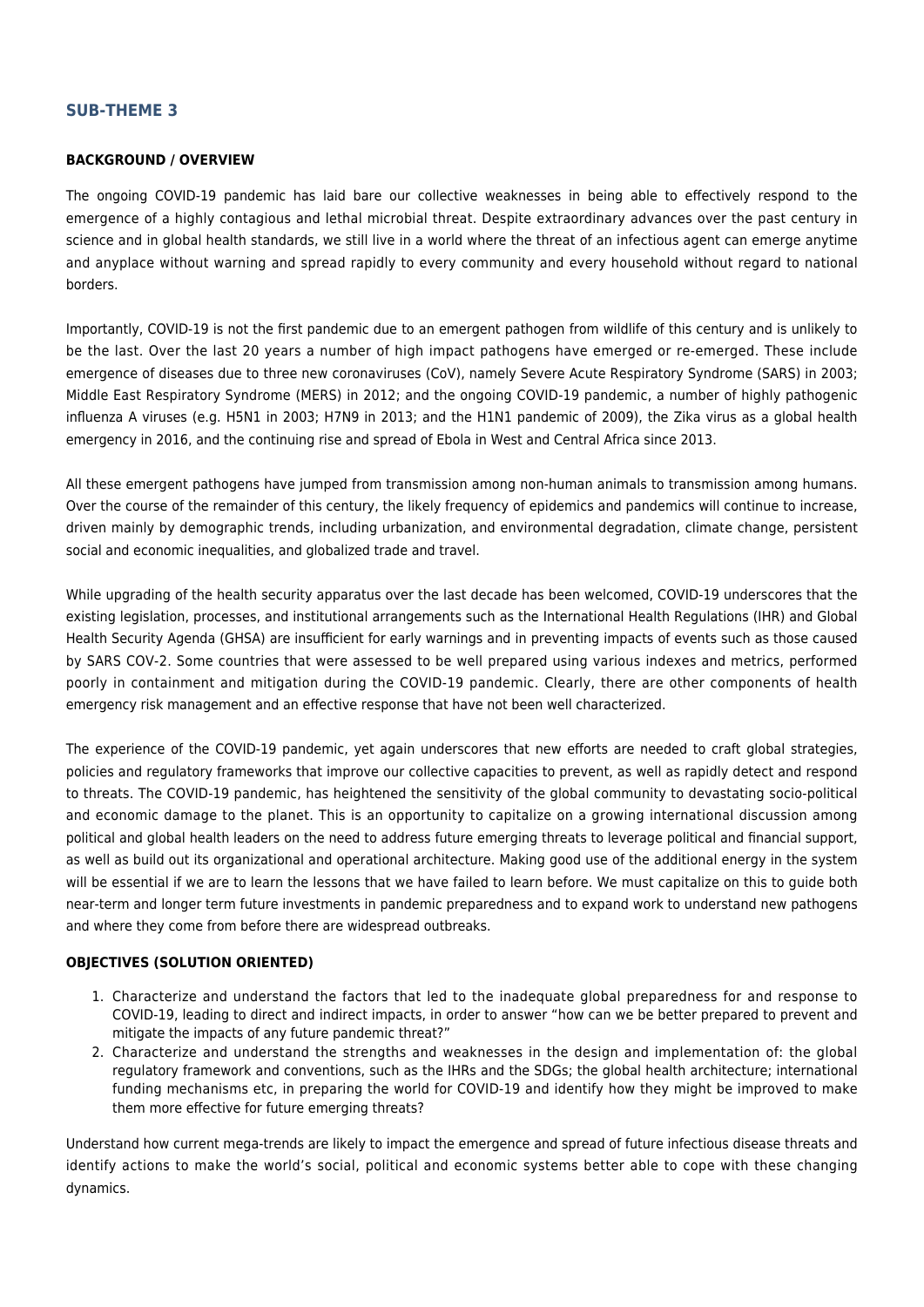## **| SESSIONS**

#### **25 January 2022**

| 12:00 - 13:00 UTC      | Armchair Conversation   with Prince Mahidol Award Laureates 2021                                             |
|------------------------|--------------------------------------------------------------------------------------------------------------|
| <b>26 January 2022</b> |                                                                                                              |
| 11:00 - 12:30 UTC      | Opening Session   Keynote Session - Armchair Conversation                                                    |
| 13:00 - 14:30 UTC      | S1   Understanding the Megatrends of the 21st Century - A Critical Step Towards Getting the<br>World We Want |
| <b>27 January 2022</b> |                                                                                                              |
| 11:00 - 12:30 UTC      | S2   To What Extent Will the COVID Pandemic Affect Achievement of the SDG Goals                              |
| 13:00 - 14:30 UTC      | S3   Scaling up Efforts to Tackle the Climate Crisis and Building Forward Greener                            |
| <b>28 January 2022</b> |                                                                                                              |
| 11:00 - 12:30 UTC      | S4   Health Systems in 2030: What will They Look Like?                                                       |
| 13:00 - 14:30 UTC      | S5   Managing Pandemics During the Fourth Industrial Revolution (Technological Revolution)                   |
| <b>29 January 2022</b> |                                                                                                              |
| 11:00 - 12:00 UTC      | S6   Pandemic Preparedness and Response: Stopping the Next Outbreak Before it Becomes a<br>Pandemic          |
| 12:30 - 13:30 UTC      | S7   Capacity to Contain Future Pandemics in Communities                                                     |
| 14:00 - 14:45 UTC      | Closing Session   Armchair Conversation                                                                      |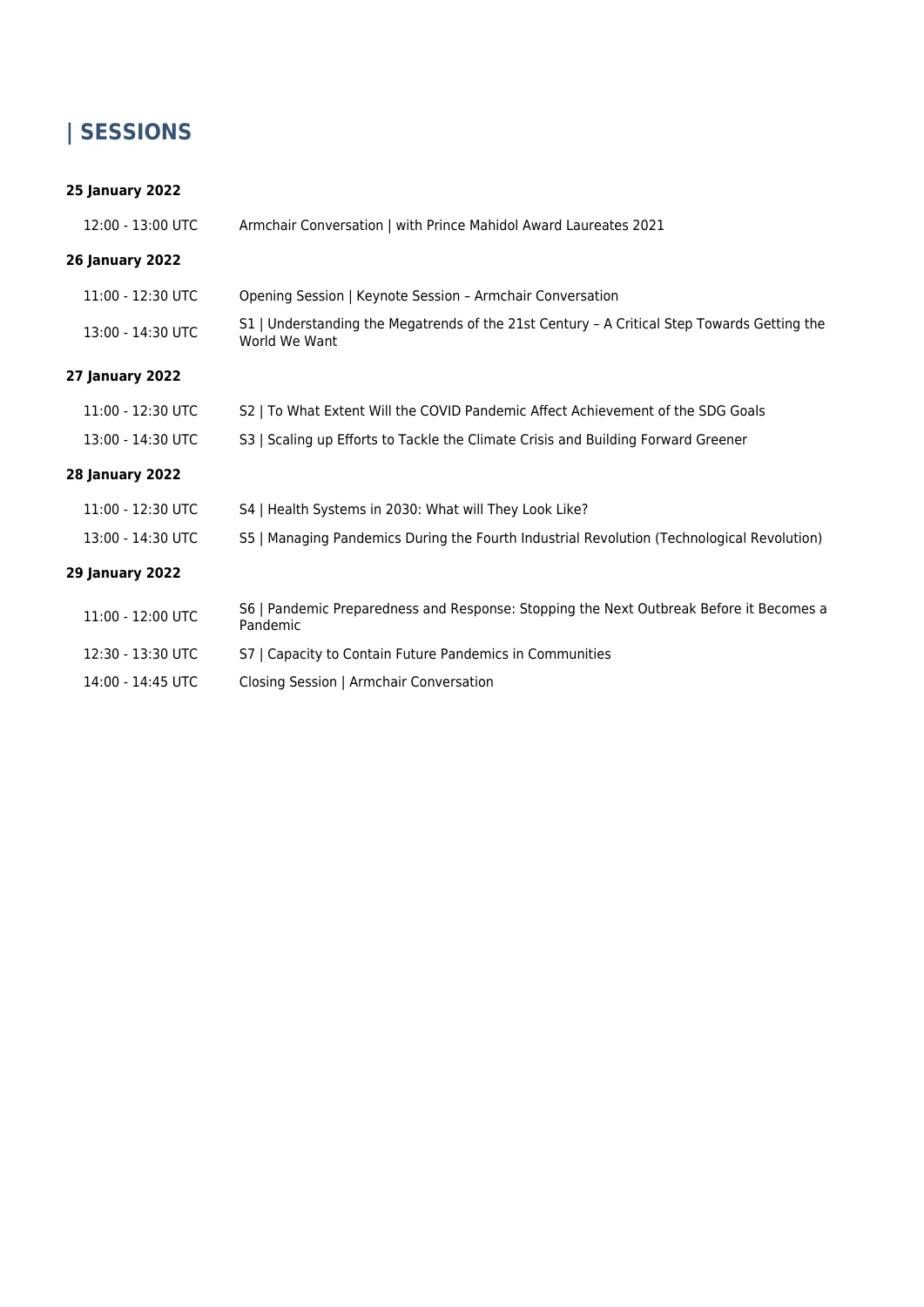

# **ARMCHAIR CONVERSATION**

**WITH PRINCE MAHIDOL AWARD LAUREATES 2021**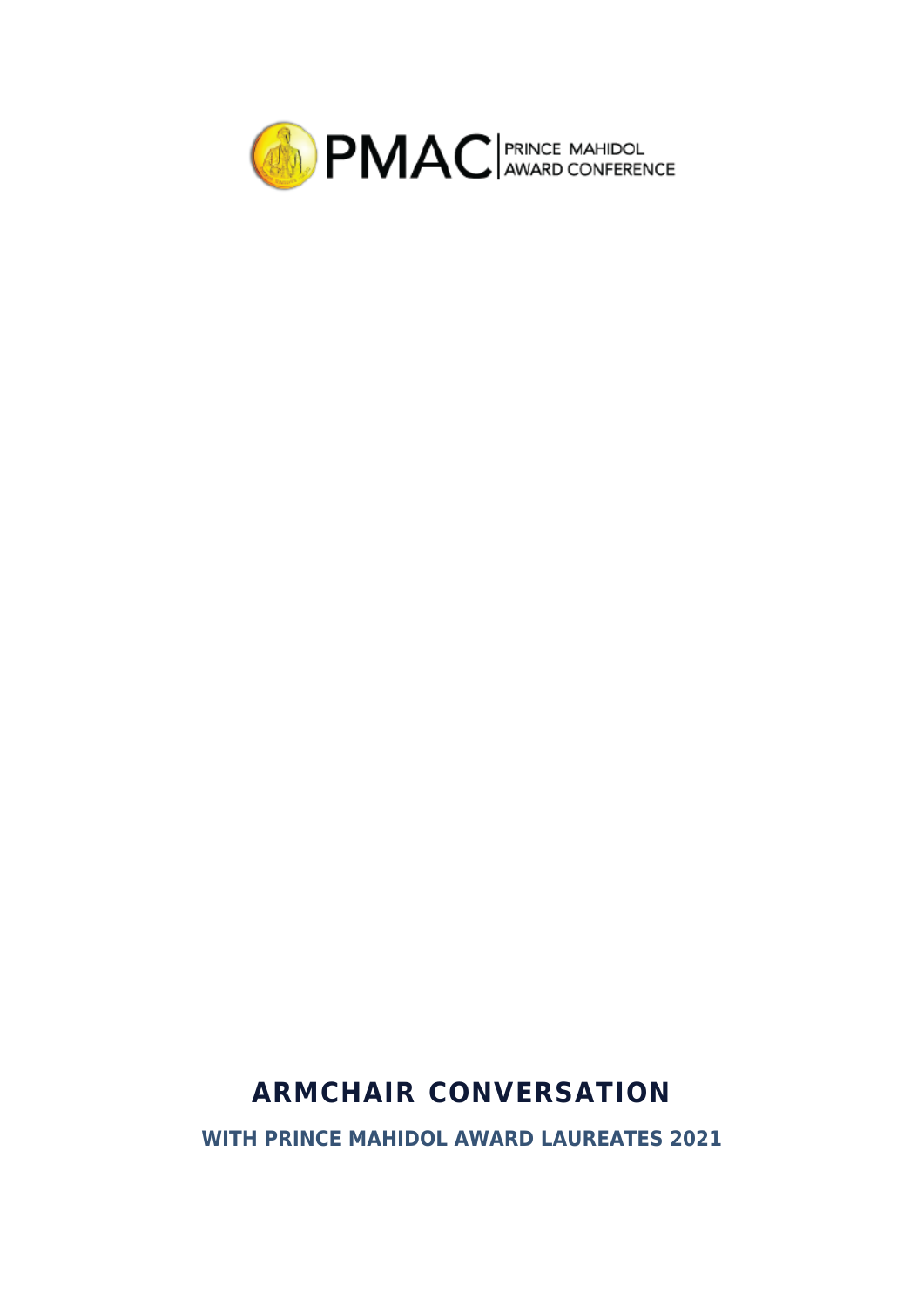## **| MODERATOR**

**Pavit Pienvichit,** Deputy Dean for Corporate Communication, Faculty of Medicine Ramathibodi Hospital, Mahidol University, Thailand

## **| KEYNOTE SPEAKER**

- **Drew Weissman,** Professor of Medicine, and Roberts Family Professor in Vaccine Research, University of Pennsylvania, Philadelphia, PA., United States of America
- **Pieter R. Cullis,** Director, Nanomedicines Research Group, Professor, Department of Biochemistry and Molecular Biology, University of British Columbia, Canada
- **Katalin Karikó,** Senior Vice President (Pioneer of mRNA Vaccine Technology ), BioNTech RNA Pharmaceuticals, Germany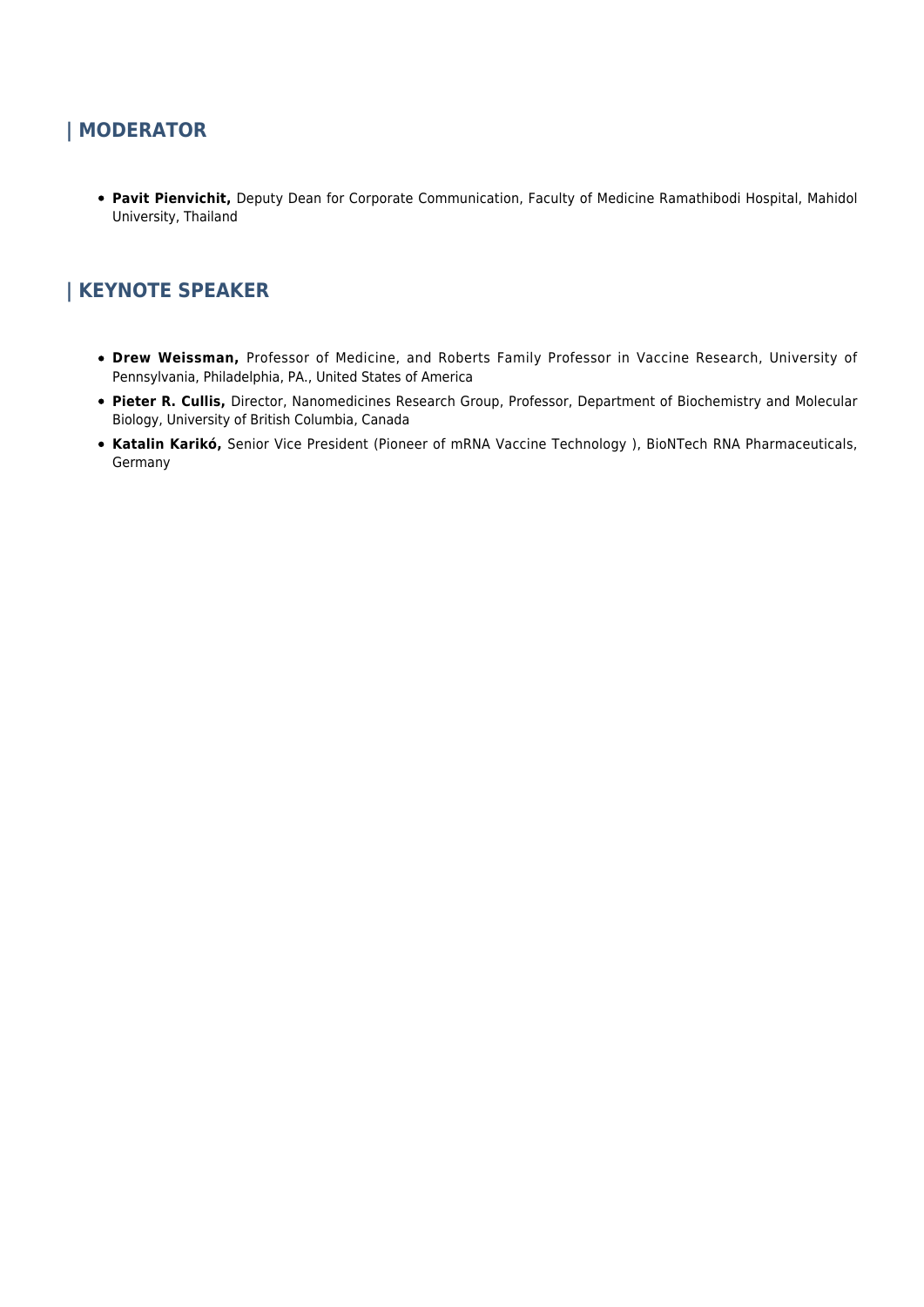

# **OPENING SESSION**

**KEYNOTE SESSION – ARMCHAIR CONVERSATION**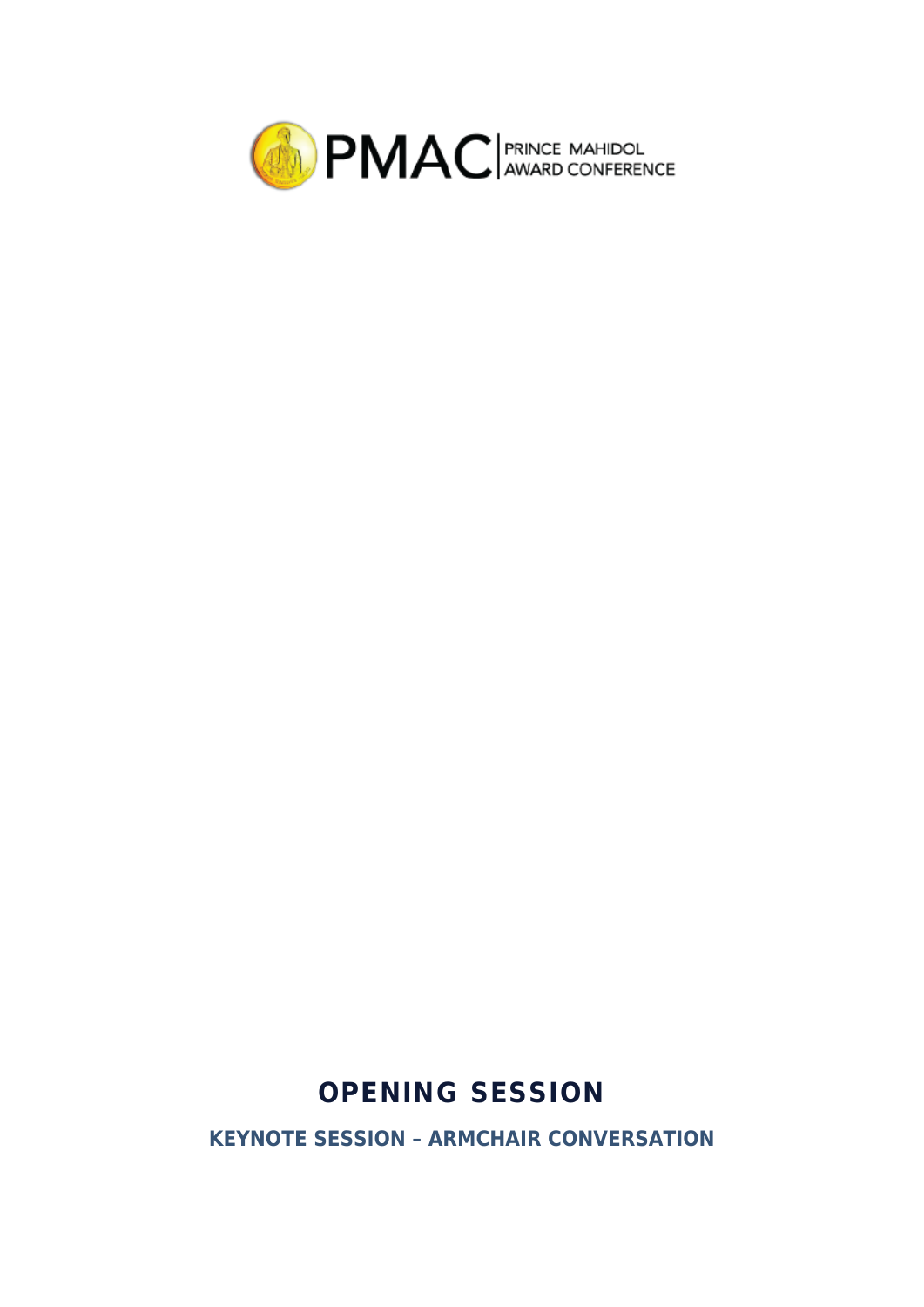## **| BACKGROUND**

For the Keynote Session of PMAC 2022, the live armchair conversation will replace the usual series of keynote speeches. The armchair conversation will be the highlight of this event, with world top class speakers discussing about "THE WORLD WE WANT: Actions Towards a Sustainable, Fairer and Healthier Society". In the armchair conversation, the speakers will each give a brief 5-minute speech, then the moderator will ask questions.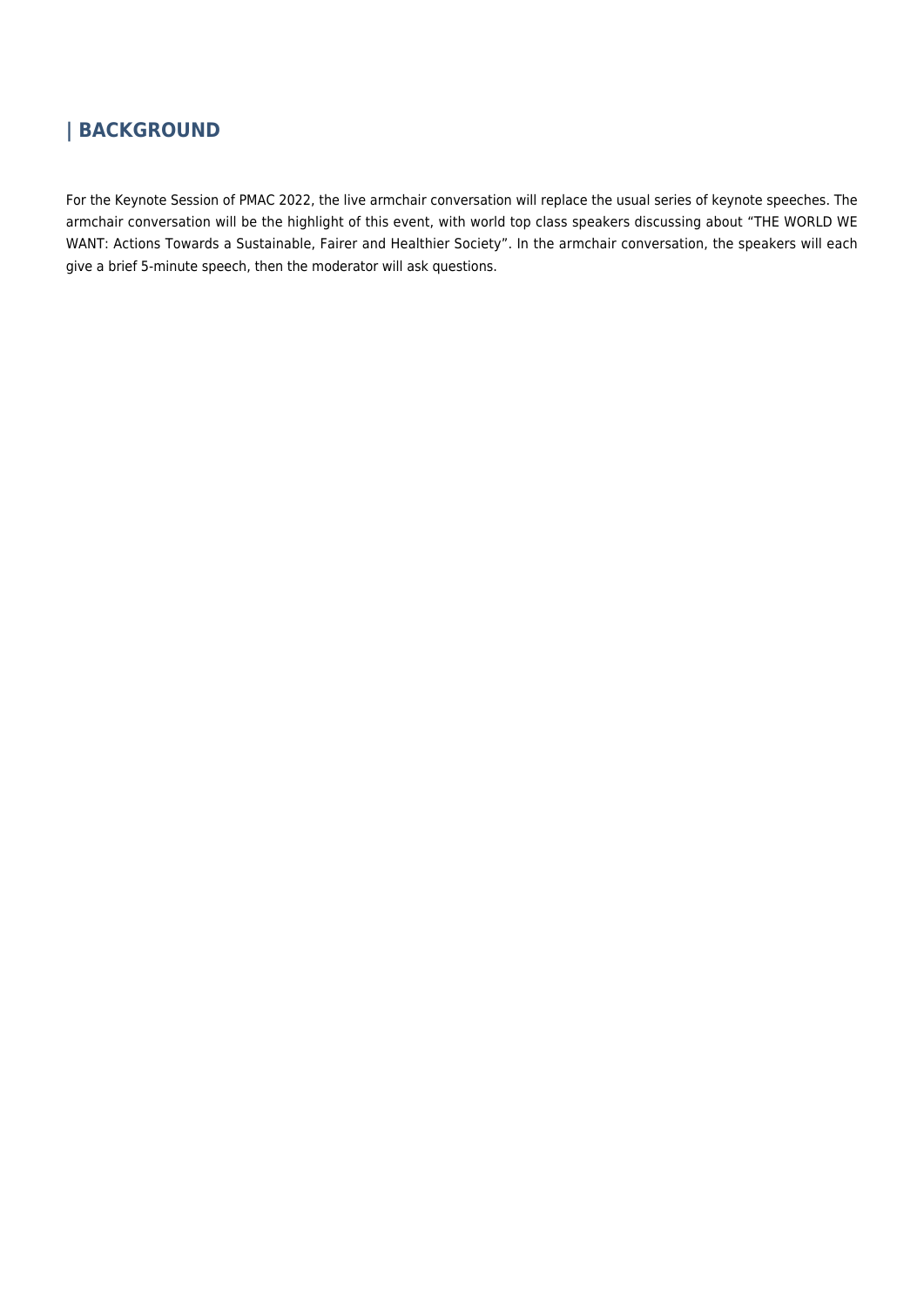## **| MODERATOR**

**David Harper,** Senior Consulting Fellow, Global Health Programme, Chatham House, United Kingdom

## **| KEYNOTE SPEAKER**

- **Michelle Bachelet,** United Nations High Commissioner for Human Rights and Former President of Chile, , Chile
- **Helen Clark,** PMNCH Board Chair,, Former Prime Minister of New Zealand and Former Administrator, United Nations Development Programme, New Zealand
- **Margaret Chan,** Founding Dean, Vanke School of Public Health, Tsinghua University; Emeritus Director-General, World Health Organization, Tsinghua University, China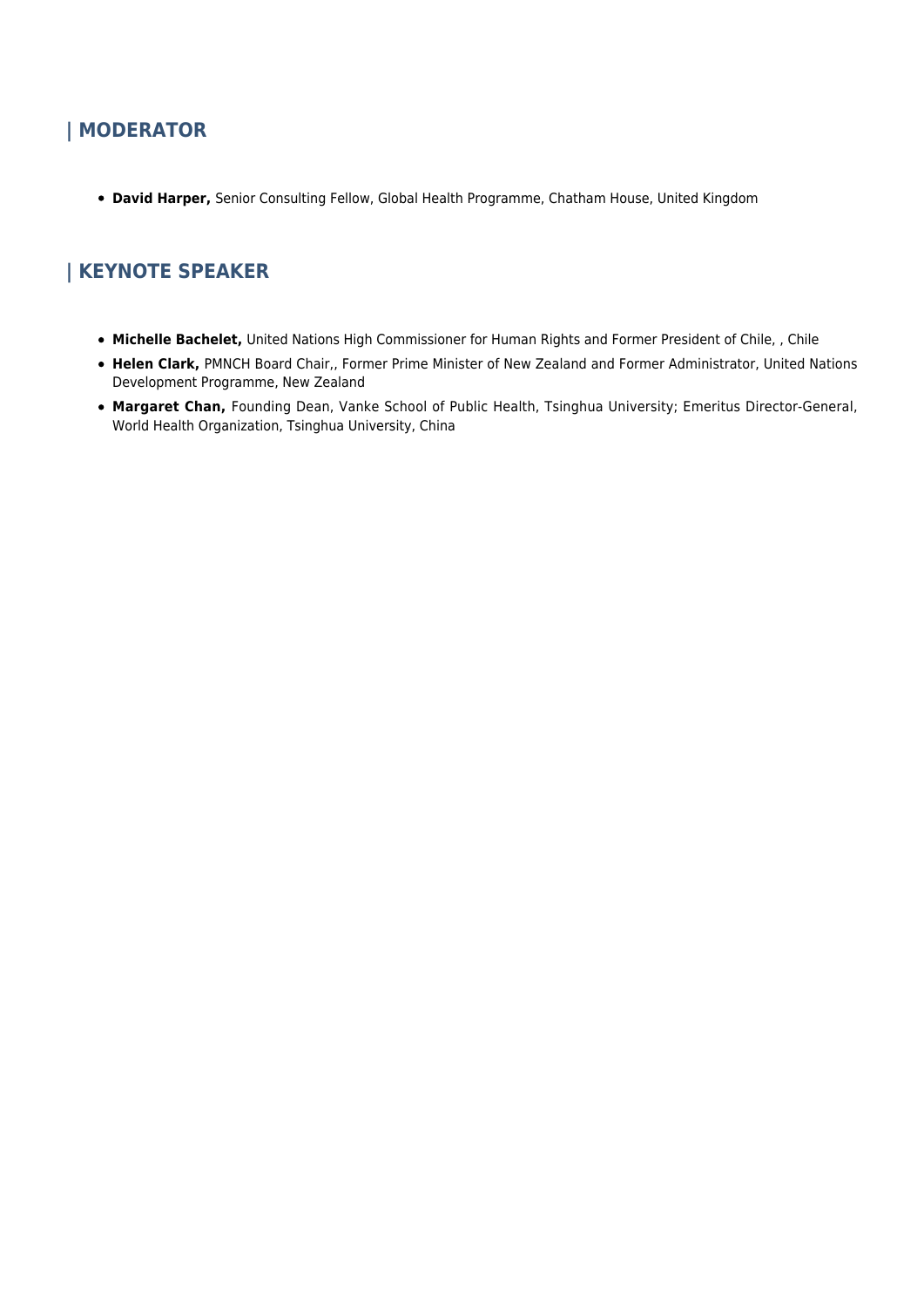

# **S1**

**UNDERSTANDING THE MEGATRENDS OF THE 21ST CENTURY – A CRITICAL STEP TOWARDS GETTING THE WORLD WE WANT**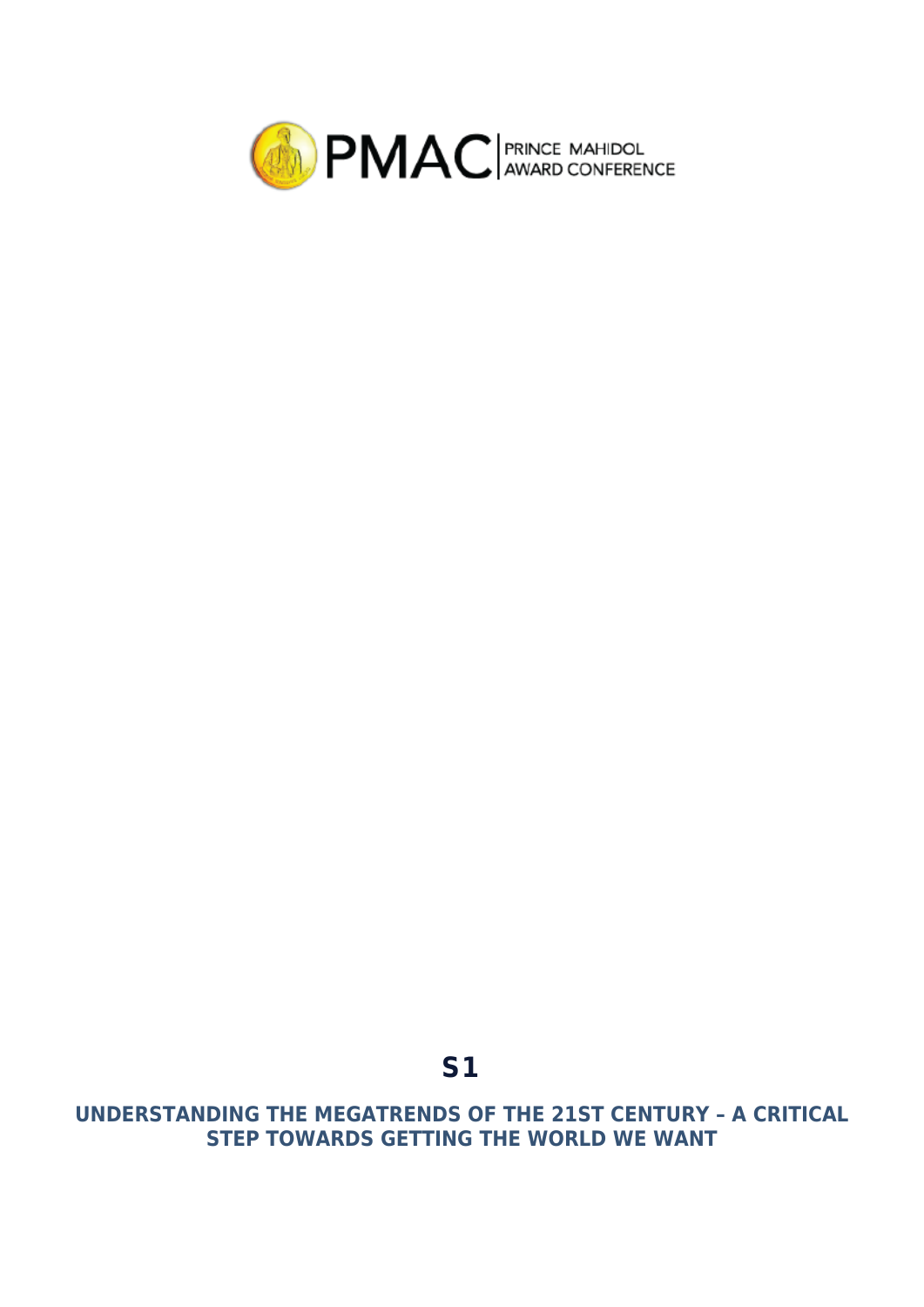#### **| BACKGROUND**

Over twenty-five hundred years ago the Chinese general Sun Tzu noted that success in any undertaking is intrinsically linked to knowledge when he wrote "to know your enemy and to know yourself, in a hundred battles you will never be defeated". The theme of PMAC 2022 is "The World We Want: Actions Towards a Sustainable, Fairer and Healthier Society". If knowledge is power, then to be successful in achieving the world we want we need to be well informed about the challenges ahead. As has been noted elsewhere, PMAC 2022 aims to take a long view by focusing on the 'mega trends" that are shaping the 21st century and the complex interplay between them, and how they are already reshaping our global health landscape. By understanding these "mega trends" and how they are likely to impact on the world around us is a critical step towards "knowing your enemy" and being victorious in achieving the world we want.

Session 1 will provide an overview of those trends that are mostly likely to define the future world we will live in, as well as identify actions that the world can take to minimize the impact of those trends that could be most destructive and maximize those that could be most beneficial.

## **| OBJECTIVES**

Understand how ongoing and emerging mega-trends spanning evolving demographic changes, expanding environmental degradation, social and economic inequities, the recalibration of geo-political alliances and power, and looming technological revolutions are likely to impact the health of the world's population and identify actions to make the world's social, political and economic systems better able to cope with these changing dynamics.

Following PMAC2022 expand the outreach of Session 1 by publishing an article based on the substance of the Session 1 keynote and debate in a science journal that targets the general public.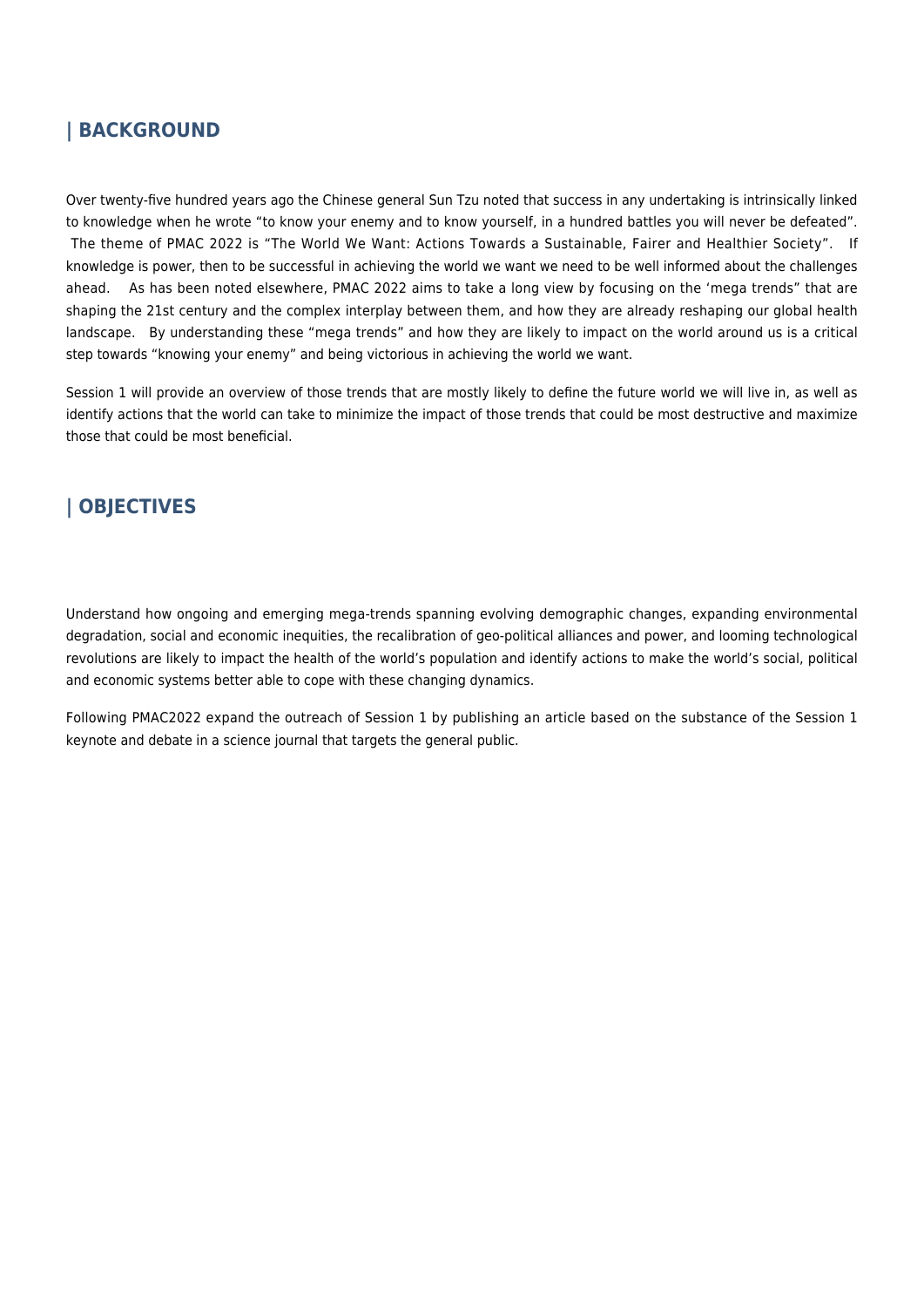#### **| MODERATOR**

**Dennis Carroll,** Chair, Leadership Board, Global Virome Project, Senior Advisor, Global Health Security, URC, United States of America

## **| PANELIST**

- **Katalin Karikó,** Senior Vice President (Pioneer of mRNA Vaccine Technology ), BioNTech RNA Pharmaceuticals, Germany
- **Gordon Brown,** he United Nations Special Envoy for Global Education and former Prime Minister of the United Kingdom, The United Nations, United Kingdom
- **Constant Tedder,** Founder & CEO, The Hive, World Ltd, and Founder & CEO, Earth.Org, The Hive, World Ltd, and Earth.Org, China
- **Ayoade Olatunbosun-Alakija,** Co-chair of the Africa Union Africa Vaccine Delivery Alliance, , Nigeria
- **Iris Blom,** Liaison Officer to the World Health Organization, The International Federation of Medical Students Associations (IFMSA), Switzerland
- **Greta Thunberg,** Co-Founder, Fridays for Future.Org, Sweden
- **Mohamed Mamdouh Elsayed Sayed Ahmed Eissa,** IFMSA Liaison Officer for Public Health Issues, IFMSA, Egypt
- **Yuval Noah Harari,** Faculty Member, History Department, The Faculty of Humanities, The Hebrew University of Jerusalem, Israel
- **Gro Harlem Brundtland,** Member of The Elders, Former Prime Minister of Norway,, and Former Director-General of the World Health Organization, Norway
- **Brian Christian,** Author, The Alignment Problem; Visiting Scholar, UC Berkeley, United States of America
- **Naveen Rao,** Senior Vice President, The Rockefeller Foundation, United States of America

#### **| SPEAKER**

- **John Clamme,** Director of Strategic Partnerships, Institute for the Future (IFTF), United States of America
- **Jayanta Bhattacharya,** Professor of Medicine at Stanford University,, Research Associate at the National Bureau of Economics Research, and Senior fellow at the Stanford Institute for Economic Policy Research, and at the Stanford Freeman Spogli Institute, United States of America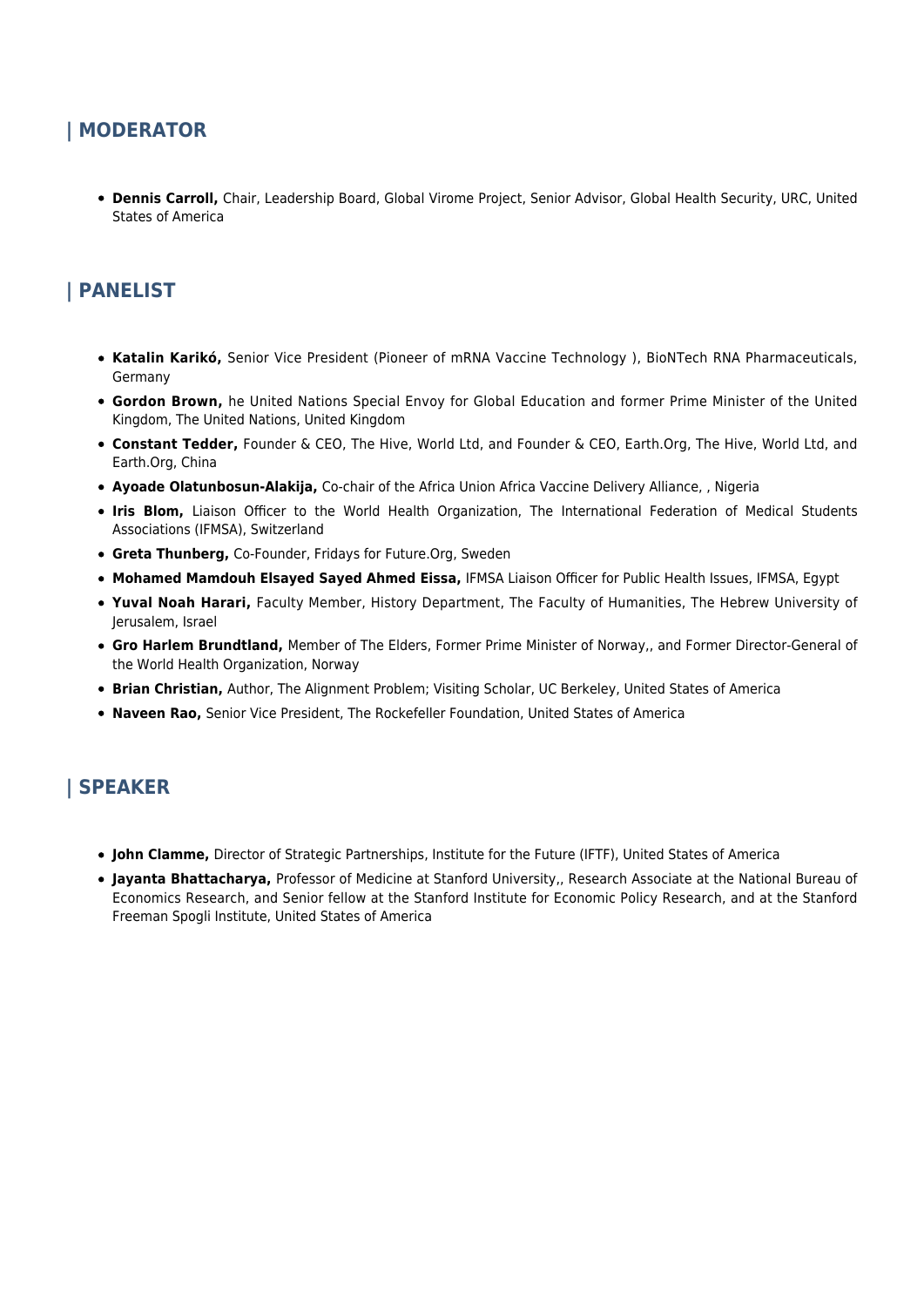

## **TO WHAT EXTENT WILL THE COVID PANDEMIC AFFECT ACHIEVEMENT OF THE SDG GOALS**

**S2**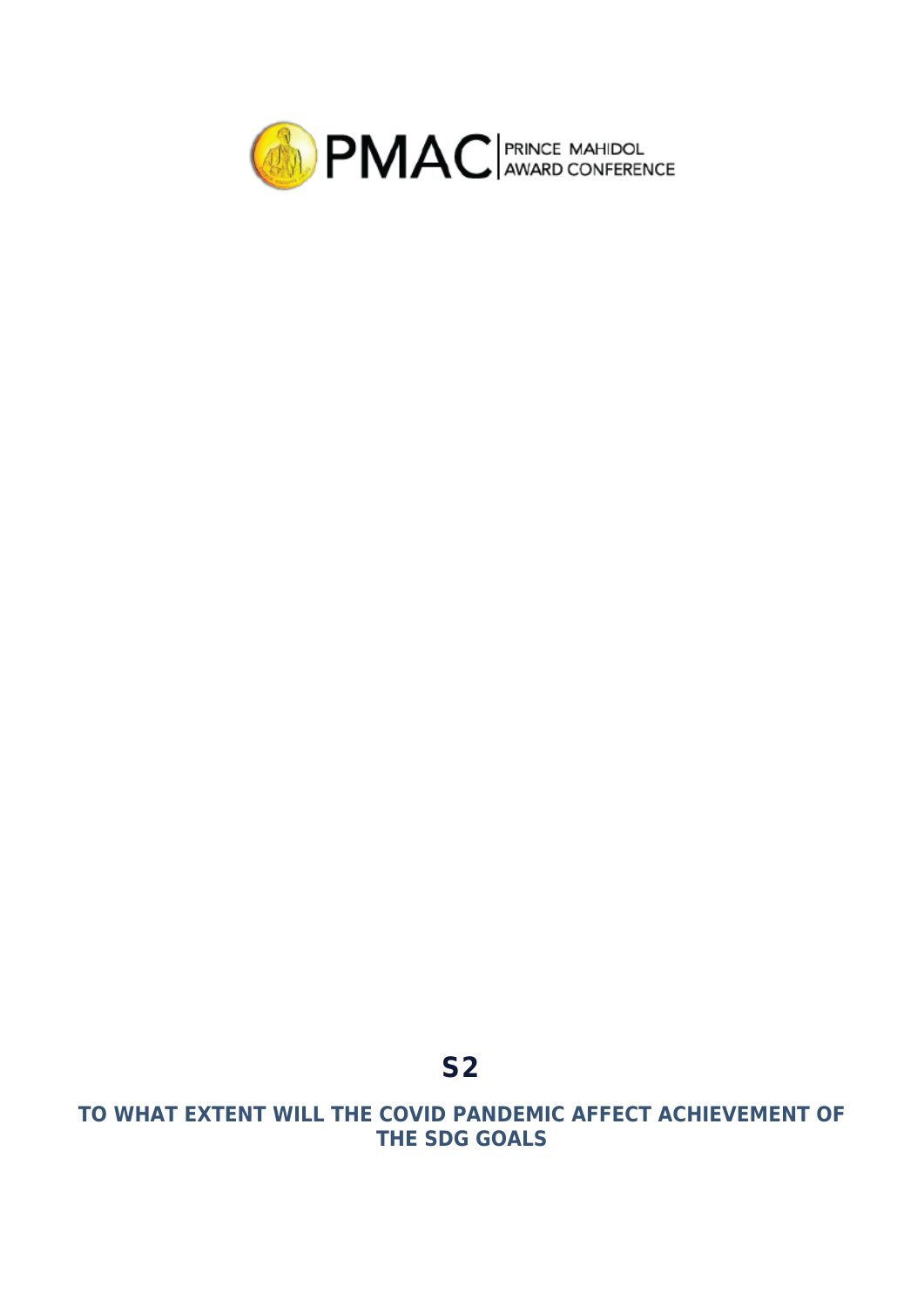## **| BACKGROUND**

This panel will consider what needs to change to realize SDGs by 2030?. Featuring a panel of people with differing views of how to achieve the SDGs (taking into account the threat of climate change). Emphasis will be placed on the role of economics (differing systems) and policy (differing political systems).

## **| OBJECTIVES**

- 1. Consider the impact of covid-19 on the likelihood of achieving the SDGs by 2030
- 2. Consider what need to change for the SDGs to be met
- 3. What economic systems are most likely to enable the SDGs to be achieved.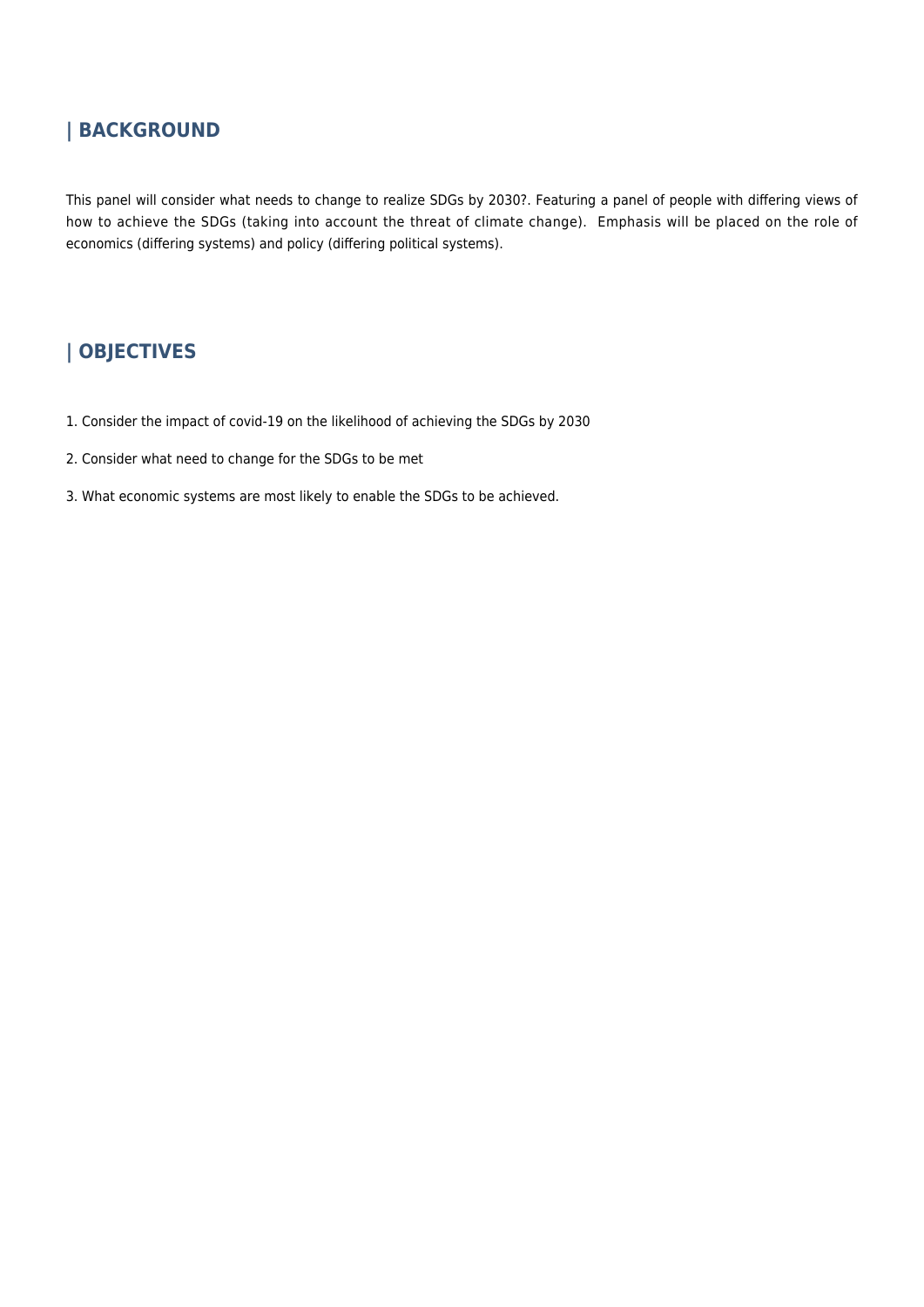## **| MODERATOR**

**Fran Baum,** Co-Chair Global Steering Council, People's Health Movement, Australia

## **| PANELIST**

- **Joyati Ghosh,** Professor of Economics, Jawaharlal Nehru University, India
- **Richard Horton,** Editor in Chief, The Lancet, United Kingdom
- **Aboubacar Kampo,** Director, Program Health, UNICEF, United States of America
- **Agnes Binagwaho,** Vice Chancellor, University of Global Health Equity, Rwanda
- **Ronald Labonté,** Professor and Holder of the Distinguished Research Chair in Contemporary Globalization and Health Equity, University of Ottawa, Canada
- **Wardarina Thaib,** Program Officer, Breaking Out of Marginalisation Programme at Asia Pacific Forum on Women, Law and Development, and Co-chair Asia Pacific Regional Civil Society Engagement Mechanism, Thailand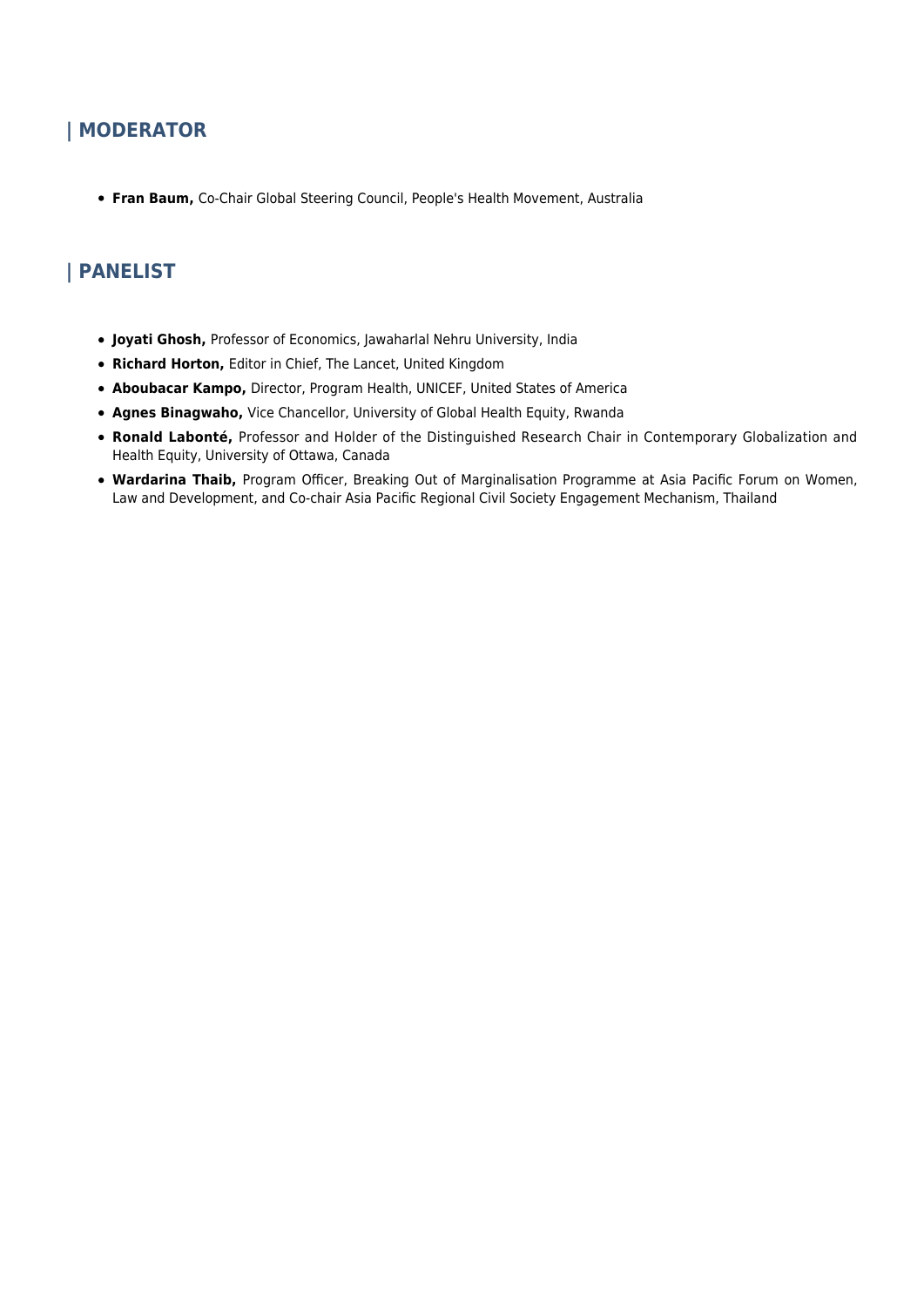

## **SCALING UP EFFORTS TO TACKLE THE CLIMATE CRISIS AND BUILDING FORWARD GREENER**

**S3**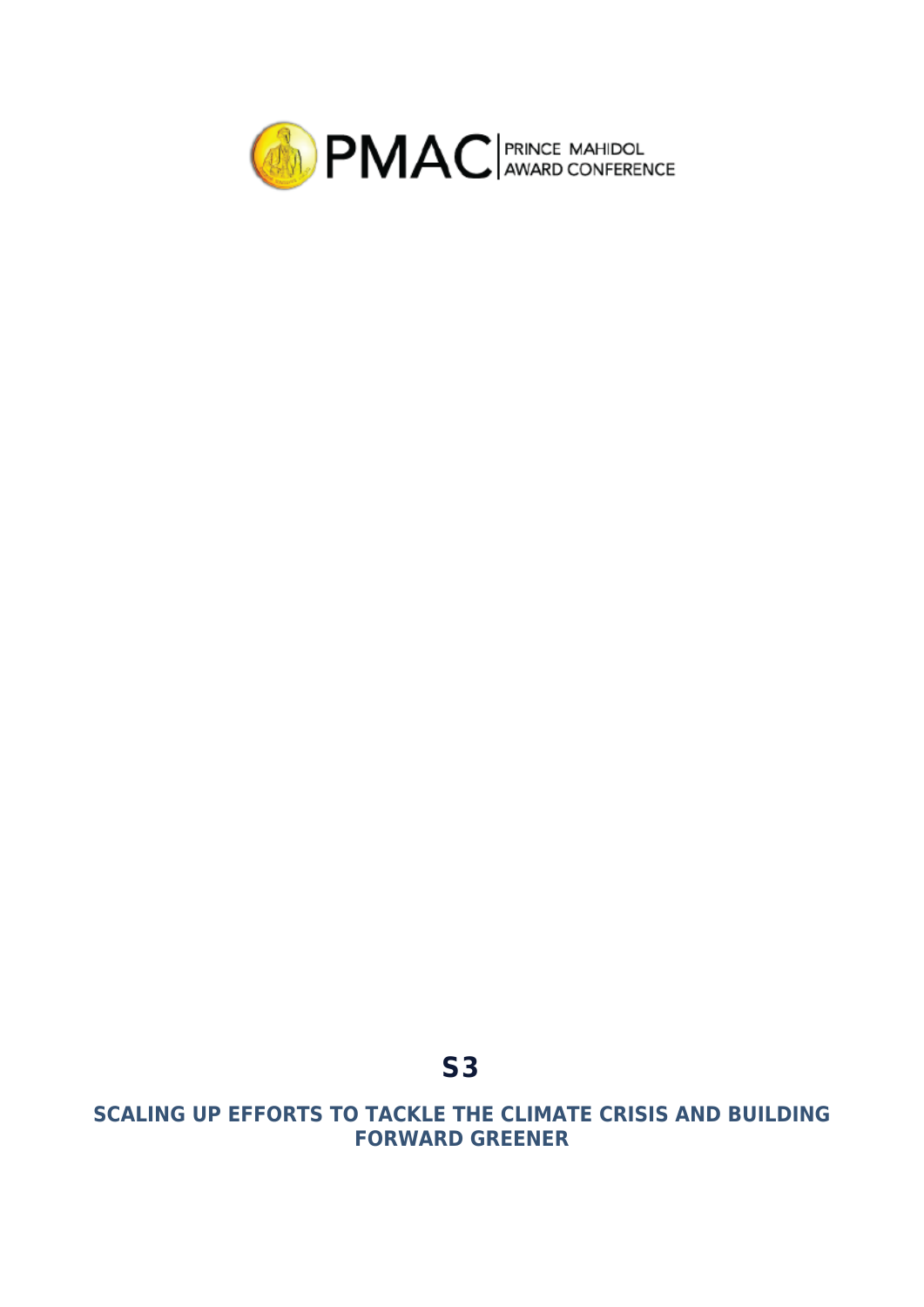## **| BACKGROUND**

The 2022 Prince Mahidol Award Conference (PMAC), themed "The World We Want: Actions Towards a Sustainable, Fairer and Healthier Society", aims to take a long view by focusing on the megatrends that will shape the rest of this century and the complex interplay between them, including how they are already reshaping our global health landscape.

The converging crises of climate, biodiversity, environment and health are megatrends that present current and future threats to our planet and population. The PMAC 2022 sub-theme 2, "Scaling up Efforts to Tackle the Climate Crisis and Building Forward Greener", coordinated by SIGHT (the Swedish Institute for Global Health Transformation), FHI360, WHO, World Bank, and USAID, will discuss these converging crises, and highlight the opportunities for actors from all sectors joining in accelerated efforts, securing human and planetary health prosperity.

Under this sub-theme, a high-level virtual session will highlight the actions needed to tackle these converging crises, mobilize political and private sector support, develop new strategies to re-invigorate commitments to multilateral partnerships, and build collaborative partnerships between governments, non-governmental actors, and their citizens. The session will discuss where the COVID-19 crisis has highlighted pathways for a more resilient and green recovery, aligning our efforts towards the 2030 Agenda, avoiding a return to "business as usual", and environmentally destructive investment patterns and activities. Successfully tackling these converging crises would reduce the risk of existing and new health threats, such as emerging zoonotic diseases, respiratory diseases and heat exposure, creating a more promising, healthy and equal future for coming generations.

In addition, the high-level virtual session aims to leverage momentum and impacts from two upcoming international events: UNFCCC COP26 in November 2021 and the 'Stockholm+50: a healthy planet for the prosperity of all – our responsibility, our opportunity' - the 50th anniversary of the UN Conference on the Human Environment in June 2022. The plenary session will host politicians and decision-makers, academia, and the private sector for high-level, stimulating discussions and identifying action points promoting positive environment-, biodiversity-, climate-, and health outcomes.

## **| OBJECTIVES**

#### **The objectives for sub-theme 2 are:**

- Discuss actions to address the converging crises of climate, biodiversity, environment and health.

- Mobilise political and private sector support and momentum for action-oriented collaboration between countries and actors to synergise in political solutions and mechanisms, including creating accountability for investing greener in the recovery post-Covid-19 and mobilising resources for "building back better".

- Engage youth and vulnerable groups in the converging crises of climate change, biodiversity, environmental degradation and health in these discussions.

- Leverage the momentum and impacts from COP26 (before PMAC) and contribute to Stockholm +50 in June 2022 (after PMAC).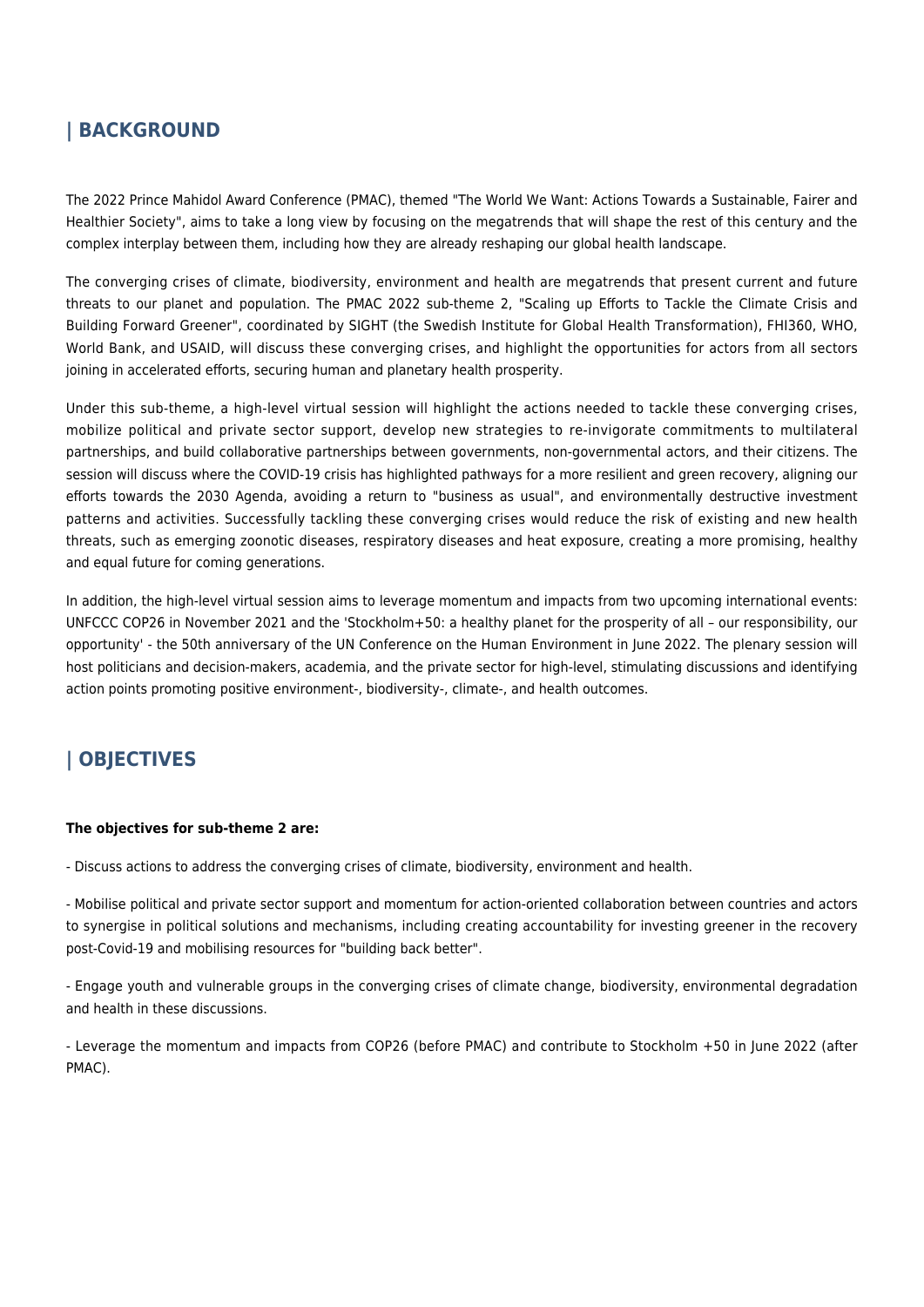## **| MODERATOR**

**Richard Horton,** Editor in Chief, The Lancet, United Kingdom

## **| SPEAKER**

- **Andy Haines,** Professor of Environmental Change and Public Health, LSHTM, United Kingdom
- **Iferemi Waqainabete,** Minister for Health and Medical Services, Ministry of Health and Medical Services, Fiji, Fiji
- **Jun Ma,** Director, Institute of Public & Environmental Affairs (IPE), China
- **Elizabeth Wathuti,** Climate Activist and Founder, Green Generation Initiative, Kenya
- **Gillian Caldwell,** Agency Climate Change Coordinator and Deputy Assistant Administrator, United States Agency for International Development, United States of America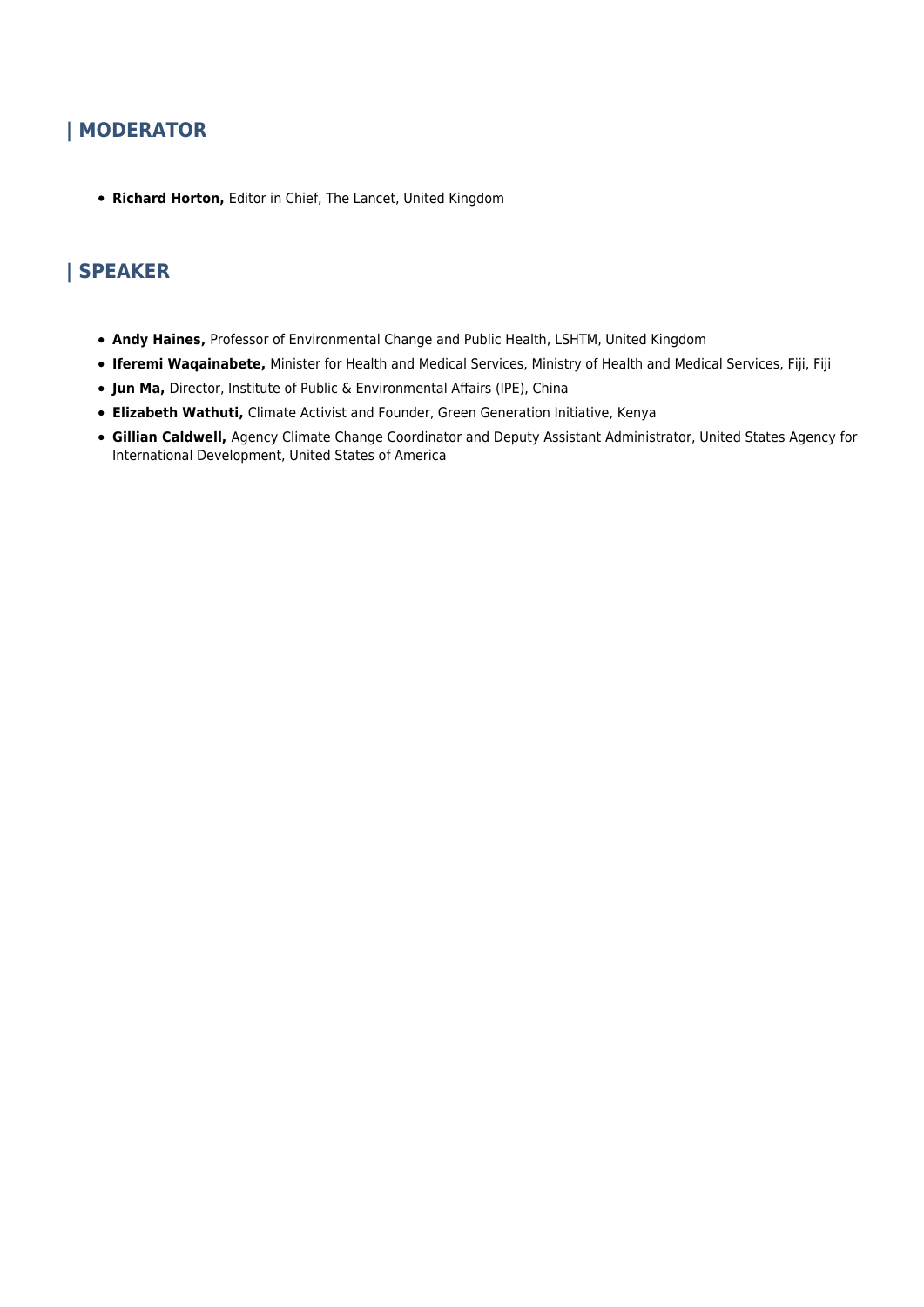

# **S4**

**HEALTH SYSTEMS IN 2030: WHAT WILL THEY LOOK LIKE?**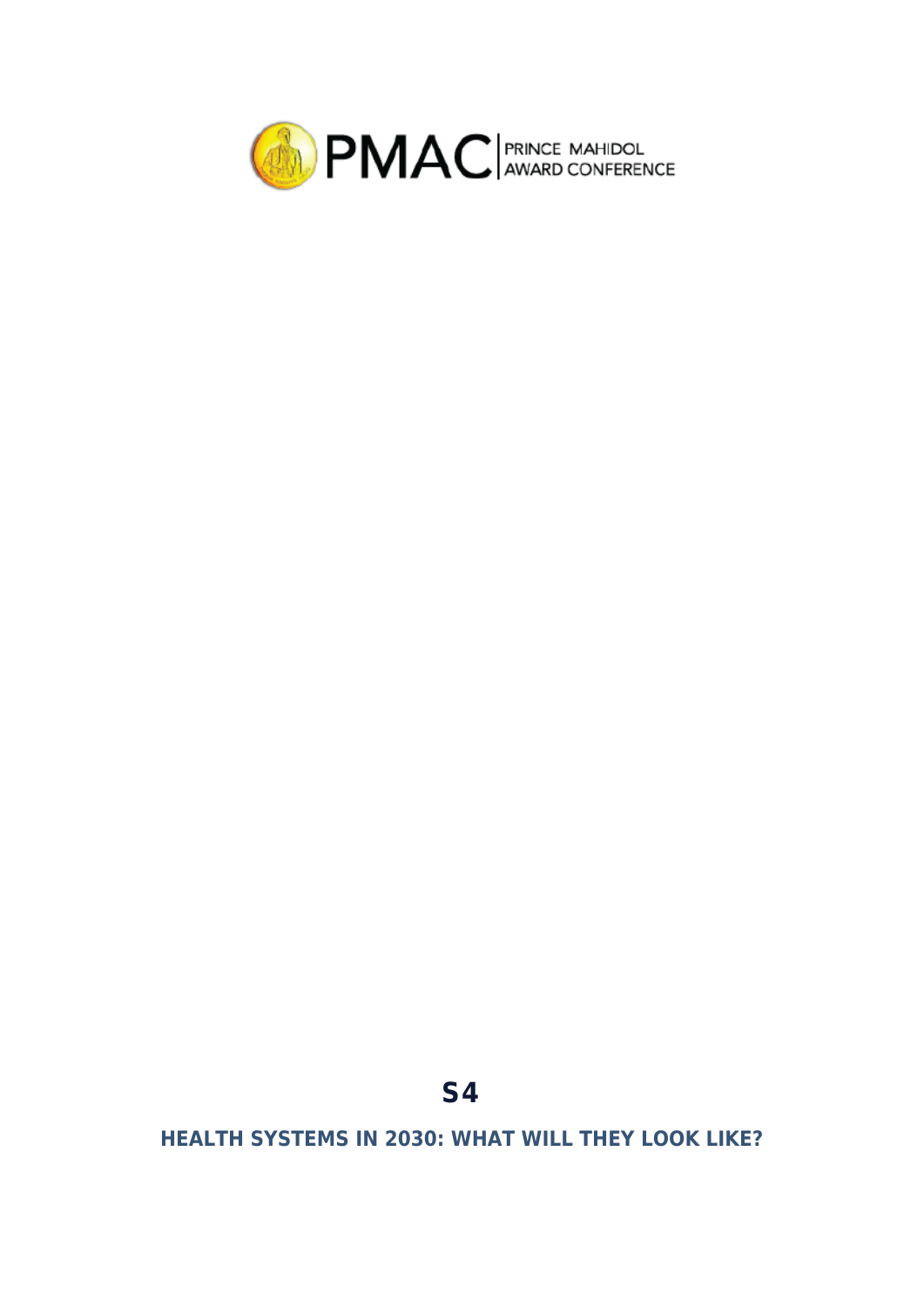#### **| BACKGROUND**

Increasing the ability for a health system to withstand and effectively respond to shocks and stressors is critical to achieving a position from which to address effectively future pandemics and to maintain progress to date on the world's global health goals. To be resilient, health systems must be flexible enough to adjust resources, policy, and focus in response to constantly emerging challenges. The COVID-19 pandemic has further underscored the need to reorient ourselves from reactive investments in health to prioritize investments that enable pandemic prevention, risk reduction, and preparedness, as well as ensure continuity of essential services in the face of health emergencies. For example, USAID recognizes the need to build resilience to acute, time-bound events such as disease outbreaks, as well as to longer-term dynamics such as protracted population displacements, weak government authority or legitimacy, population pressure, social exclusion, and climate variability. The type, intensity, and number of overlapping shocks and stressors cannot always be predicted, but the fact that there will be shocks and stressors can. In many countries, health systems are unprepared for these inevitable events, whether unexpected external crises or internal governance challenges such as shortages or payment delays.

Primary Health Care (PHC) is vital to the task of building strong health systems. The exact nature of PHC is a matter of debate. WHO has recently revitalized its support for PHC and while this was widely welcomed some flaws have been highlighted, as the Astana Declaration does not see PHC as an organizing principle for a health system and as having a role in supporting and advocating for intersectoral action. The importance of strong public health systems has been shown in many ways during the covid-9 pandemic.

This session will build on a PMAC workshop that is to take place in November or early December 2021 and synthesize the output from that workshop. The workshop will draw thought leaders and experts from the perspectives named below. These participants will be asked (with prompts) to identify key principles that must be adhered to in the characterization of health systems in 2030 and provide recommendations. With this output, the panelists in the plenary session will engage in dialogue and debate, producing some agreement and perhaps some difference during the plenary. Across both sessions, discussion moderators will make every effort to direct participants' thinking away from the building blocks of the health system and employ more of a cross-cutting systems lens.

## **| OBJECTIVES**

- To discuss and debate preferred characteristics of health systems in 2030;
- To discuss and debate priorities for strengthening health systems from the perspective of target conditions or the participation of often overlooked participants in the health system; and
- To reflect on the priorities for investment in strengthening health systems to boost health system resilience towards 2030, and capture lessons learned from the COVID-19 pandemic.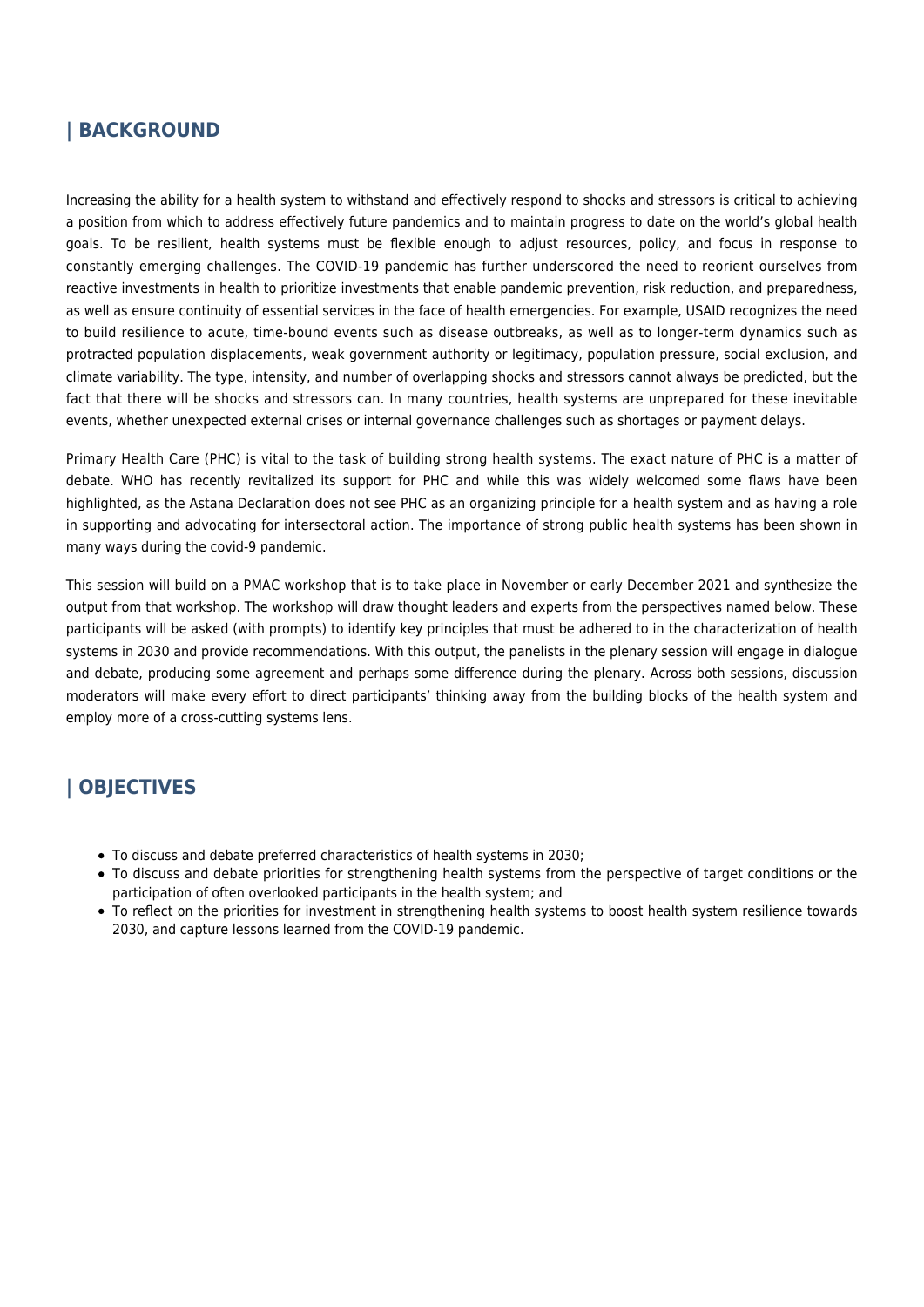## **| MODERATOR**

**Gavin Yamey,** Director, Center for Policy Impact in Global Health, United States of America

## **| PANELIST**

- **Maris Jesse,** Former Deputy Secretary General, Ministry of Social Affairs, Estonia
- **Suraya Dalil,** Director, Special Programme on Primary Health Care, WHO, Afghanistan
- **Juan Pablo Uribe,** Global Director for Health Nutrition and Population, The World Bank, United States of America
- **Jan-Willem Scheijgrond,** Global Head of Government and Public Affairs, Philips, Netherlands
- **Catherine Kyobutungi,** Executive Director, African Population and Health Research Center, Uganda
- **Yogesh Jain,** Founder, Sangwari (People's Association for Equity and Health), and Commissioner for Lancet Commission on Reframing NCDs and Injuries in the Poorest Billion, India
- **Ariel Pablos-Mendez,** Professor of Medicine, Columbia University, New York, United States of America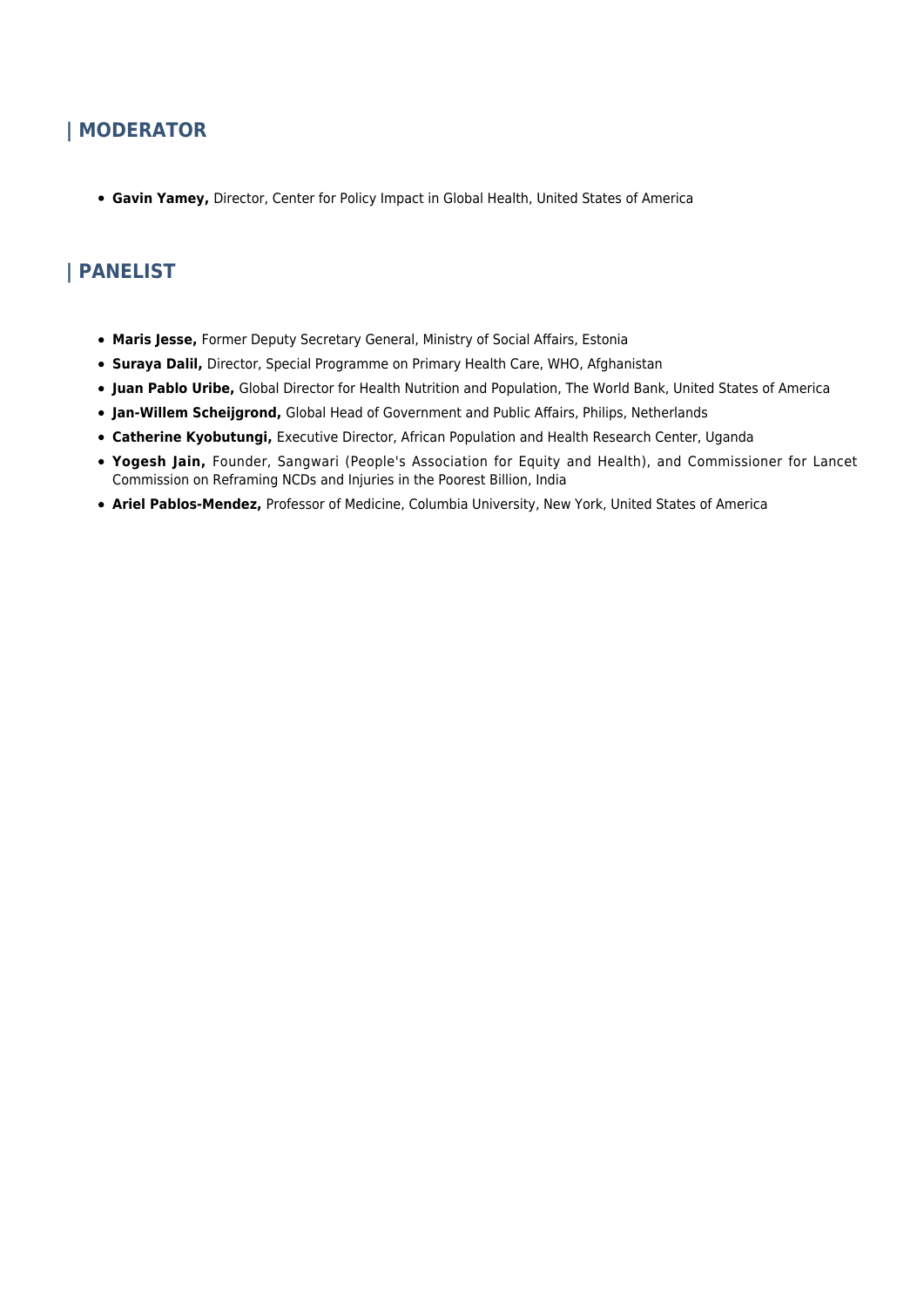

## **MANAGING PANDEMICS DURING THE FOURTH INDUSTRIAL REVOLUTION (TECHNOLOGICAL REVOLUTION)**

**S5**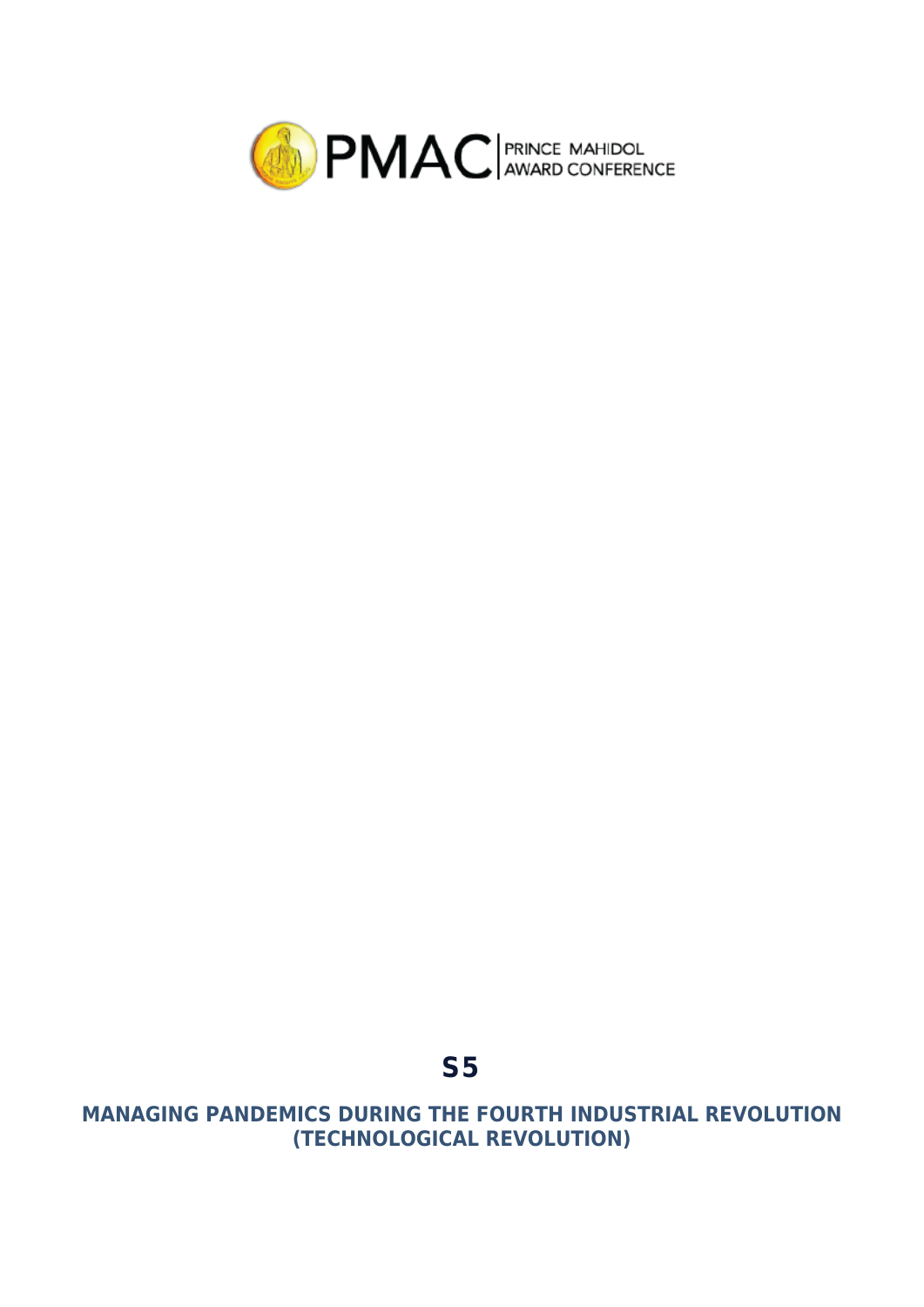#### **| BACKGROUND**

The COVID-19 Pandemic was a showcase of how governments, industries, communities and individuals applied the state-ofart technologies to the evolving situation at ever unprecedented speed and scale. This PMAC-2022 session is dedicated to cover some recent changes / technological revolutions that are changing management of epidemics/ pandemics, highlighting challenges and opportunities. Developers, owners, users of emerging technologies will tell us about their success stories… It is truly our pleasure to provide this fantastic opportunity to learn about the futuristic views of managing epidemics and pandemics in the future. The COVID-19 Pandemic was a showcase of how governments, industries, communities and individuals applied the state-of-art technologies to the evolving situation at ever unprecedented speed and scale. This PMAC-2022 session is dedicated to cover some recent changes / technological revolutions that are changing management of epidemics/ pandemics, highlighting challenges and opportunities. Developers, owners, users of emerging technologies will tell us about their success stories… It is truly our pleasure to provide this fantastic opportunity to learn about the futuristic views of managing epidemics and pandemics in the future.

## **| OBJECTIVES**

To learn about innovative tools and ideas in managing epidemics and pandemics now and in the future.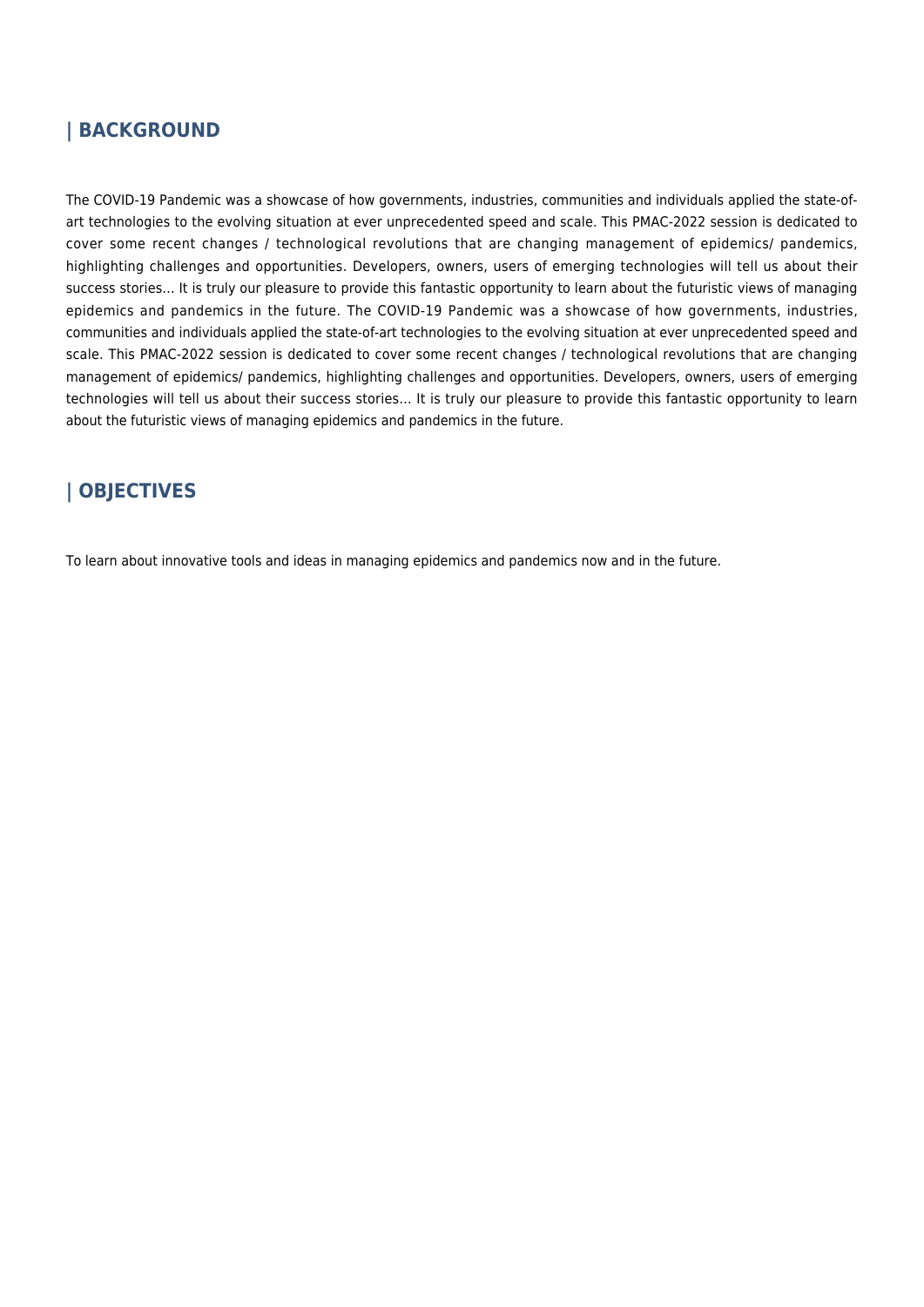#### **| MODERATOR**

**Sylvie Briand,** Director, Epidemic and Pandemic Preparedness and Prevention Department, World Health Organization, Switzerland

## **| PANELIST**

- **Nahoko Shindo,** Unit Head, Epidemic Forecasting and Infectious Disease Strategies, World Health Organization, Switzerland
- **Kristine Rose,** R & D Chief of Staff, The Coalition for Epidemic Preparedness Innovations (CEPI), United Kingdom

#### **| SPEAKER**

- **Adebola Olayinka,** National Lassa fever Research Coordinator, WHO/NCDC, Nigeria
- **Shan Xu, Head of WHO Collaborating Centre for Digital Health, China Academy of Information and Communications** Technology (CAICT), China
- **David Heymann,** Professor, Infectious Disease Epidemiology, London School of Hygiene and Tropical Medicine, United Kingdom
- **Tina Purnat,** Team Lead for Infodemic management, Epidemic and Pandemic Preparedness and Prevention Department, WHO, Switzerland
- **Mike Varshavski,** MD and medical educator on social media, DM Operations Inc., United States of America
- **Yosuke Hatanaka,** Executive Adviser for Chief Medical and Global Health, Officer on ICT strategies for COVID-19 Countermeasure, Ministry of Health, Labour and Welfare, Japan
- **Daniel Bausch,** Senior Director, Emerging Threats and Global Health Security, FIND, Switzerland
- **Melanie Saville,** Director, Vaccine Research and Development, The Coalition for Epidemic Preparedness Innovations (CEPI), United Kingdom
- **Sarah Hess,** Technical Officer, WHO, Switzerland
- **Lisa Menning,** Team Lead, Demand and Behavioural Sciences, Essential Programme on Immunization, WHO, Switzerland
- **Alexandre Pinho,** Global UN & IGO Sector Lead, Microsoft, United States of America
- **Beth Thompson,** Associate Director, Policy, Wellcome Trust, United Kingdom
- **Michael J Ryan,** Executive Director, WHO Health Emergencies Programme, World Health Organization, Switzerland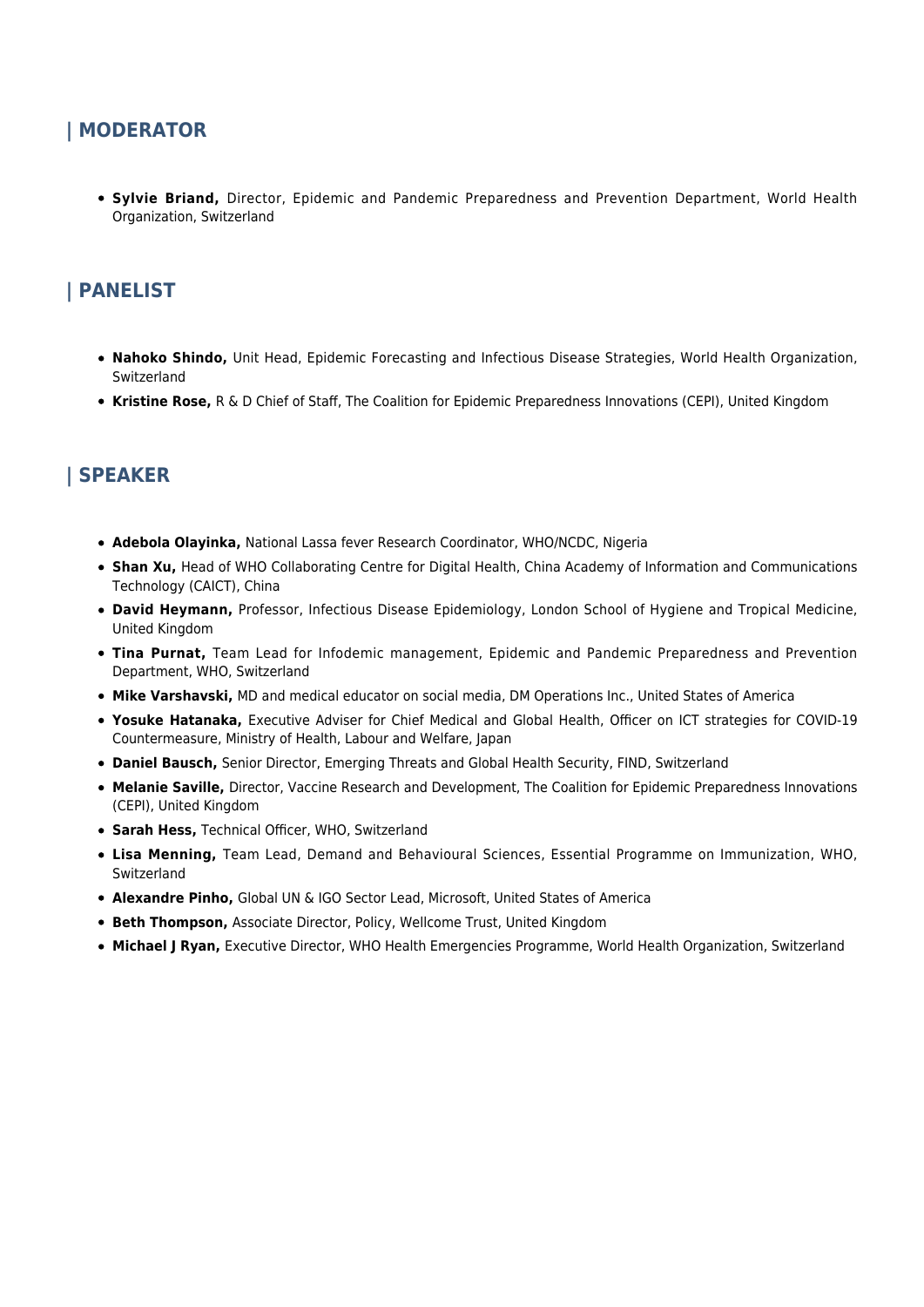

## **PANDEMIC PREPAREDNESS AND RESPONSE: STOPPING THE NEXT OUTBREAK BEFORE IT BECOMES A PANDEMIC**

**S6**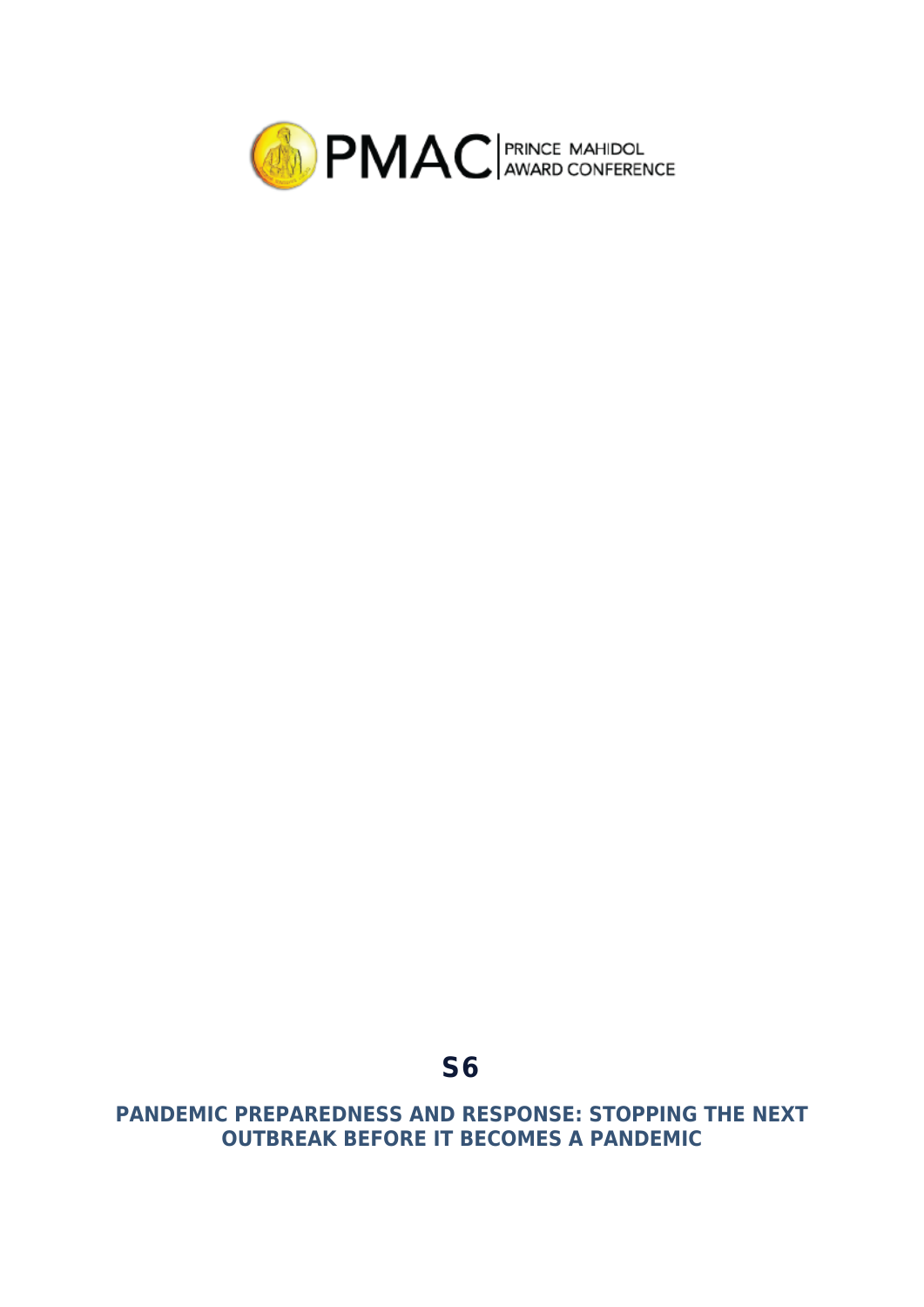#### **| BACKGROUND**

Despite years of planning and investment since the 2005 International Health Regulations were published by WHO, the COVID-19 pandemic exposed how remarkably unprepared the world was to control the spread and recover from the effects of SARS-CoV-2. Among several analyses of what went wrong with the response, in May 2021, The Independent Panel for Pandemic Preparedness & Response issued a comprehensive main report of its findings and recommendations for action to curb the COVID-19 pandemic and to ensure that any future infectious disease outbreak does not become another catastrophic pandemic.

This PMAC-2022 parallel session will address some elements central to stopping the next outbreak before it becomes a pandemic. Panelists will be asked to identify enabling factors and likely barriers; and to address specific action steps to achieve the goal of preventing another pandemic.

Key themes are:

1. Investing in preparedness and coordination now to prevent or mitigate the next crisis

2. The future of broadly-acting antiviral agents and universal vaccines for coronaviruses, influenza and other highconsequence infectious agents

3. Building global manufacturing capacity for rapid antiviral and vaccine production, including mRNA-based vaccines, towards full global access

4. Establishing a pre-negotiated global platform for access to vaccines, tools and supplies

## **| OBJECTIVES**

To identify enabling factors and likely barriers; and to illuminate specific action steps to achieve the goal of preventing another pandemic.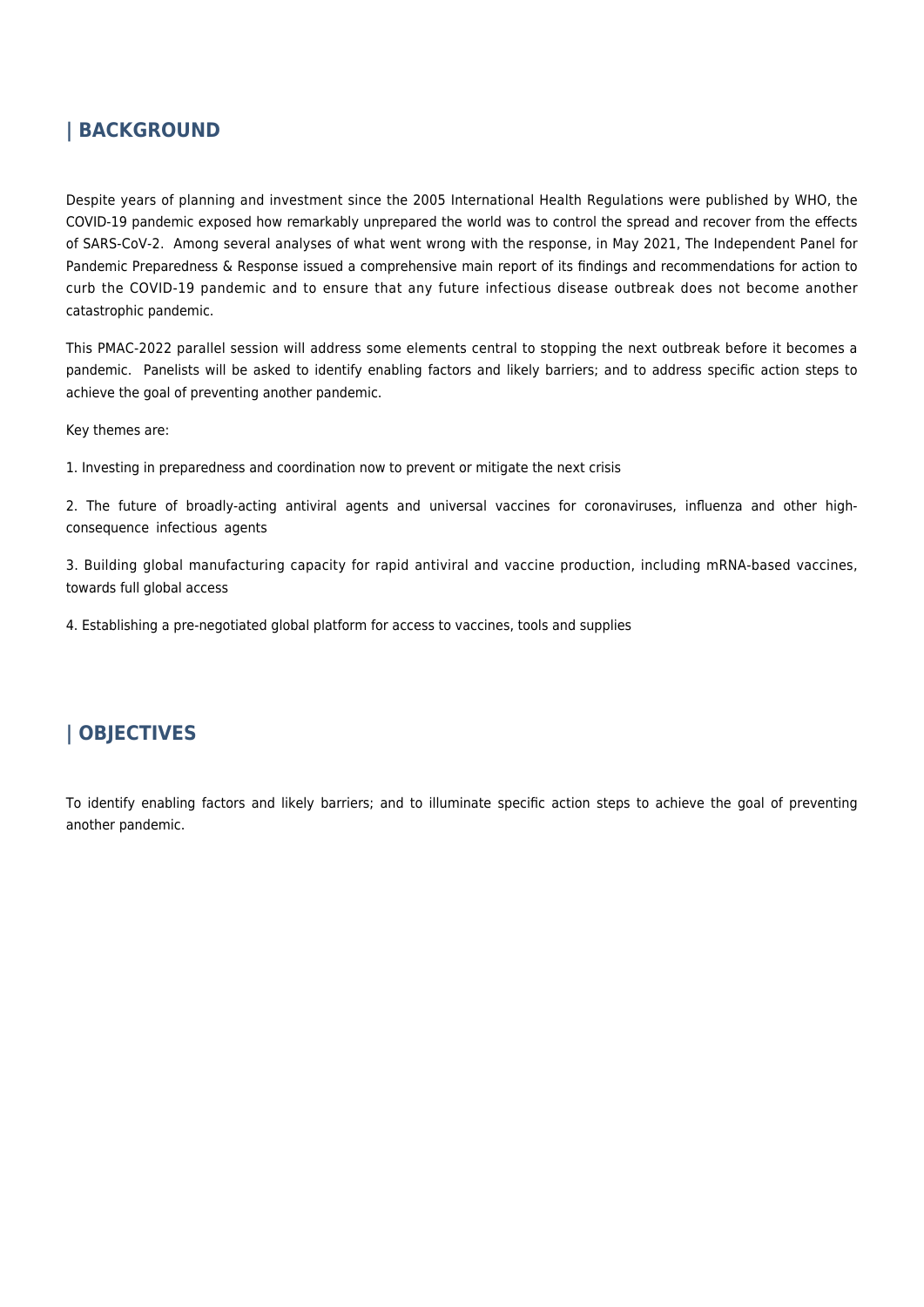## **| MODERATOR**

- **Helen Rees,** Executive Director, Wits RHI, University of Witwatersrand, South Africa
- **Timothy Mastro,** Chief Science Officer, Family Health International (FHI 360), United States of America

## **| PANELIST**

- **John Nkengasong,** Director, Africa CDC, Ethiopia
- **Monika Puri,** Global Policy Lead | Global Access, Roche (F. Hoffmann-La Roche Ltd.), Switzerland
- **Rick Bright,** CEO, Pandemic Prevention Institute, and Senior Vice President, Pandemic Prevention, The Rockefeller Foundation, United States of America
- **Soumya Swaminathan,** Chief Scientist, World Health Organization, Switzerland
- **Raji Tajudeen,** Head of Public Health Institutes and Research at the Africa Centres for Disease Control and Prevention (Africa CDC), Africa CDC, Ethiopia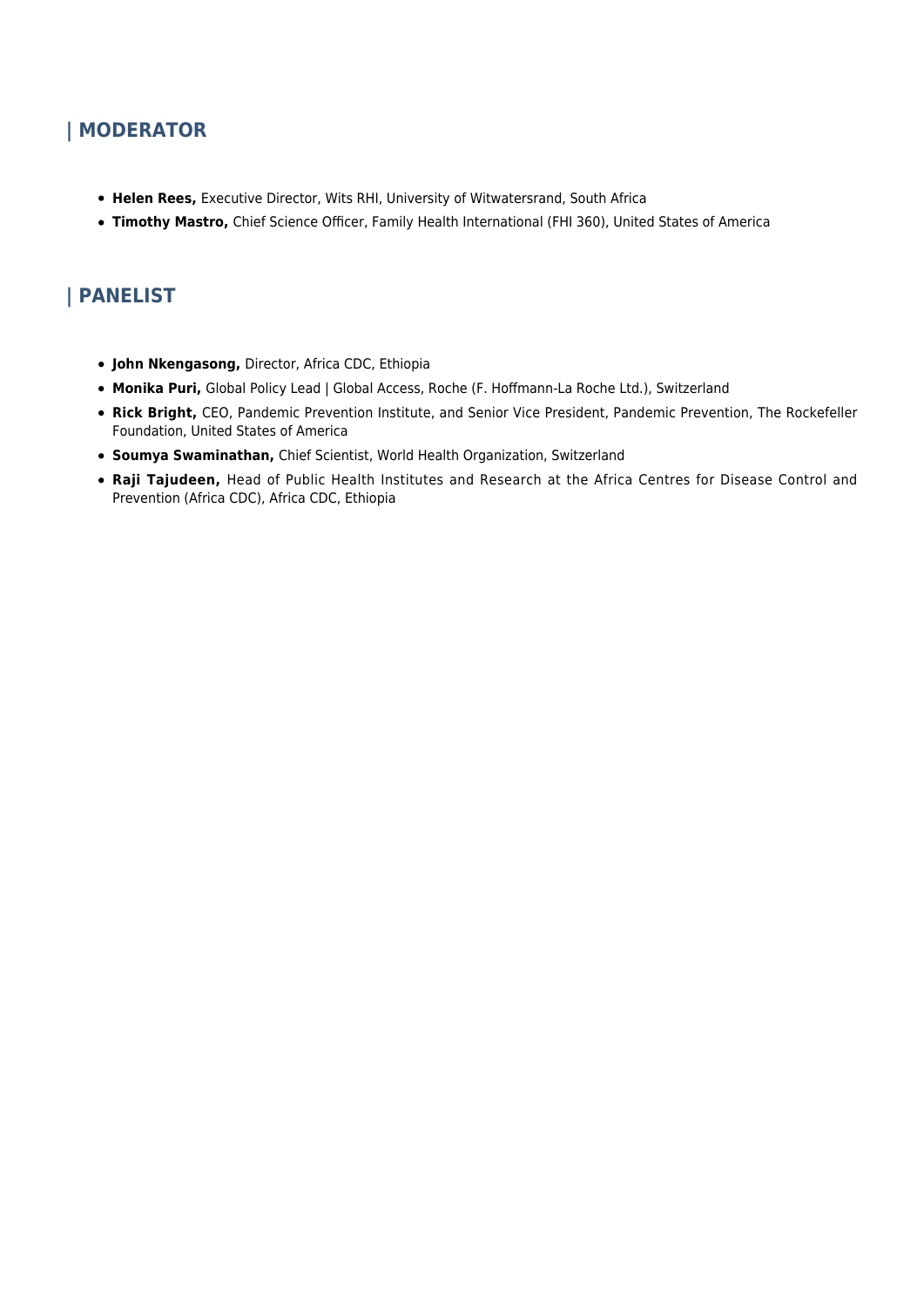

# **S7**

**CAPACITY TO CONTAIN FUTURE PANDEMICS IN COMMUNITIES**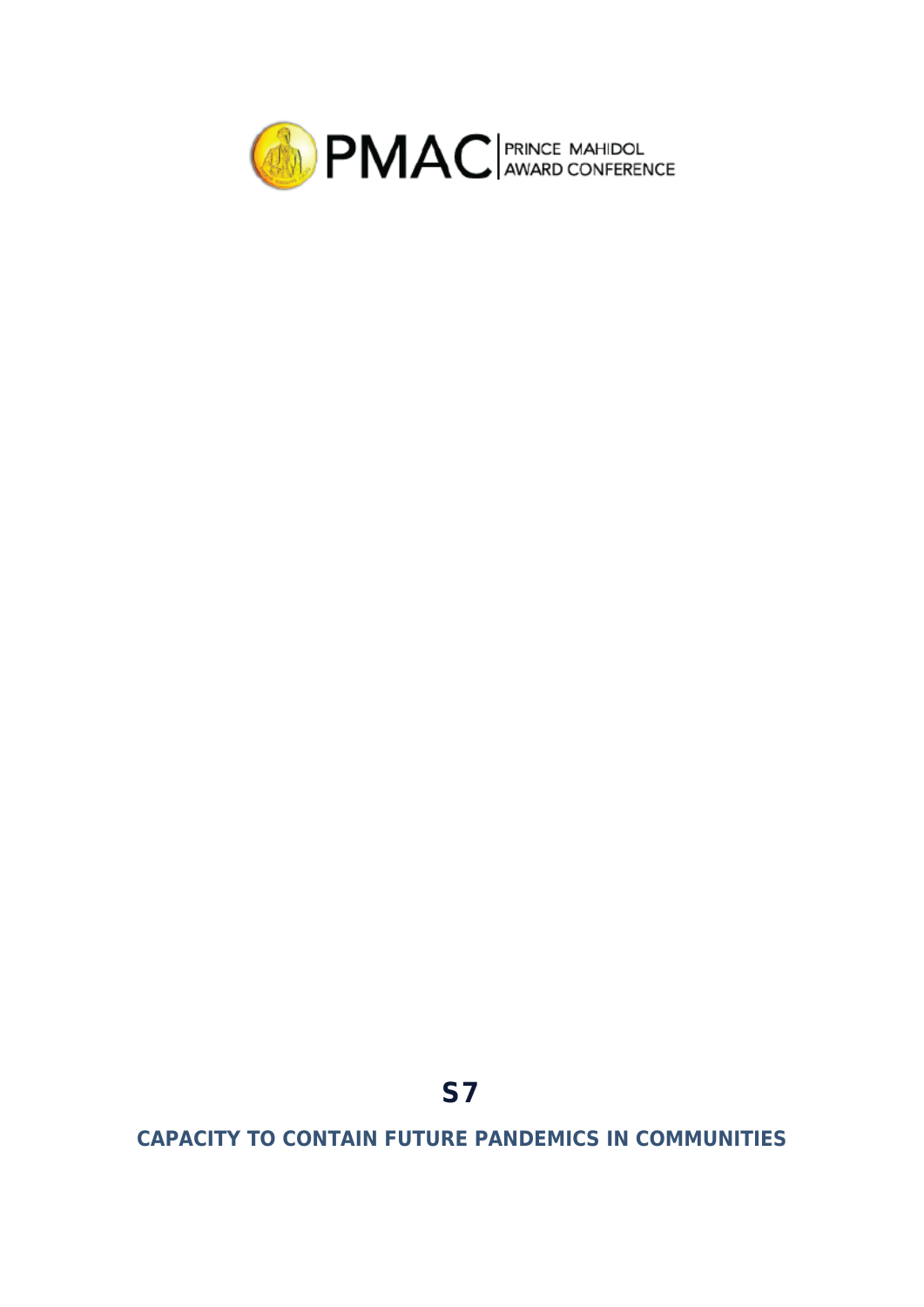#### **| BACKGROUND**

**Since the start of the 21st century, infectious disease outbreaks have increased. The vast majority, 75 percent, of infectious diseases in people originate from animals, at a time when an increasing number of people around the world are living in closer proximity to animals. These threats have manifested themselves over the past two decades in the form of increased frequency and severity of outbreaks, with the ongoing COVID-19 pandemic the most serious in a century. These outbreaks are a sobering reminder of how diseases know no borders, and how every country remains vulnerable to zoonotic diseases reinforcing the importance of global health security efforts in our everyday lives. The COVID-19 pandemic is also a strong reminder of the connection between animals, humans and the environment, and the effect an emerging pathogen can have on global health and economies. Additionally, climate change, land use change, deforestation and other drivers change contact between animals and people in new and risky ways leading to more spillover events**

**While the global health community has been preparing for large-scale epidemics and pandemics, the COVID-19 pandemic has laid bare the weaknesses and vulnerabilities for a global response. Initially some countries were able to leverage their previous preparedness efforts to implement successful public health responses, however all countries have been overwhelmed by surges, resources stretched thin, at some point during the pandemic. The global community understands that outbreaks begin and end in communities. Experience from previous infectious disease outbreaks and the COVID-19 pandemic has demonstrated that sustained community engagement is critical for early detection and response as well as for establishing trust and social cohesion. We need to invest in communities; leverage academic institutions; support and resource frontline health workers including community health workers; and invest in community-based surveillance and data collection to inform early detection and enable swift action to respond.**

**This session will explore the resources, trust, data and information needed for communities to better detect and respond to infectious disease events by practitioners, educators, and community leaders. Specifically, the session will explore what we have learned from past infectious disease outbreaks and what we can improve in supporting community-level workers, the role the community can play in detection and surveillance to support early response, and the role of academic institutions in supporting communities.**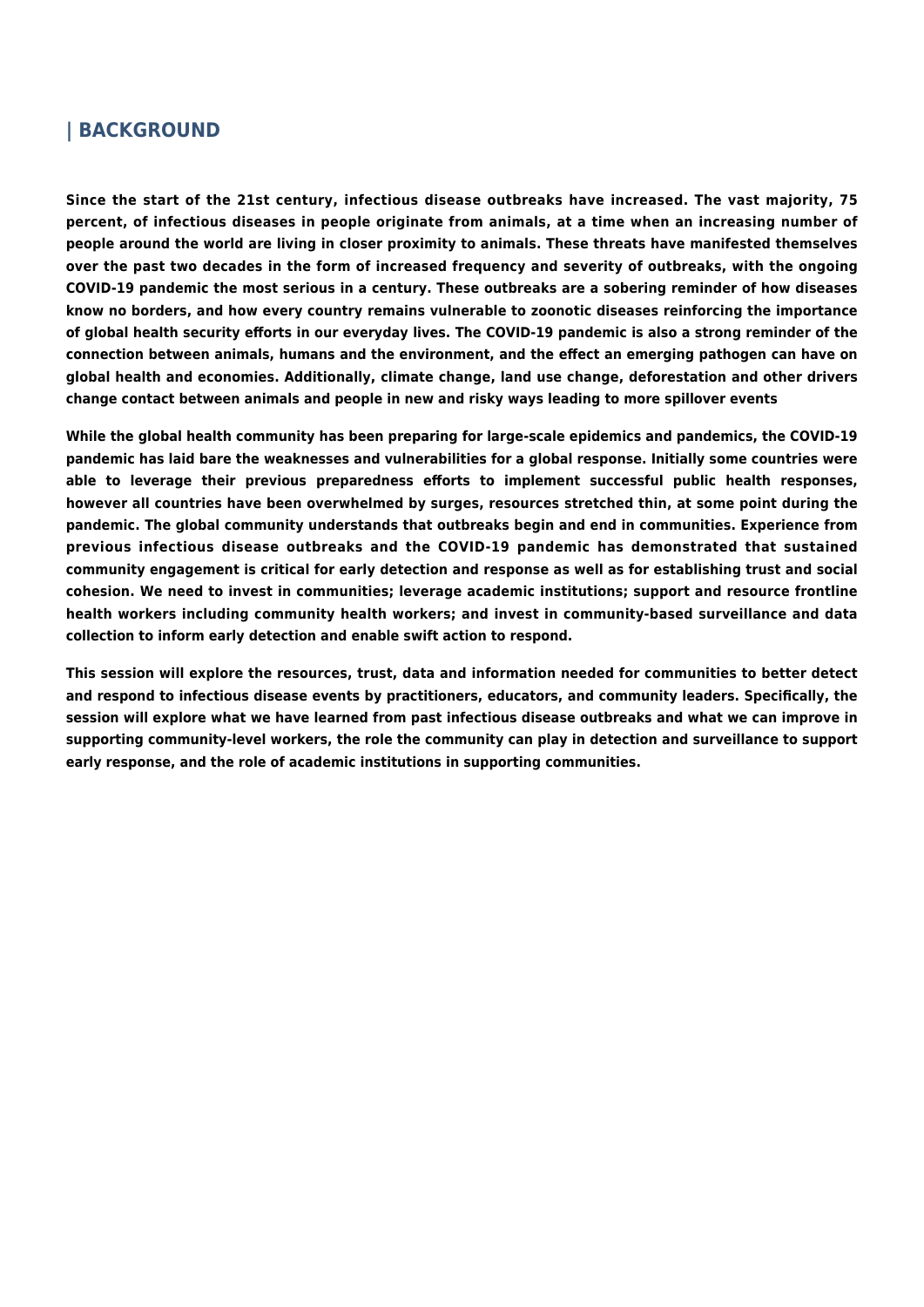## **| OBJECTIVES**

#### **Key questions**

**This session will explore what is needed for communities to better detect and respond to infectious disease events from the different perspectives of practitioners and educators.**

**This session will explore the following topics:**

**Front-line/community health (human and animal) worker: What measures can be taken to strengthen community health (animal and human) investments to better prepare communities for infectious disease threats and also foster trust, cohesion and equity?**

**Data and early warning: What is the role of the community, including clinicians, in surveillance and how can their use of data be facilitated to better detect and respond to infectious disease events? How can technology be used to support data collection and dissemination? How can data from the community be fed into early warning platforms and how does that data flow back to the community level for risk analyses and assessment?** 

**Role of academia in supporting communities: What role do academics and universities play in preparing for and supporting responses to infectious diseases events in communities? How can these institutions be leveraged to respond to infectious disease events in communities?**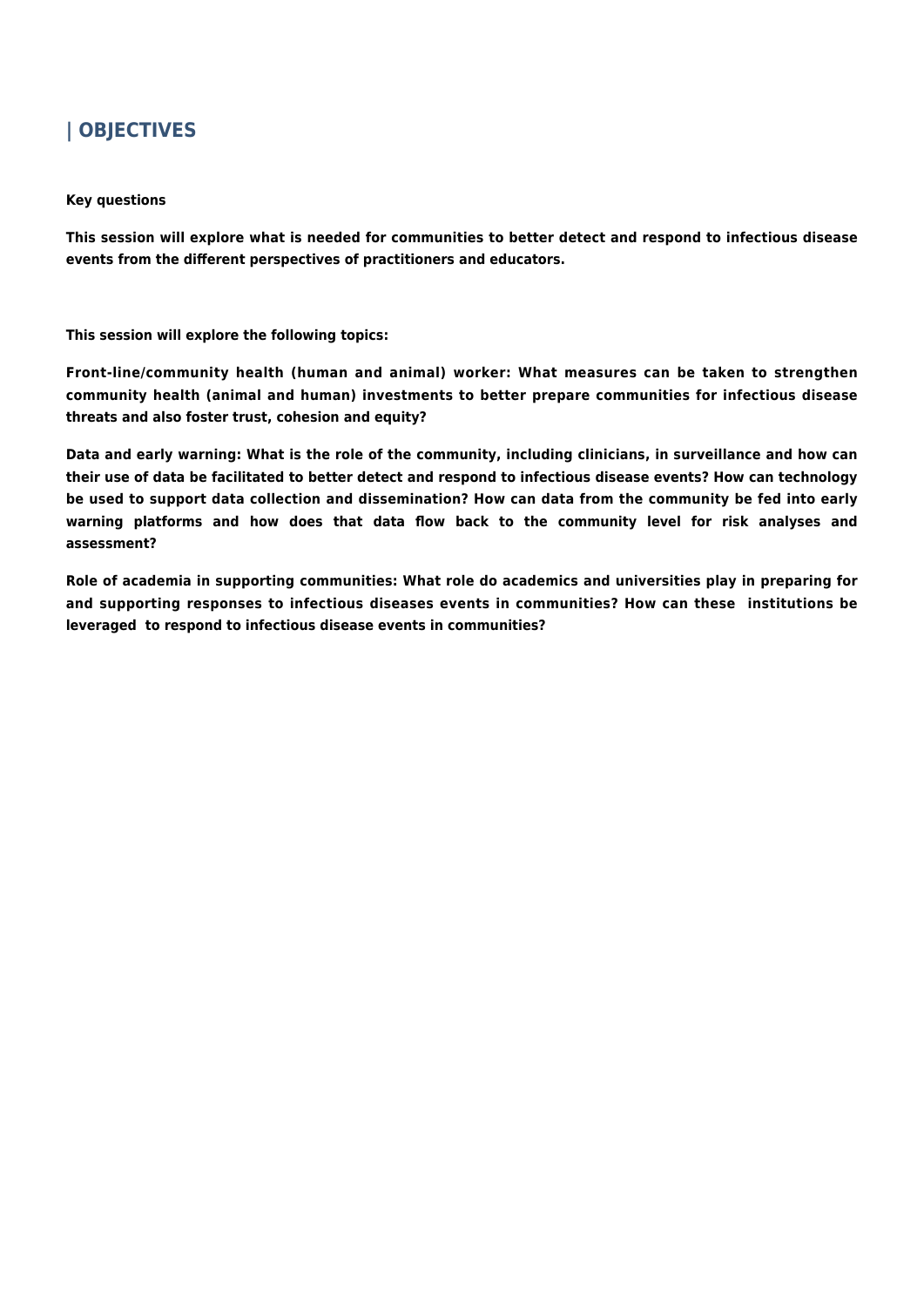## **| MODERATOR**

**Raj Panjabi,** US Global Malaria Coordinator, USAID, United States of America

## **| PANELIST**

- **Jonna Mazet,** Vice Provost Grand Challenges, University of California, Davis, United States of America
- **James Bangura,** Country Lead, Metabiota and, Technical Advisor, Zoonotic Disease Surveillance, Directorate of Health Security and Emergencies, Ministry of Health and Sanitation, Sierra Leone
- **Ramatu Jalloh,** Supervisor, Partner In Health and, Community Health Worker, CHW Advocates, Sierra Leone
- **Patipat Susumpow,** Managing Director, Opendream Co., Ltd., Thailand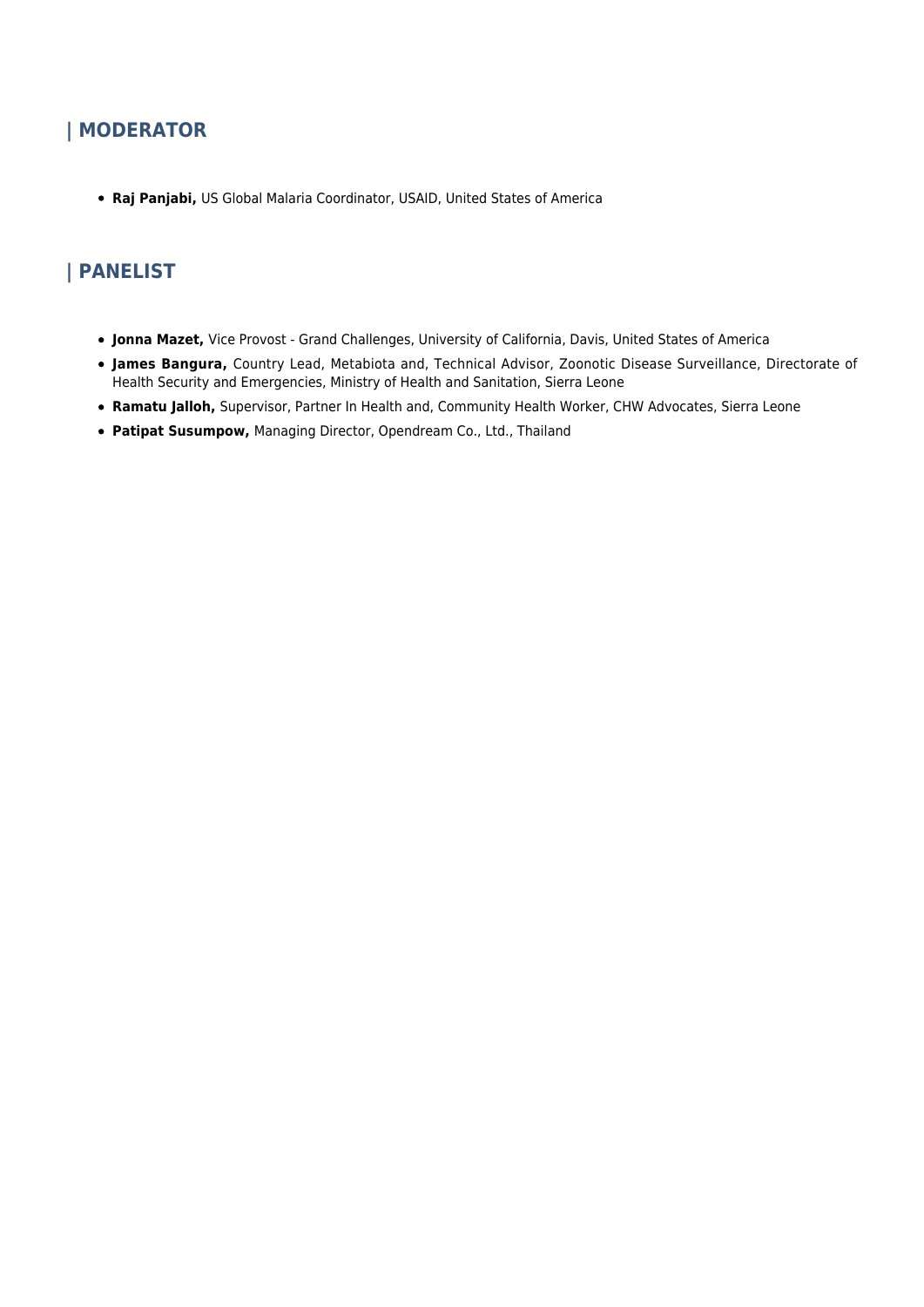

# **CLOSING SESSION**

**ARMCHAIR CONVERSATION**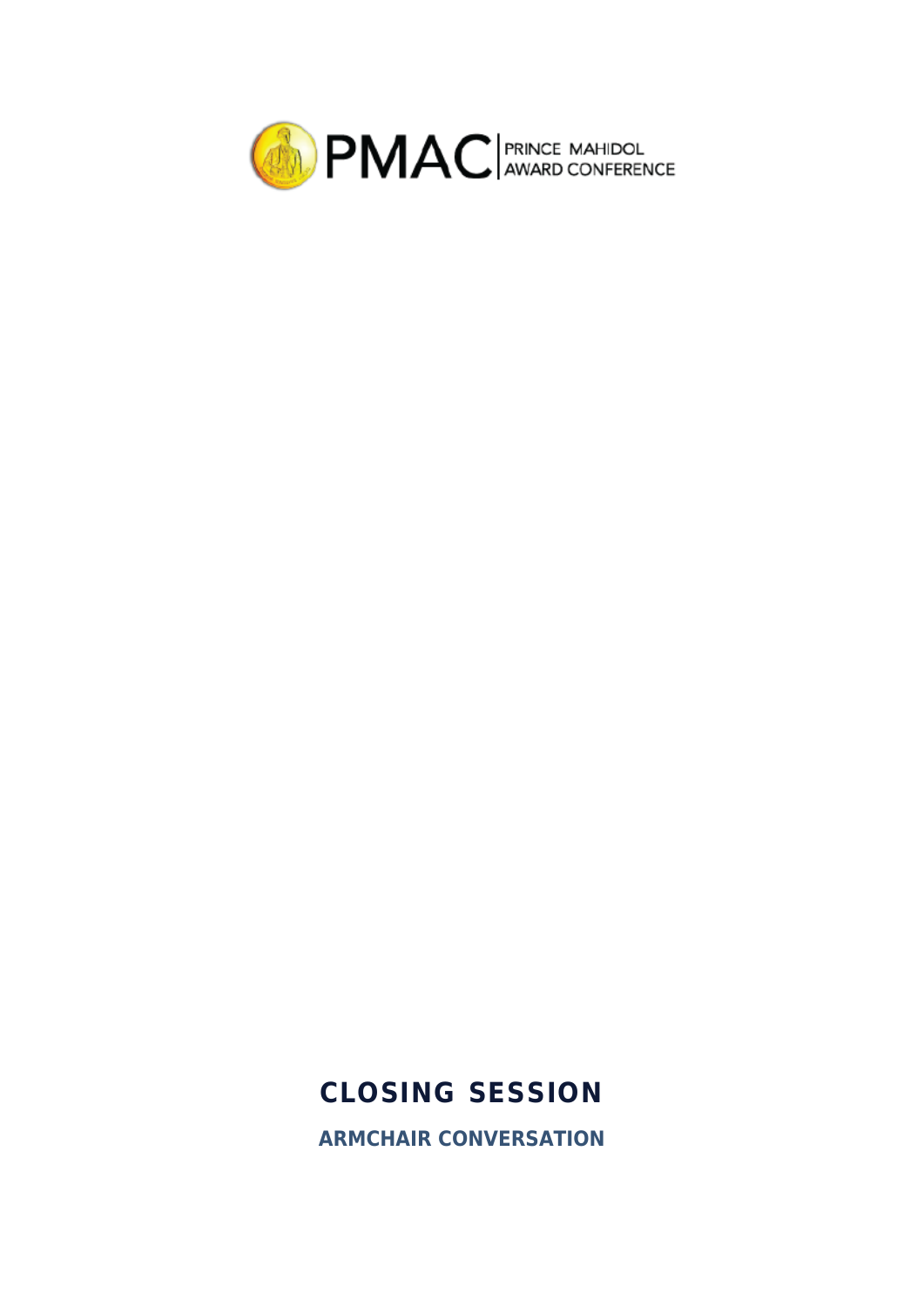## **| BACKGROUND**

Prince Mahidol Award Conference (PMAC) 2022 "THE WORLD WE WANT: Actions Towards a Sustainable, Fairer and Healthier Society"

The closing armchair conversation will be one of the highlights of this event, with engagement across generations and discussion about the future. It will also be the bridge to PMAC 2023 on the theme of Climate Change and Health. In the armchair conversation, the 2 speakers will each give a brief 5-minute speech, then the moderator will ask questions.

## **| OBJECTIVES**

The Closing Session Armchair Conversation will conclude PMAC 2022 with a forward-looking settlement of the main theme "THE WORLD WE WANT: Actions Towards a Sustainable, Fairer and Healthier Society".